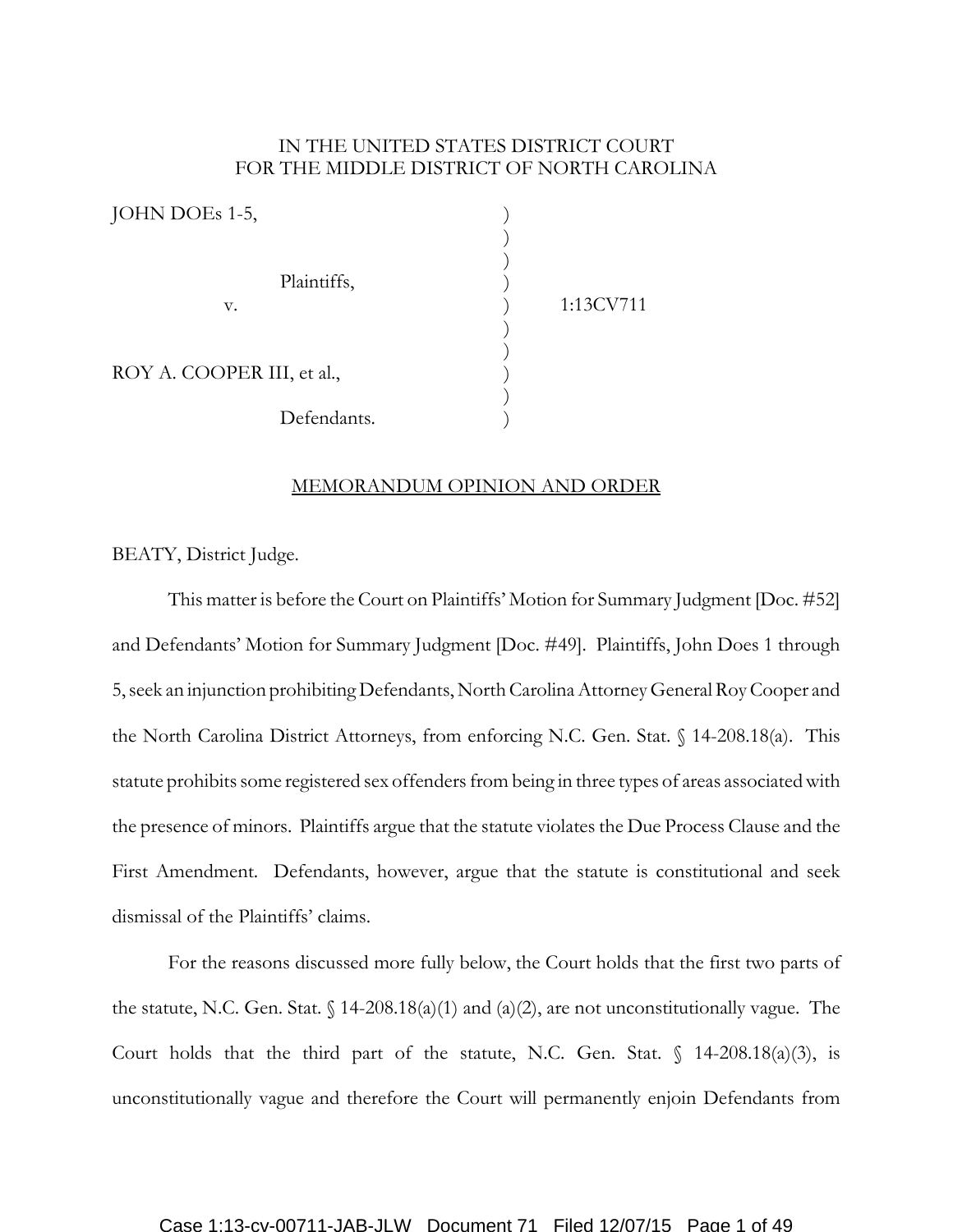enforcing that part of the statute against Plaintiffs or any other similarly situated person. Given the disputed facts on the record, the Court is currently unable to determine whether N.C. Gen. Stat.  $\S 14-208.18(a)(2)$  is unconstitutionally overbroad and will leave this issue for determination at trial. Hence, the Court will grant in part and deny in part Plaintiffs' Motion for Summary Judgment and will grant in part and deny in part Defendants' Motion for Summary Judgment.

## I. BACKGROUND

Plaintiffs are North Carolina residents who are required to register as sex offenders under

North Carolina law.<sup>1</sup> Some individuals required to register as sex offenders in North Carolina

a. A final conviction for an offense against a minor, a sexually violent offense, or an attempt to commit any of those offenses unless the conviction is for aiding and abetting. A final conviction for aiding and abetting is a reportable conviction only if the court sentencing the individual finds that the registration of that individual under this Article furthers the purposes of this Article as stated in G.S. 14-208.5.

b. A final conviction in another state of an offense, which if committed in this State, is substantially similar to an offense against a minor or a sexually violent offense as defined by this section, or a final conviction in another state of an offense that requires registration under the sex offender registration statutes of that state.

c. A final conviction in a federal jurisdiction (including a court martial) of an offense, which is substantially similar to an offense against a minor or a sexually violent offense as defined by this section.

d. A final conviction for a violation of G.S. 14-202(d), (e), (f), (g), or (h), or a second or subsequent conviction for a violation of G.S. 14-202(a), (a1), or (c), only if the court sentencing the individual issues an order pursuant to G.S. 14- 202(l) requiring the individual to register.

<sup>&</sup>lt;sup>1</sup> N.C. Gen. Stat.  $\S$  14-208.7 requires that North Carolina residents with a "reportable" conviction" register as sex offenders. N.C. Gen. Stat. § 14-208.7(a). N.C. Gen. Stat. § 14- 208.6(4) defines a "reportable conviction" as: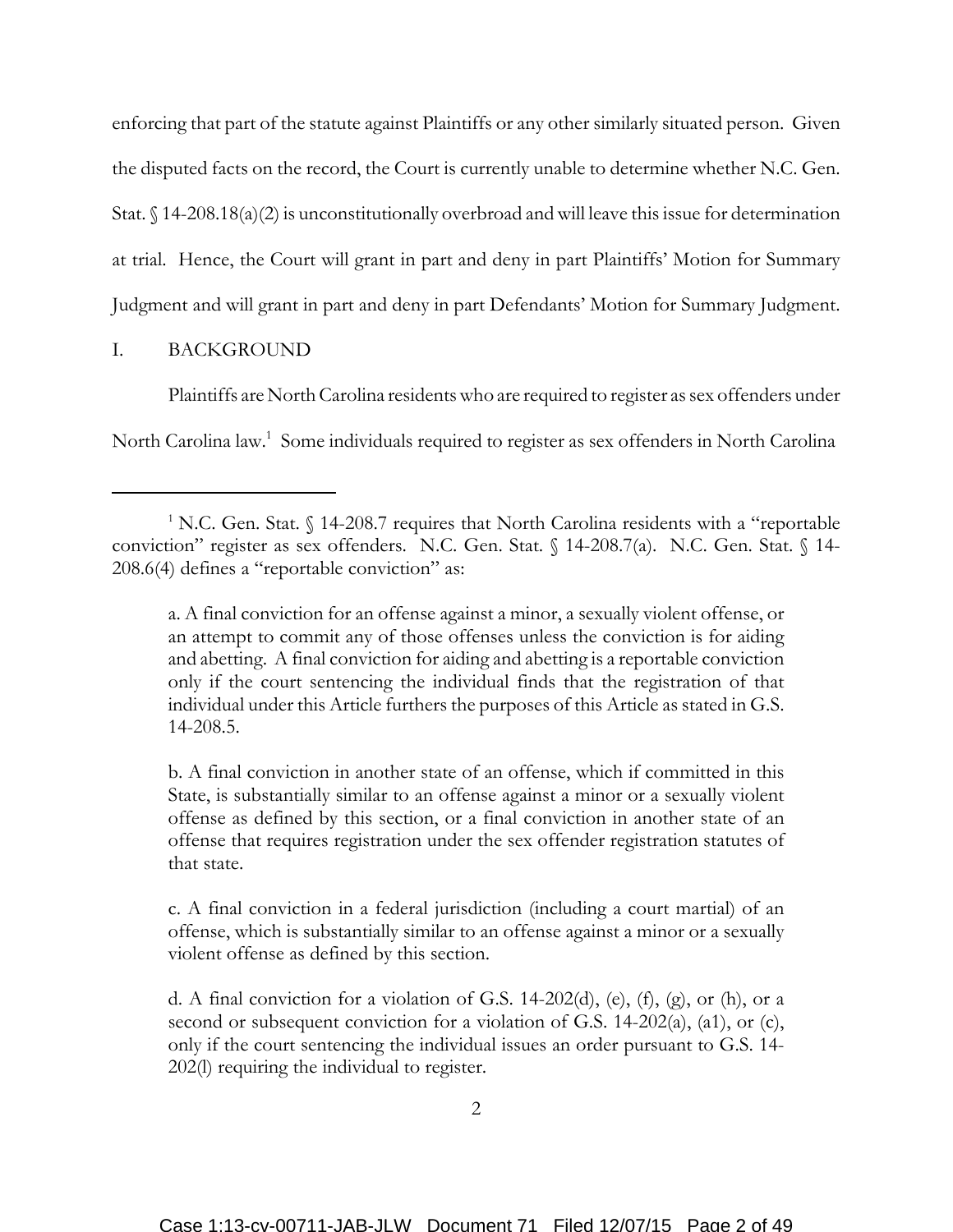are subject to location restrictions pursuant to N.C. Gen. Stat. § 14-208.18, which prohibits

where these individuals can "knowingly be."<sup>2</sup> Section 14-208.18(a) makes it a crime for these

N.C. Gen. Stat. § 14-208.6(4). An amendment to the law defining "sexually violent offenses" took effect on December 1, 2015. See N.C. Session Law 2015-181 §§ 32, 48. As of that date, "sexually violent offenses" include the following offenses: attempted rape or sexual offense; first-degree forcible rape; second-degree forcible rape; statutory rape of a child by an adult; statutory rape of a person who is 15 years of age or younger where the defendant is at least six years older; first-degree forcible sexual offense; second-degree forcible sexual offense; statutory sexual offense with a child by an adult; first-degree statutory sexual offense; statutory sexual offense with a person who is 15 years of age or younger where the defendant is at least six years older; sexual activity by a substitute parent or custodian; sexual activity with a student; sexual battery; human trafficking if committed against a minor who is less than 18 years of age; human trafficking if committed against any person with the intent that he or she be held in sexual servitude; subjecting or maintaining a person for sexual servitude; incest between near relatives; employing or permitting minor to assist in offenses against public morality and decency; felonious indecent exposure; first-degree sexual exploitation of a minor; second-degree sexual exploitation of a minor; third-degree sexual exploitation of a minor; taking indecent liberties with children; solicitation of a child by computer or with certain other electronic devices to commit an unlawful sex act; taking indecent liberties with a student; patronizing a prostitute who is a minor or a mentally disabled person; promoting prostitution of a minor or a mentally disabled person; parent or caretaker committing or permitting an act of prostitution with or by a juvenile; and commission or allowing of sexual act upon a juvenile by parent or guardian. The term also includes solicitation or conspiracy to commit any of these offenses, as well as aiding and abetting any of these offenses. See N.C. Gen. Stat. § 14-208.6(5) (effective Dec. 1, 2015). An "offense against a minor" includes a non-parent of the minor victim committing kidnapping, abduction of children, and felonious restraint. "Offense against a minor" also includes a non-parent of the minor victim soliciting or conspiring to commit any of these three offenses, as well as aiding and abetting any of these three offenses. See id.  $\sqrt{14-208.6(1m)}$ .

<sup>2</sup> The location restrictions of  $\int$  14-208.18(a) do not apply to all individuals required to register as sex offenders under North Carolina law. Rather, they apply only to those sex offenders who have committed any of the following offenses: (1) any offense in Article 7A of Chapter 14 of the N.C. General Statutes; (2) "any federal offense or offense committed in another state, which if committed in this State, is substantially similar to an offense in Article 7A of" Chapter 14; or (3) any offense requiring registration where the victim of the offense was

e. A final conviction for a violation of G.S. 14-43.14, only if the court sentencing the individual issues an order pursuant to G.S. 14-43.14(e) requiring the individual to register.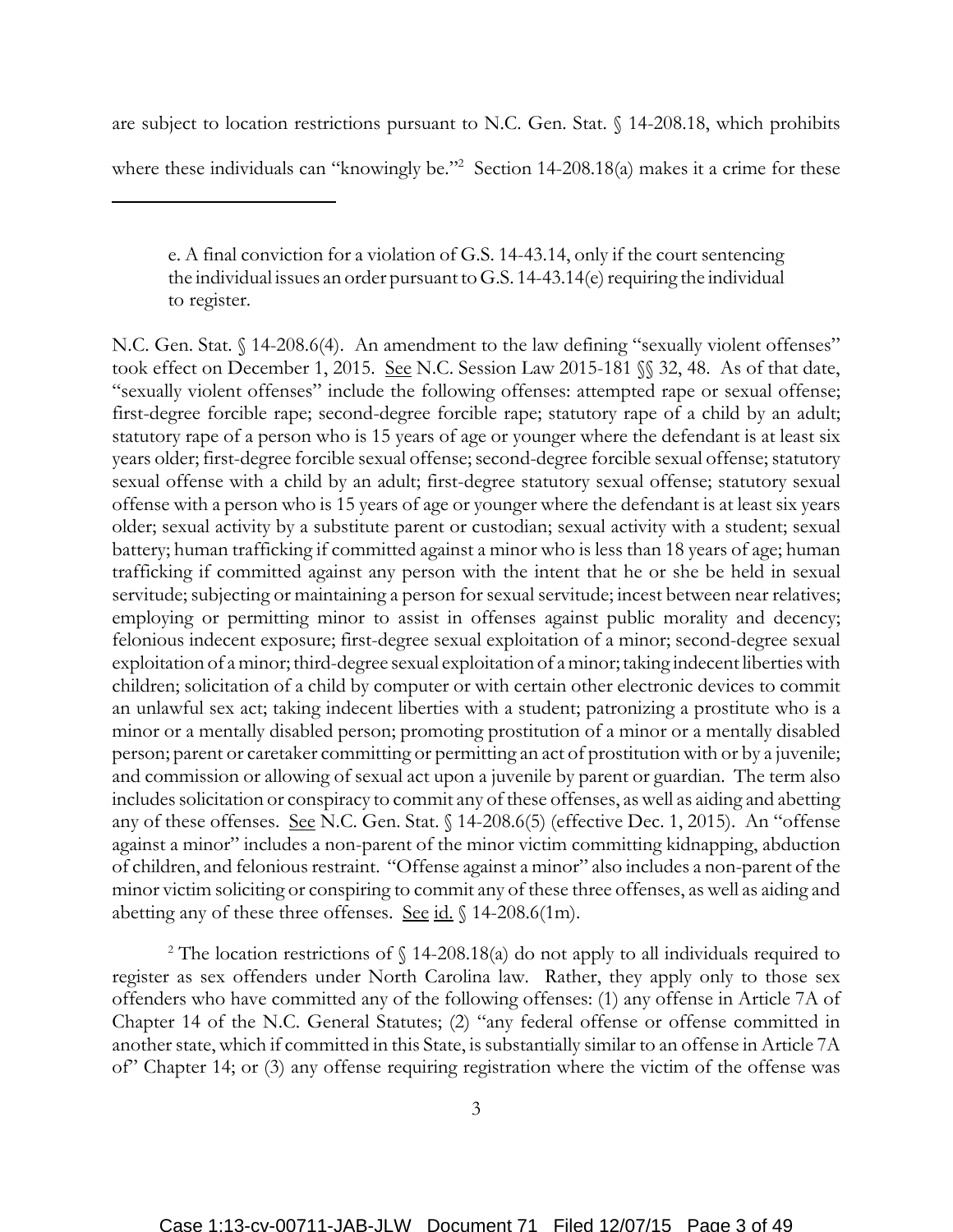individuals to "knowingly be at any of the following locations":

- (1) On the premises of any place intended primarily for the use, care, or supervision of minors, including, but not limited to, schools, children's museums, child care centers, nurseries, and playgrounds.
- (2) Within 300 feet of any location intended primarily for the use, care, or supervision of minors when the place is located on premises that are not intended primarily for the use, care, or supervision of minors, including, but not limited to, places described in subdivision (1) of this subsection that are located in malls, shopping centers, or other property open to the general public.
- (3) At any place where minors gather for regularly scheduled educational, recreational, or social programs.

N.C. Gen. Stat. § 14-208.18(a). A violation of any of these location restrictions is a Class H

The Court notes, however, that as part of a statutory recodification, all of the offenses previously listed under Article 7A are now codified under Article 7B. See N.C. Session Law 2015-181. Given that the entirety of Article 7A has been recodified under Article 7B (and therefore Article 7A has no content), the Court assumes, without deciding, that the relevant offenses for purposes of N.C. Gen. Stat. 14-208.18 will be the offenses previously codified under Article 7A and recodified under Article 7B. See United States v. Childress, 104 F.3d 47, 52 (4th Cir. 1996) ("[T]he plain language of a criminal statute controls, unless . . . a literal reading of the statute would contravene legislative intent."), superseded by statute, Sex Crimes Against Children Prevention Act of 1995, Pub. L. No. 104-71, 109 Stat. 774 (1995); N.C. Session Law 2015-181 § 47 (permitting Revisor of Statutes to "correct statutory references, as required by this act, throughout the General Statutes"). Specifically, the relevant offenses include first-degree forcible rape ( $\{\$  14-27.2 recodified as  $\{\}$  14-27.21); statutory rape of a child by an adult ( $\{\}$  14-27.2A recodified as § 14-27.23); second-degree forcible rape (§ 14-27.3 recodified as § 14-27.22); first-degree forcible sexual offense (§ 14-27.4 recodified as § 14-27.26); statutory sexual offense with a child by an adult (§ 14-27.4A recodified as § 14-27.28); second-degree forcible sexual offense (§ 14-27.5 recodified as § 14-27.27); sexual battery (§ 14-27.5A recodified as § 14-27.33); sexual activity by a substitute parent or custodian (§ 14-27.7(a) recodified as § 14-27.31); sexual activity with a student ( $\{\$$  14-27.7(b) recodified as  $\$\$  14-27.32); and statutory rape of a person who is 15 years of age or younger (§ 14-27.7A recodified as § 14-27.25).

under the age of 16 years at the time of the offense. N.C. Gen. Stat. § 14-208.18(c) (as amended by N.C. Session Law 2015-62 § 5, effective Dec. 1, 2015).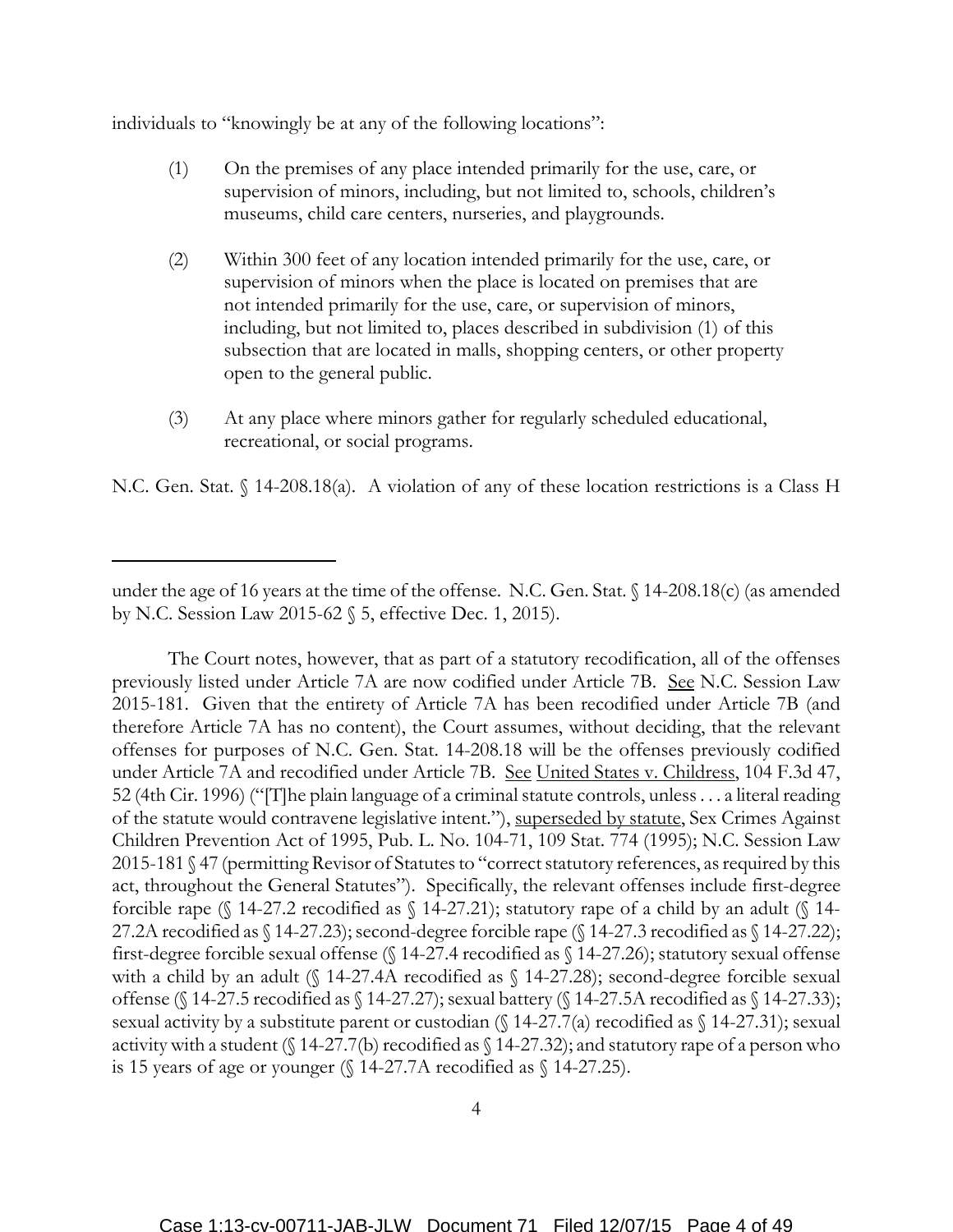felony. Id.  $\{(14-208.18(h))\}$ .

These restrictions are not absolute: the statute provides some limited exceptions to these restrictions. Section 14-208.18 allows some exceptions for those subject to the location restrictions who are parents or guardians of a minor. Such a parent or guardian can enter a restricted zone in order to provide emergency medical treatment to the minor. Id.  $\int$  14-208.18(b). A parent or guardian can also enter school grounds to attend a student conference or for reasons relating to the welfare or transportation of the child, so long as certain notification and supervision requirements are met. See  $id. \S$  14-208.18(d). There are also certain exceptions for voting, attending public school, and receiving medical or mental health treatment. See id.  $\{\$  14-208.18(e)-(g). All five Plaintiffs are subject to the various location restrictions of  $\{\$  14-208.18 as it is currently being interpreted.

Plaintiff John Doe 1 was convicted in 1995 of one count of receiving material involving the sexual exploitation of a minor in violation of 18 U.S.C.  $\sqrt{2552(a)(2)}$  and served five years in federal prison for that conviction. While in prison, John Doe 1 voluntarily completed the Sex Offender Treatment Program ("SOTP"), which consists of months-long intensive therapy. As of 2003, he was no longer under any type of probation, parole, or supervised release. Prior to 2011, John Doe 1 attended his local church, which contained a monitored child-care center within 300 feet of the main congregation hall. His pastor was "aware of his history" and "approved of" his church attendance. (Am. Compl. [Doc. #28] ¶ 50.) In 2011, an anonymous caller reported John Doe 1's presence at his church's worship service, and he was arrested for violating a subsection of  $\int$  14-208.18(a). This charge was ultimately dropped and the District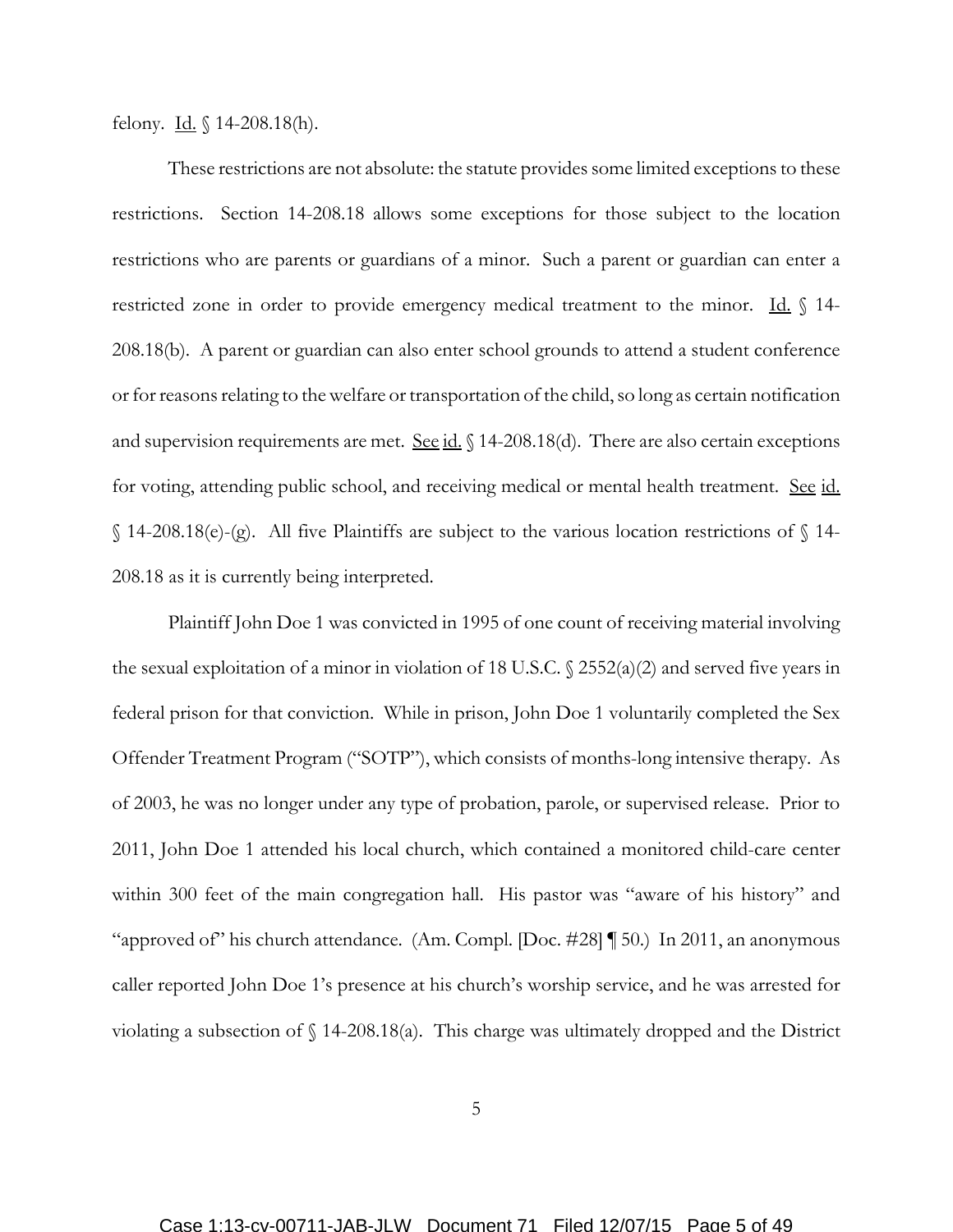Attorney allowed John Doe 1 to attend church, subject to an *ad hoc* list of restrictions created solely by the District Attorney in John Doe 1's case, including a prohibition on "assisting" with the worship service and engaging in church activities other than attending the main service. (Id. ¶ 56.) John Doe 1 is also concerned that he cannot go to movie theaters showing a "G" rated movie due to the restrictions in subsection (a)(2). (Doe #1 Interrog. Resps. (Redacted) [Doc. #53-2], at 4.)

Plaintiff John Doe 2 was convicted in 2011 of two counts of misdemeanor sexual battery in violation of N.C. Gen. Stat. § 14-27.5A and was sentenced to five years of probation. "Per stipulation," the terms of John Doe 2's probation do not include any restriction on his ability to attend his minor son's educational or recreational activities. (Am. Compl. [Doc. #28] ¶ 62.) John Doe 2 desires to participate in these activities, but the State has informed John Doe 2 that § 14-208.18(a)'s proscriptions override the lack of restrictions in his probation terms. Furthermore, John Doe 2 is unsure of the meaning or extent of  $\int$  14-208.18(a)'s prohibitions. He has been told by his probation officer that he is not permitted in a wide variety of places, including a fast food restaurant with an attached play area, the North Carolina High School State Championship baseball game, the North Carolina State Fair grounds, his two nieces' high school graduation ceremonies, and adult softball league games (because of the field's proximity to playground equipment). (Doe #2 Interrog. Resps. (Redacted) [Doc. #53-3], at 4-6.)

Plaintiff John Doe 3 was convicted in 2002 of committing indecent liberties with a minor in violation of N.C. Gen. Stat. § 14-202.1 and served four years in prison in the North Carolina Department of Adult Corrections. While in prison, John Doe 3 volunteered for, and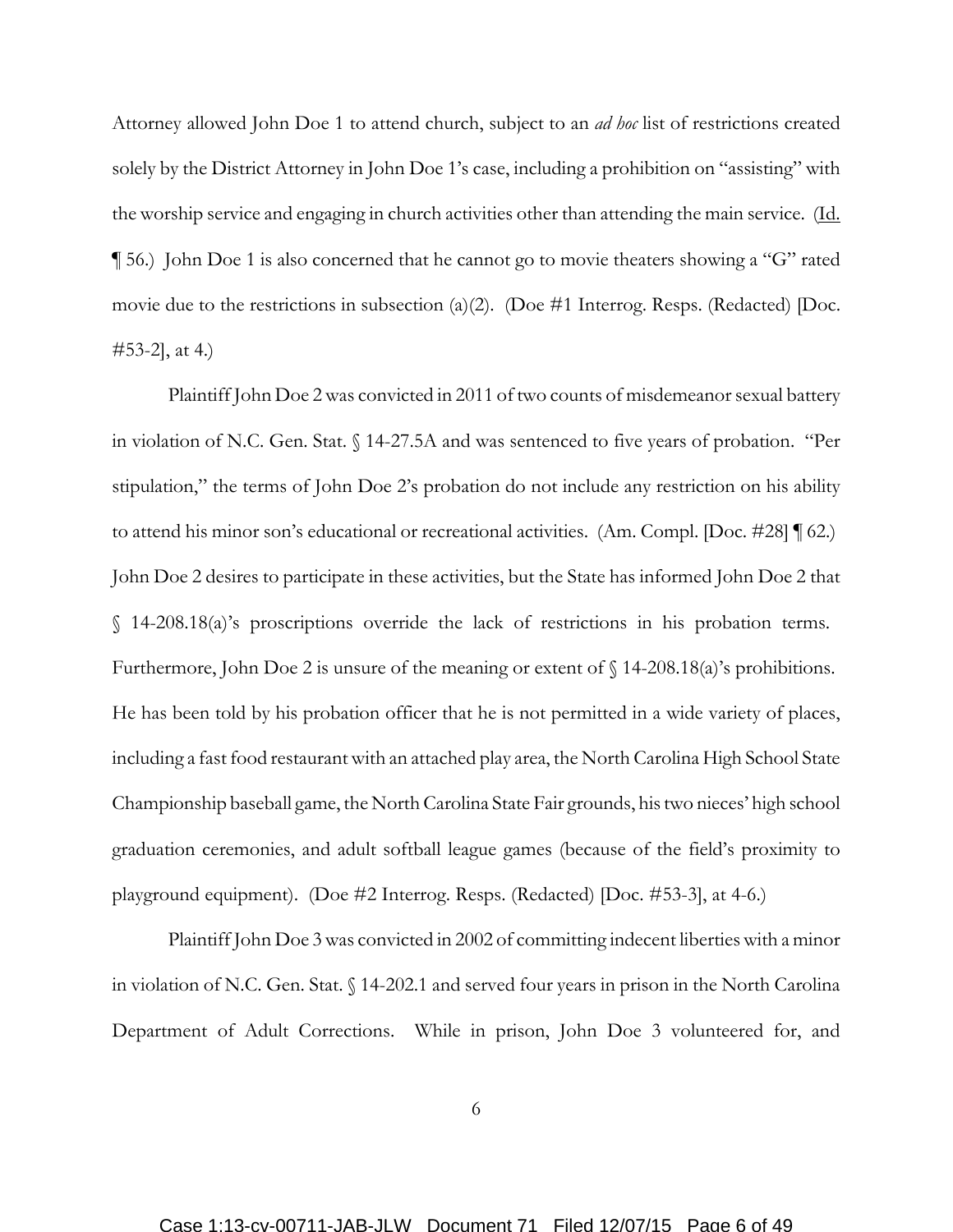successfully completed, the state-administered Sex Offender Accountability and Responsibility ("SOAR") program, which consists of approximately 600 hours of therapeutic treatment.<sup>3</sup> Since his release from prison, John Doe 3 has been steadily employed. As part of his current job, he is required to purchase office supplies. The local sheriff's office has advised him that he could be arrested for violating  $\{(14-208.18(a)(2) \text{ for shopping in an office supply store that is located})\}$ within 300 feet of a fast food restaurant that has a children's play area. John Doe 3 is unsure whether he is in violation of the statute by simply driving to work past locations that might be prohibited under  $\int$  14-208.18(a)(2). John Doe 3 is also unsure if he can go to the General Assembly because of its proximity to the North Carolina Museum of Natural Sciences (and therefore arguably would be within a restricted zone under subsection  $(a)(2)$  and because children gather at the General Assembly for regularly scheduled programs (and therefore would be within a restricted zone under subsection (a)(3)). (Doe #3 Interrog. Resps. (Redacted) [Doc. #53-4, at  $3-4.$ )<sup>4</sup>

Plaintiff John Doe 4 was convicted in 2007 of attempted solicitation of a minor in violation of N.C. Gen. Stat. § 14-202.3. He received a suspended sentence of 30 months, served 10 weekends in prison as an intermediate punishment, and completed a 30-month term of

<sup>&</sup>lt;sup>3</sup> Plaintiffs allege that the rate of recidivism for SOAR graduates is significantly less than that of non-participants. (Am. Compl. [Doc. #28] ¶ 48.)

<sup>4</sup> Plaintiff John Doe 3's concern with approaching the General Assembly complex due to the proximity of the North Carolina Museum of Natural Sciences may be unfounded. For reasons described in Section III.B.2, the Museum seems to be a place described in § 14-  $208.18(a)(1)$  rather than § 14-208.18(a)(2), and therefore does not have the accompanying 300foot buffer zone. See Information, State v. Hicks, No. 11 CR 224013 (N.C. Dist. Ct. Feb. 23, 2012) [Doc. #53-25] (charging restricted sex offender inside the Museum based upon violation of N.C. Gen. Stat. § 14-208.18(a)(1)).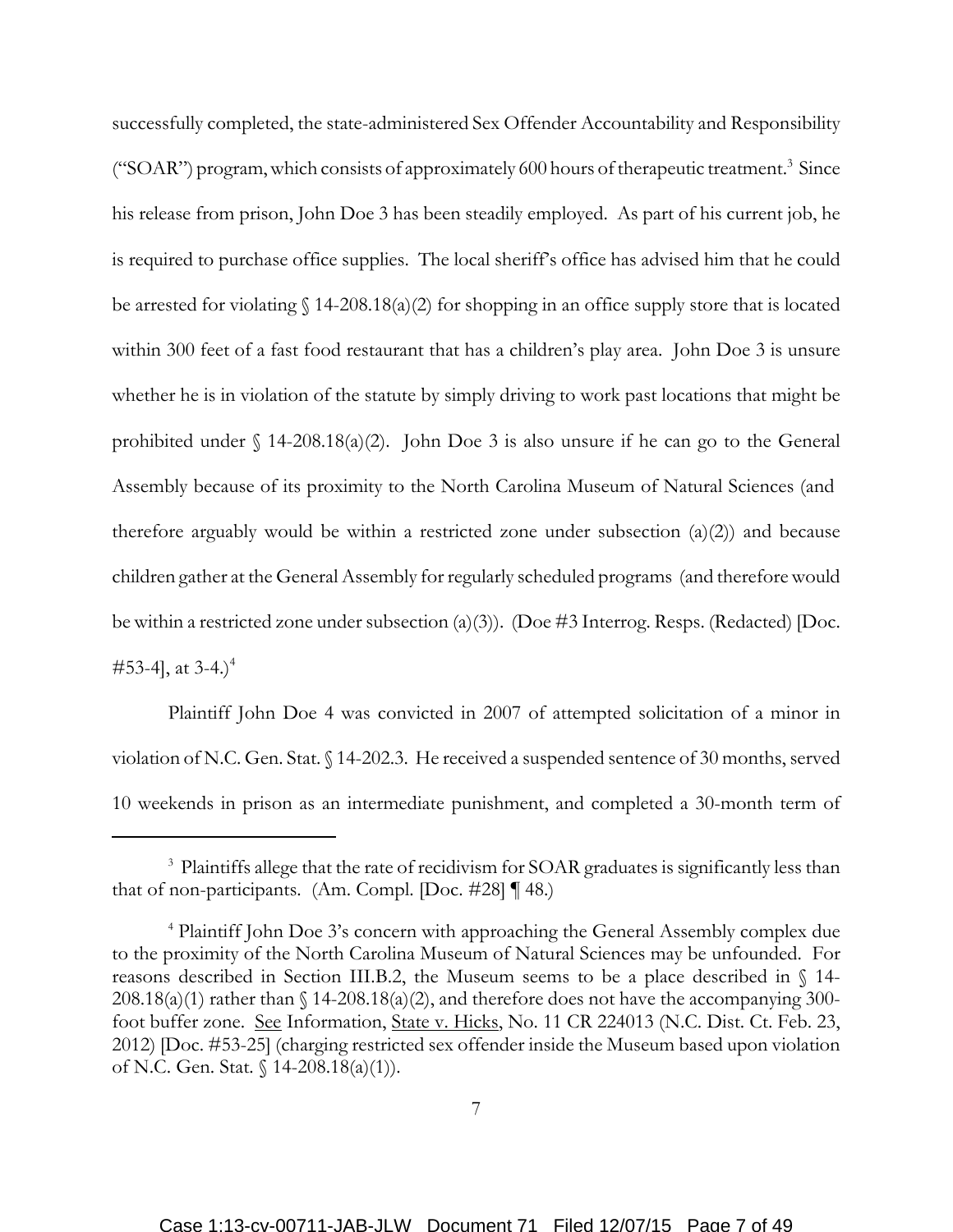probation. John Doe 4 has undergone sex offender treatment and has maintained steady employment since his conviction. He currently wants to attend church, but is concerned that doing so could subject him to arrest and conviction under § 14-208.18(a)(2) because the church has Sunday School classes for children. He also claims he cannot attend local meetings of his town's aldermen under  $\{(14-208.18(a)(2) \text{ and } (a)(3) \text{ due to the town hall's proximity to the public}\}$ library (which has a section dedicated to children) and because regularly-scheduled children's activities may occur at the town hall.

Plaintiff John Doe 5 was convicted in 2009 of two counts of misdemeanor sexual battery. He received two suspended 75-day sentences and completed his 18-month supervised probation. The victim in John Doe 5's case was a 30-year-old woman. There have never been any allegations that John Doe 5 has ever engaged in, or has any interest in engaging in, any inappropriate contact with a minor. After his conviction, John Doe 5 was awarded joint custody of his two minor children, but he is unable to participate significantly in his children's education or recreational activities due to the prohibitions of § 14-208.18. Furthermore, John Doe 5 wishes to attend church, and has the permission of his pastor to do so, but is concerned that doing so could subject him to arrest and conviction under § 14-208.18(a)(2) because the church has Sunday School classes for children. John Doe 5 is also concerned about his ability to perform his job under § 14-208.18's restrictions because his employer performs construction contracts that are sometimes inside areas that may be proscribed by the statute, and thus, on those jobs, he is unable to perform his duties as a supervisor.

Plaintiffs have expressed concern and confusion regarding precisely where they are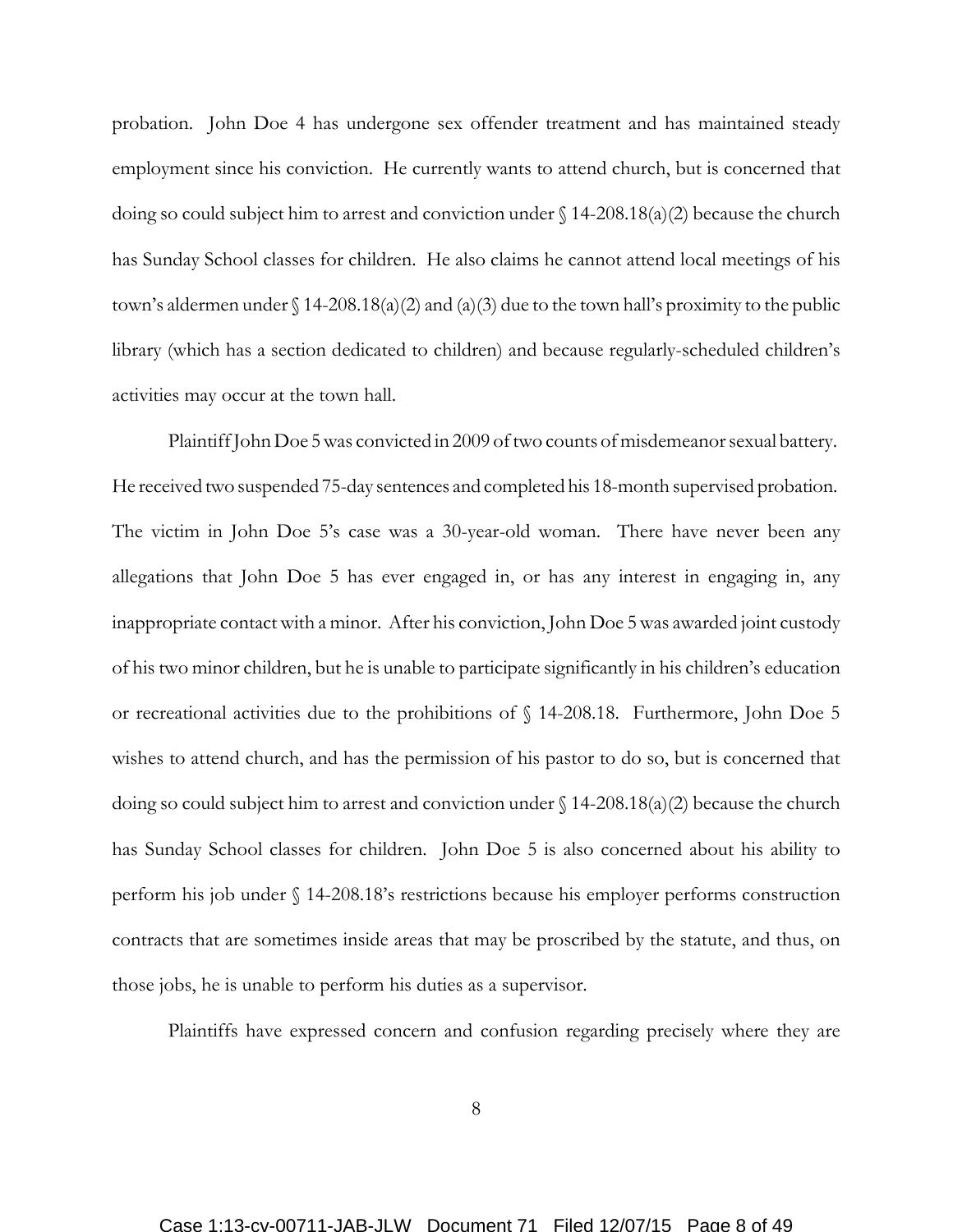prohibited from going. Many times when the Plaintiffs have asked for clarification, they have received conflicting answers, noncommittal answers, or no answer at all. (See, e.g., Doe #1 Interrog. Resps. (Redacted) [Doc. #53-2], at 5; Doe #2 Interrog. Resps. (Redacted) [Doc. #53- 3], at 3-9; Doe #3 Interrog. Resps. (Redacted) [Doc. #53-4], at 3-8; Doe #4 Interrog. Resps. (Redacted) [Doc. #53-5], at 7-9.) Plaintiffs also allege that, as a practical matter, they cannot go to a variety of places, including "libraries, museums, parks, recreation centers, theaters, state or county fairs . . . the General Assembly . . . . religious services, movies, or certain private homes" without violating § 14-208.18 in some respect. (Pls.' Br. Supp. Mot. Summ. J. [Doc. #53], at 18- 19.)

## II. PROCEDURAL POSTURE

On August 28, 2013, Plaintiffs commenced this action against North Carolina Governor Pat McCrory, North Carolina Attorney General Roy Cooper, and the District Attorneys in each prosecutorial district in North Carolina. The original Complaint brought claims pursuant to 42 U.S.C. § 1983, alleging that § 14-208.18 is unconstitutionally overbroad and unconstitutionally vague, in violation of Plaintiffs' rights under the First, Fifth, and Fourteenth Amendments of the U.S. Constitution. (Compl. [Doc. #1] ¶¶ 108-13.) Plaintiffs also alleged that § 14-208.18 violates their procedural due process rights under the Fifth and Fourteenth Amendments of the U.S. Constitution. (Id.  $\P$  114-17.) Plaintiffs sought injunctive relief and a declaratory judgment that  $\S$  14-208.18 is unconstitutional. (Id. 118.) On January 13, 2014, Plaintiffs filed an Amended Complaint [Doc. #28] removing Governor McCrory as a defendant, amending factual allegations, and adding a claim for relief on equal protection grounds. Defendants filed an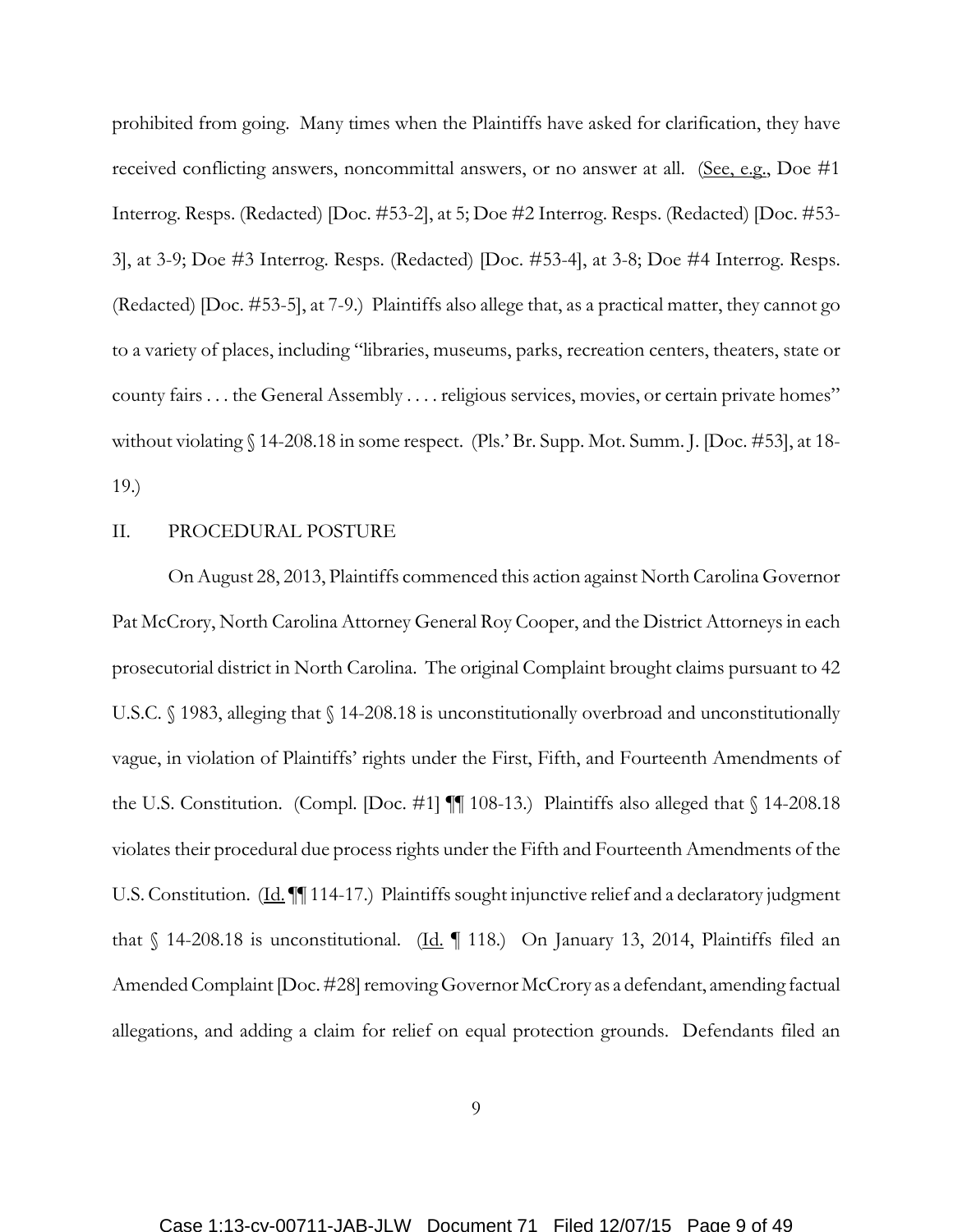Amended Motion to Dismiss and Motion to Intervene as of Right [Doc. #30] (which incorporated their original Motion to Dismiss [Doc. #8] by reference), seeking dismissal pursuant to Federal Rules of Civil Procedure 12(b)(1), 12(b)(2), and 12(b)(6).

In a Memorandum Opinion and Order [Doc. #36], this Court addressed Defendants' Motion to Dismiss and Motion to Intervene as of Right [Doc. #30]. The Court held that the Plaintiffs have standing to bring their claims and denied Defendants' Motion to Dismiss Pursuant to Rule 12(b)(1) for lack of subject matter jurisdiction. ([Doc. #36], at 10-16.) The Court also held that the Court has personal jurisdiction over Attorney General Cooper and the North Carolina District Attorneys. (Id. at 16-21.) The Court denied Defendants' Motion to Dismiss pursuant to Rule 12(b)(6) for failure to state a claim with respect to Plaintiffs' vagueness claim and certain portions of Plaintiffs' overbreadth claim. Specifically, the Court held that the Plaintiffs stated an overbreadth claim upon which relief may be granted only with respect to subsections (a)(2) and (a)(3) and only insofar as Plaintiffs were raising a facial overbreadth challenge based upon their free speech rights. The Court granted Defendants' Motion to Dismiss pursuant to Rule 12(b)(6) with respect to Plaintiffs' overbreadth claim to the extent that Plaintiffs' claim was based upon subsection  $(a)(1)$  or rights other than freedom of speech and expression. The Court also granted Defendants' Motion to Dismiss with respect to Plaintiffs' equal protection claim and procedural due process claim. The parties have completed discovery on the remaining issues and the parties' cross motions for summary judgment are now before the Court. (Pls.' Mot. Summ. J. [Doc. #52]; Defs.' Mot. Summ. J. [Doc. #49].)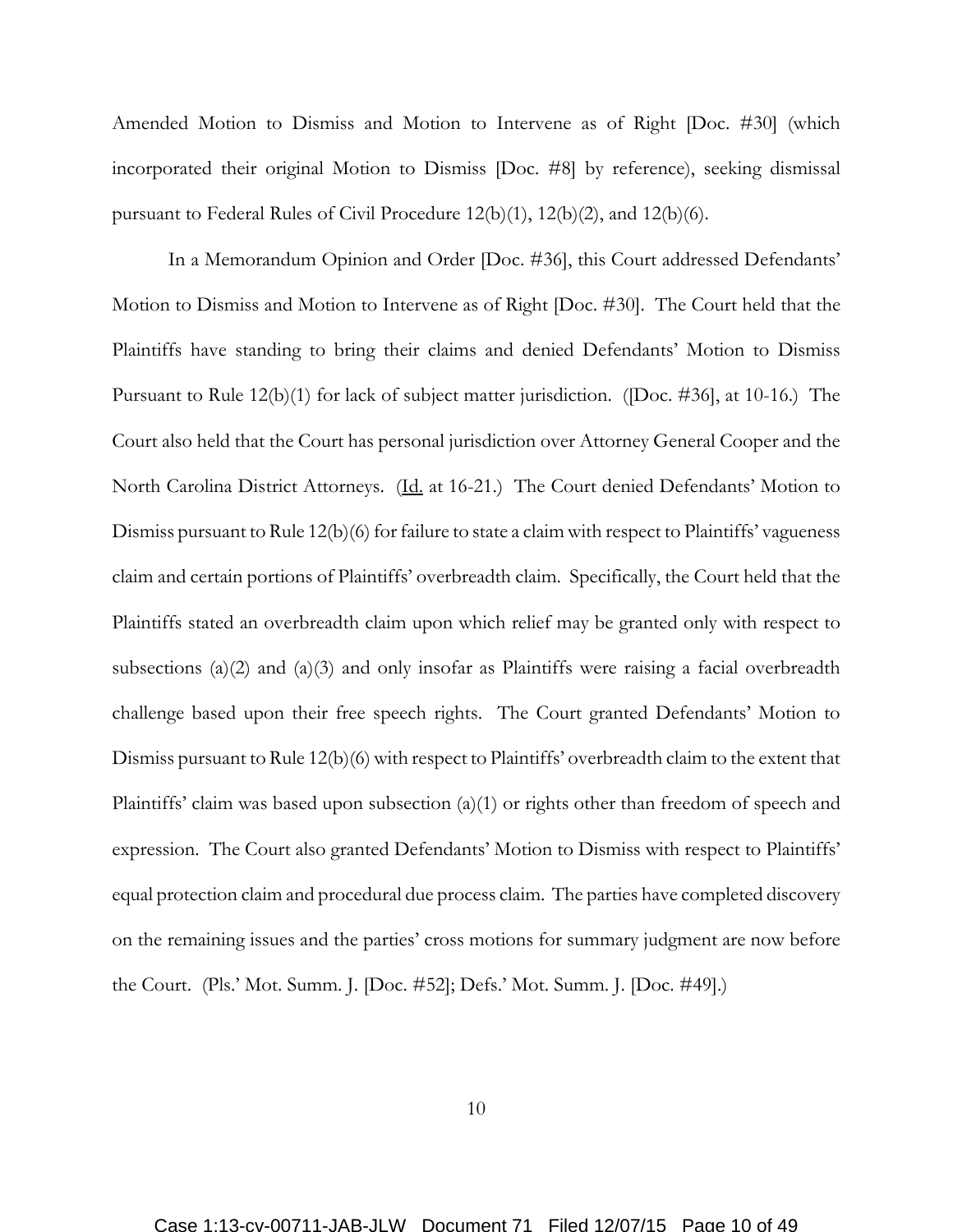## III. DISCUSSION

## A. Summary Judgment Standard

Pursuant to Rule 56 of the Federal Rules of Civil Procedure, a court shall grant summary judgment when there exists no genuine issue of material fact and the moving party is entitled to judgment as a matter of law. Fed. R. Civ. P. 56(a); Zahodnick v. Int'l Bus. Machs. Corp., 135 F.3d 911, 913 (4th Cir. 1997). "In considering a motion for summary judgment, the district court must 'view the evidence in the light most favorable to the' nonmoving party." Jacobs v. N.C. Admin. Office of the Courts, 780 F.3d 562, 568 (4th Cir. 2015) (quoting Tolan v. Cotton, \_\_ U.S. \_\_, 134 S. Ct. 1861, 1866, 188 L. Ed. 2d 895 (2014) (per curiam)). A court's belief that the movant would prevail on the merits at trial is insufficient to grant a motion for summary judgment. Id. The court cannot make credibility determinations or weigh evidence, and "must disregard all evidence favorable to the moving party . . . that [the finder of fact] would not be required to believe." Edell & Assocs., P.C. v. Law Offices of Peter G. Angelos, 264 F.3d 424, 436 (4th Cir. 2001); see Jacobs, 780 F.3d at 568-69. However, the party opposing summary judgment may not rest on mere allegations or denials, and the court need not consider "unsupported assertions" or "self-serving opinions without objective corroboration." Evans v. Techs. Applications & Serv. Co., 80 F.3d 954, 962 (4th Cir. 1996); Anderson v. Liberty Lobby, Inc., 477 U.S. 242, 248-49, 106 S. Ct. 2505, 2510, 91 L. Ed. 2d 202 (1986).

B. Vagueness

## 1. Vagueness Standard

Plaintiffs claim that N.C. Gen. Stat.  $\int$  14-208.18(a) in its entirety is unconstitutionally

11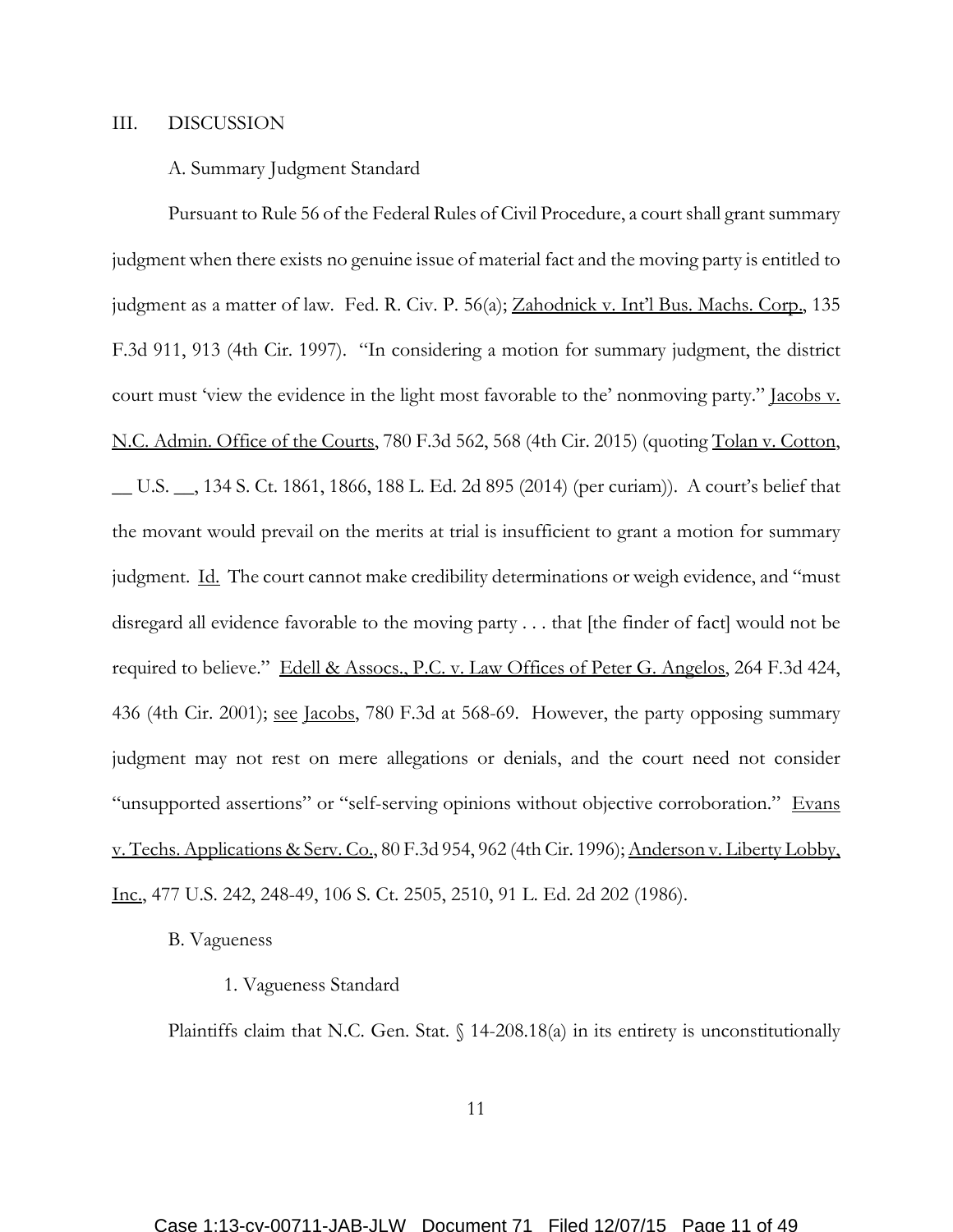vague in violation of the Due Process Clause.<sup>5</sup> There is a strong presumption that the acts of the General Assembly are valid. See United States v. Nat'l Dairy Prods. Corp., 372 U.S. 29, 32, 83 S. Ct. 594, 597, 9 L. Ed. 2d 561 (1963); Rhyne v. K-Mart Corp., 358 N.C. 160, 167-68, 594 S.E.2d 1, 7 (2004). However, the Fourteenth Amendment provides that "nor shall any State deprive any person of life, liberty, or property, without due process of law." U.S. Const. amend. XIV. The U.S. Supreme Court has explained that "the Government violates this guarantee by taking away someone's life, liberty, or property under a criminal law so vague that it fails to give ordinary people fair notice of the conduct it punishes, or so standardless that it invites arbitrary enforcement." *Johnson v. United States, \_\_ U.S. \_\_, 135 S. Ct. 2551, 2556, 192 L. Ed. 2d 569* (2015) (citing Kolender v. Lawson, 461 U.S. 352, 357-58, 103 S. Ct. 1855, 1858, 75 L. Ed. 2d 903 (1983)). The Supreme Court has recently clarified that their "holdings squarely contradict the theory that a vague provision is constitutional merely because there is some conduct that clearly falls within the provision's grasp." Johnson, 135 S. Ct. at 2560-61 (emphasis removed). Instead, the proper standard is the one enunciated in Kolender and reaffirmed in Johnson. Namely, in order to survive a vagueness challenge, a criminal statute must provide fair notice to those subject to it regarding the nature of the prohibited conduct and must provide sufficiently clear

<sup>&</sup>lt;sup>5</sup> Because the parties dispute the effect of the Court's earlier Order [Doc. #36] upon Plaintiffs' vagueness claim, (see Mem. of Law Supp. Defs.' Mot. Summ. J. [Doc. #50], at 1-2; Pls.' Resp. to Defs.' Mot. Summ. J. [Doc. #55], at 4), the Court notes that it is considering whether any part of § 14-208.18(a) is vague on any grounds. The Court denied Defendants' Amended Motion to Dismiss with respect to Plaintiffs' vagueness claim in its entirety. ([Doc. #36], at 39-40.) Hence, the entirety of Plaintiffs' vagueness claim remains for consideration by the Court. (Compare id. at 39-40 (denying Motion to Dismiss with respect to vagueness in its entirety) with id. at 33 (partially granting and partially denying Motion to Dismiss with respect to overbreadth)).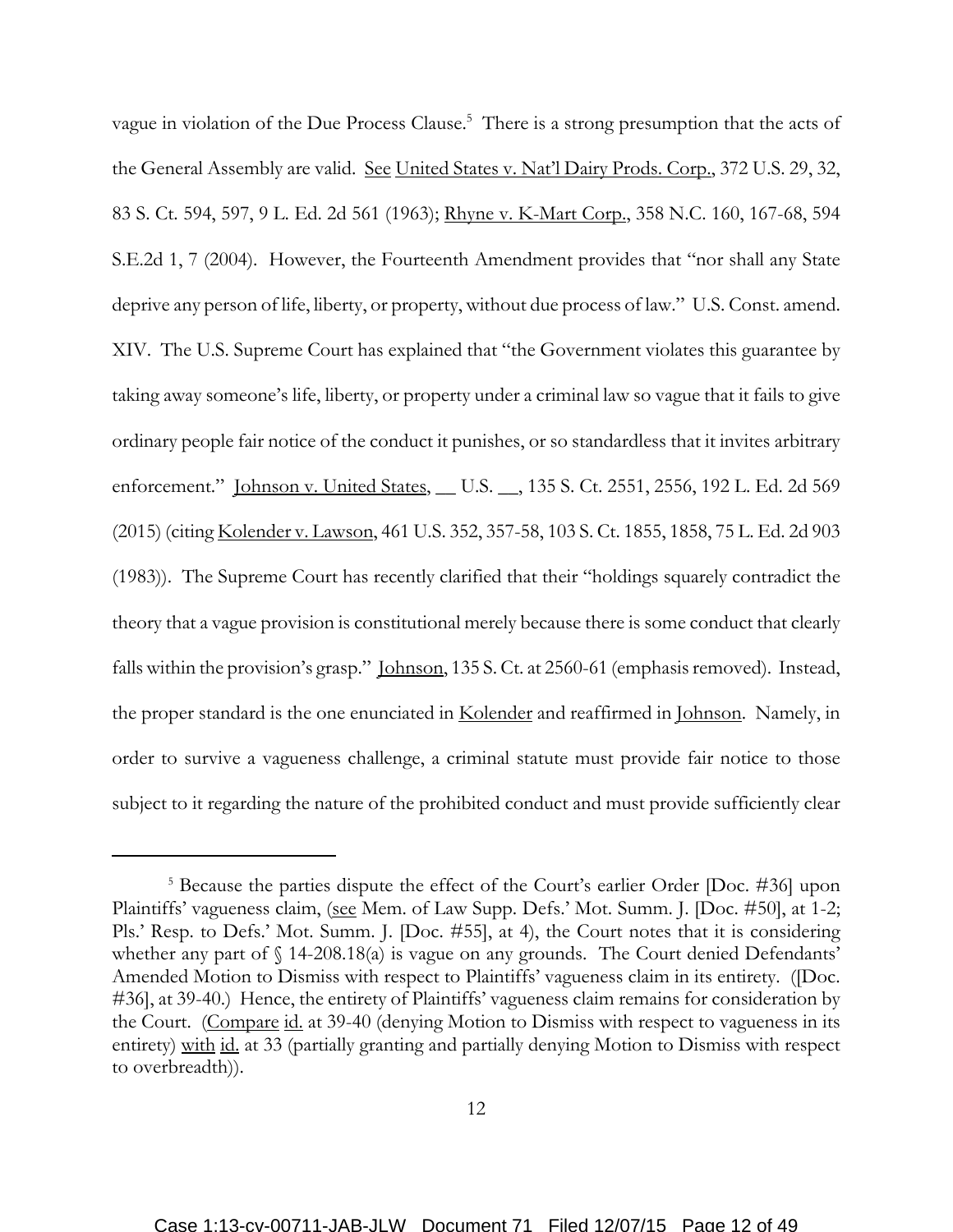standards to law enforcement to avoid arbitrary enforcement.

Criminal statutes must have greater precision compared to other statutes. Kolender, 461 U.S. at 358 n.8, 103 S. Ct. at 1859 n.8. However, "[c]ondemned to the use of words, we can never expect mathematical certainty from our language." Grayned v. City of Rockford, 408 U.S. 104, 110, 92 S. Ct. 2294, 2300, 33 L. Ed. 2d 222 (1972). Additionally, "statutes are not automatically invalidated as vague simply because difficulty is found in determining whether certain marginal offenses fall within their language." Nat'l Dairy Prods. Corp., 372 U.S. at 32, 83 S. Ct. at 597. Furthermore, a statute is not vague because it "may be stringent and harsh." Barsky v. Bd. of Regents, 347 U.S. 442, 448, 74 S. Ct. 650, 654, 98 L. Ed. 829 (1954).

2. Vagueness Analysis of Subsections (a)(1) and (a)(2)

The statute states that a restricted sex offender cannot "knowingly be at" one of the restricted zones described in subsections (1) through (3). N.C. Gen. Stat. § 14-208.18(a) (emphasis added). The most natural reading of the statute is to apply the word "knowingly" to all subsequent elements of the crime. See Flores-Figueroa v. United States, 556 U.S. 646, 650, 129 S. Ct. 1886, 1890, 173 L. Ed. 2d 853 (2009). Hence, in order to violate the statute, a restricted sex offender would need to know that he or she is within a restricted zone. See N.C. Gen. Stat. § 14-208.18(a); State v. Armstrong, 775 S.E.2d 926 (Table), No. COA14-765, 2015 WL 4081812, at \*6 (N.C. Ct. App. July 7, 2015) ("[T]he State presented sufficient circumstantial evidence . . . to allow the jury to find that defendant knew that the skating rink was a place primarily intended for the use of minors."), appeal docketed, No. 266P15 (N.C. July 31, 2015).

As a result of the "knowingly" requirement, a restricted sex offender who unknowingly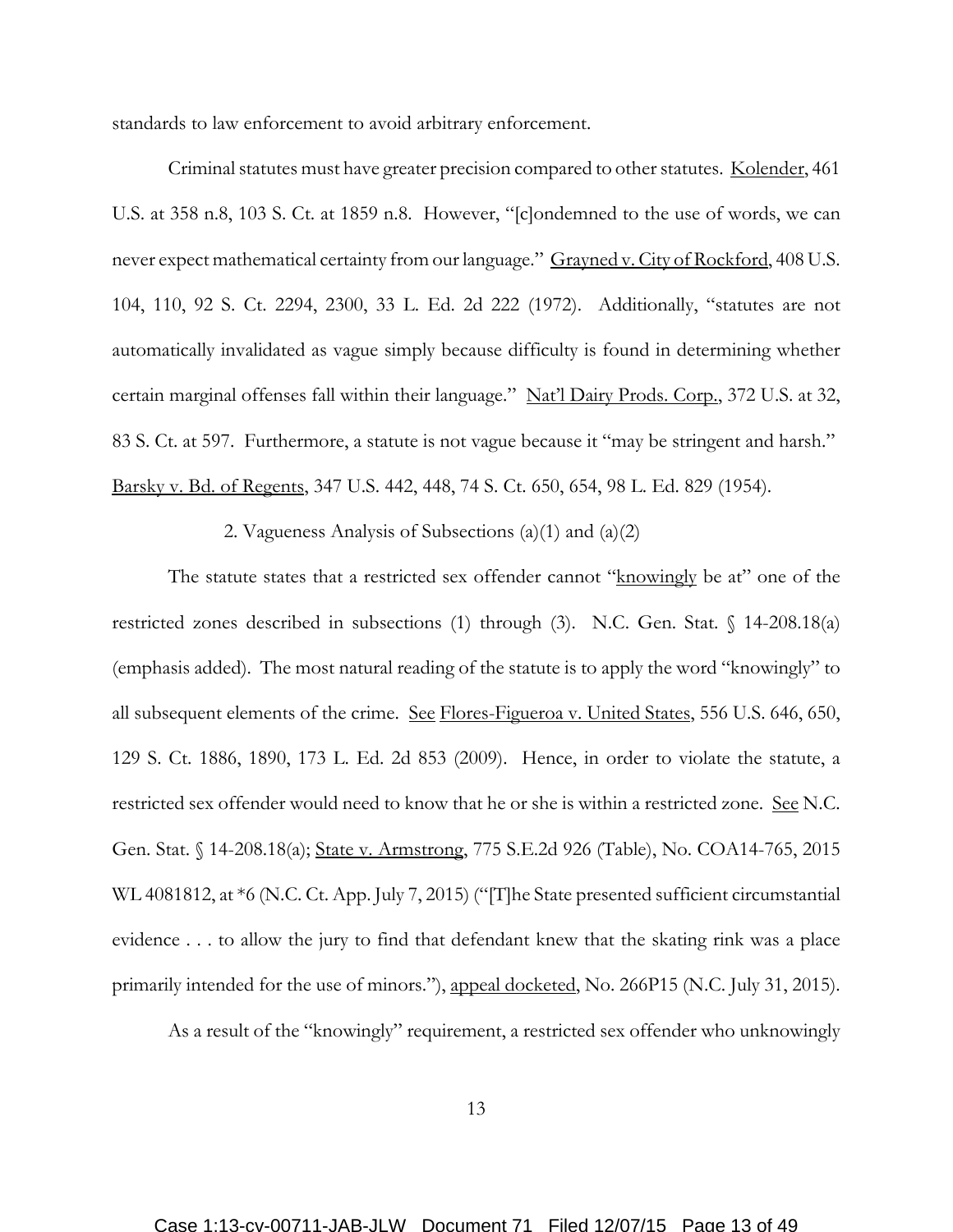enters a restricted zone will not be in violation of the statute so long as he or she leaves the restricted zone immediately upon learning that he or she is in fact in a restricted zone. "At this point, it is well established that associational conditions do not extend to casual or chance meetings." United States v. Lov, 237 F.3d 251, 269 (3d Cir. 2001) (citing Arciniega v. Freeman, 404 U.S. 4, 4, 92 S. Ct. 22, 22, 30 L. Ed. 2d 126 (1971) (per curiam) (interpreting an associational condition to exclude certain casual encounters)).<sup>6</sup> Similarly, a restricted sex offender who accidentally enters a restricted zone will not be in violation of the statute. See id. (interpreting supervised release condition prohibiting unsupervised contact with minors to exclude "casual or unavoidable contact with minors in public places"); Peters-Riemers v. Riemers, 624 N.W.2d 83, 89 (N.D. 2001) (protective order prohibiting husband from coming within 100 yards of any of wife's residences was not vague and would not be violated if husband "unwittingly intrudes within 100 yards of some unknown and unknowable residence of wife). Consequently, a restricted sex offender's accidental intrusion into a restricted zone is not criminal so long as he or she leaves the area immediately upon learning that he or she is within a restricted zone. Cf. Loy, 237 F.3d at 269 (deliberately seeking out impermissible contacts with minors causes such contacts to "cease to be 'casual' or 'unavoidable'").

The Court now turns to the subsections of N.C. Gen. Stat. § 14-208.18(a) which define the restricted zones. "It is, of course, a fundamental canon of statutory construction that statutes which are *in pari materia*, *i.e.*, which relate or are applicable to the same matter or subject,

<sup>&</sup>lt;sup>6</sup> An "associational condition" is a prohibition against a person associating with specific types of people, such as minors, felons, gang members, etc.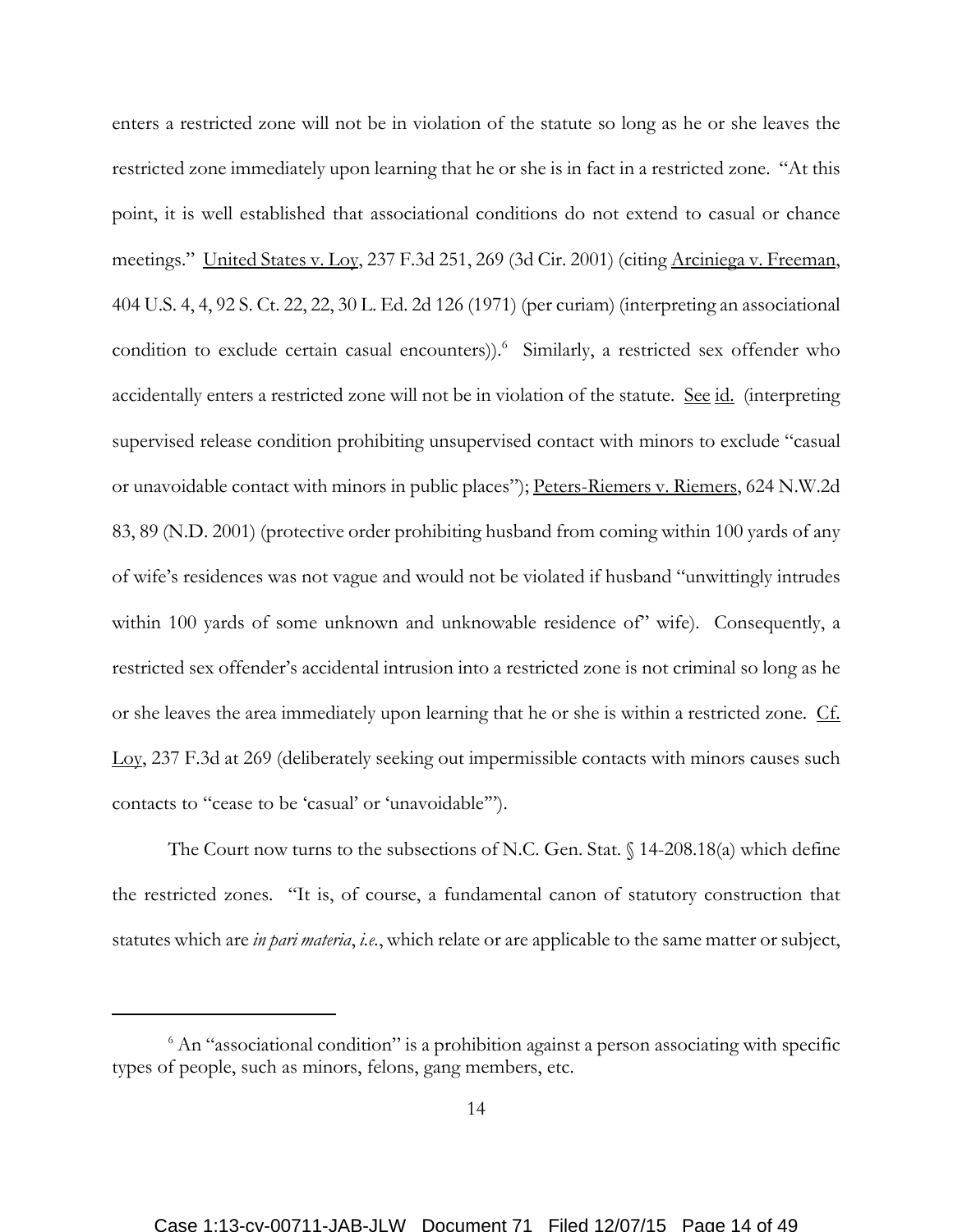... must be construed together in order to ascertain legislative intent." Carver v. Carver, 310 N.C. 669, 674, 314 S.E.2d 739, 742 (1984). All three subsections of § 14-208.18(a) relate to defining the restricted zones and therefore should be construed together as part of a single legislative framework. In this way, the first two subsections can be read as covering single-use properties (subsection  $(a)(1)$ ) and mixed-used properties (subsection  $(a)(2)$ ). In contrast to subsections (a)(1) and (a)(2), the third subsection, subsection (a)(3), covers locations associated with the regular presence of minors, but that are not necessarily intended primarily for the use, care, or supervision of minors.

Specifically, subsection (a)(1) covers single-use or stand-alone facilities which are intended primarily for the use, care, or supervision of minors. The best examples are those included in the statute itself: "schools, children's museums, child care centers, nurseries, and playgrounds." N.C. Gen. Stat. § 14-208.18(a)(1). The entire grounds ("premises") upon which these specific facilities ("place") are located are off-limits under subsection (a)(1). In other words, for example, a restricted sex offender is prohibited from not only a school building itself, but also the parking lot of the school or a storage shed outside the school, so long as those areas are on the school premises. In the ordinary case,<sup>7</sup> restricted sex offenders will not have a legitimate reason for being in these locations.

In contrast, subsection  $(a)(2)$  is focused on mixed-use facilities and locations intended primarily for the use, care, or supervision of minors when the location is not on property that is primarily intended for the use, care, or supervision of minors. In the ordinary case, restricted

<sup>&</sup>lt;sup>7</sup> Subject to the statutory exceptions. See N.C. Gen. Stat. § 14-208.18(b), (d)-(g).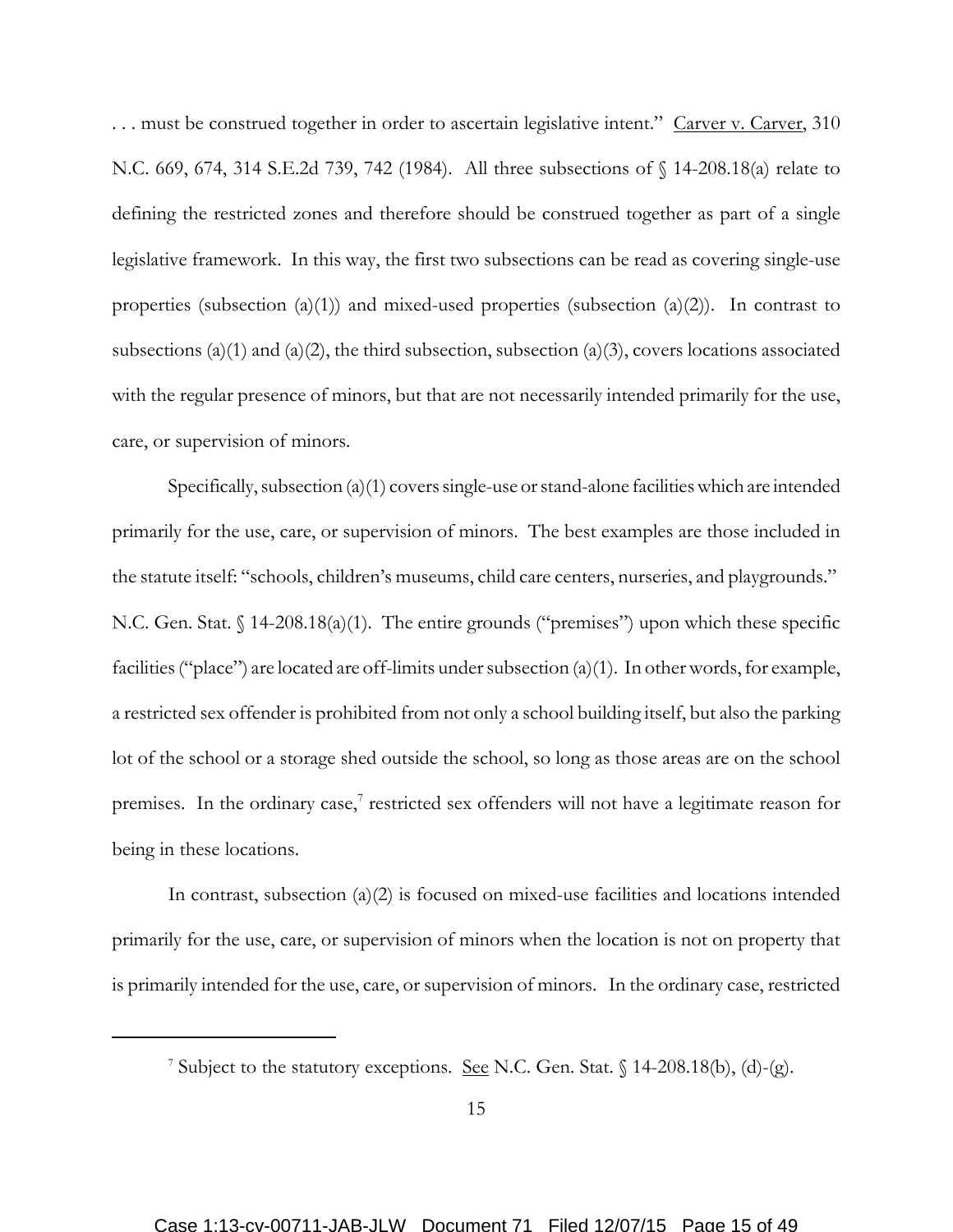sex offenders may have very legitimate reasons for being on properties that include smaller portions dedicated to minors. Such reasons might include shopping, eating, exercising, attending religious services, or any of the other myriad activities in which humans engage. By drawing this distinction and including the 300-foot buffer zone, the General Assembly addressed the competing interests of allowing restricted sex offenders to go to locations where they have reason to be and keeping restricted sex offenders away from locations dedicated to minors. Restricted sex offenders are therefore permitted to go on premises that may have portions dedicated to the use, care, or supervision of minors, but they can only go on those parts of the premises which are at least 300 feet away from those portions dedicated to minors.<sup>8</sup>

This interpretation is in line with the standard dictionary definitions of "premises" and "place" or "location." In this context, the term "place" means "[a]n area occupied or set aside for a specific person or purpose." *Place*, Webster's II New College Dictionary 841 (1999). Similarly, "location" means "[a] place where something is or might be located : SITE." *Location,* Webster's II New College Dictionary, 643. The term "premises" means "[a] house or building, along with its grounds." *Premises*, Black's Law Dictionary 1219 (8th ed. 2004). See also *Premises*, Webster's II New College Dictionary 872 ("Land and the buildings on it.").

Because the only possible antecedent of the term "the place" in subsection  $(a)(2)$  is "location," the terms "place" and "location" are properly viewed as interchangeable within

<sup>&</sup>lt;sup>8</sup> The 300-foot buffer zone can extend beyond the "premises" on which the "location intended primarily for the use, care, or supervision of minors . . . is located." N.C. Gen. Stat. 14-208.18(a)(2). The latter portion of subsection (a)(2) only describes the types of premises upon which an (a)(2) location might be found rather than limiting the extent of the 300-foot buffer zone.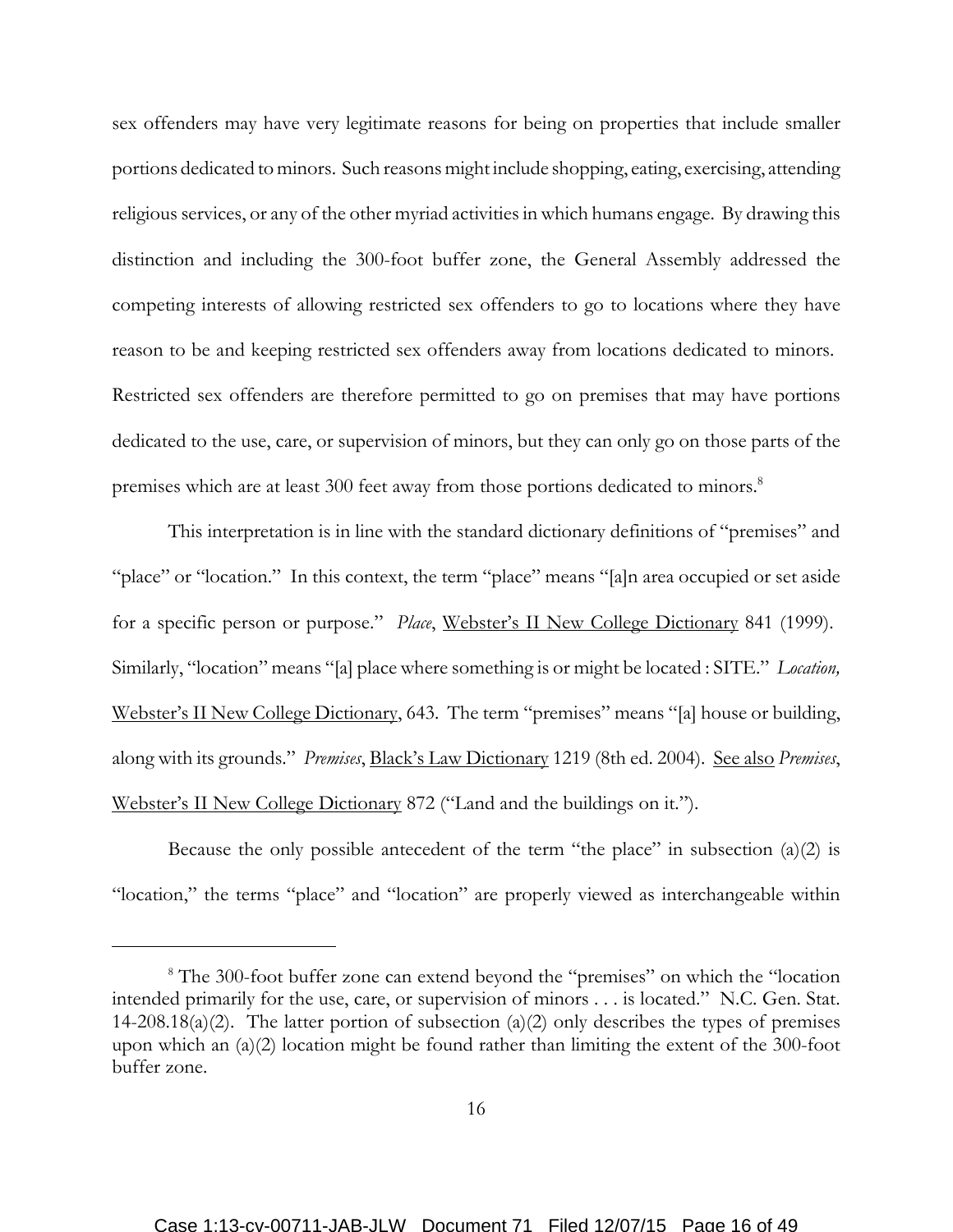subsection (a)(2). Though this contradicts the usual rule that different words used within the same sentence have different meanings, 2A Norman Singer & Shambie Singer, Sutherland Statutes and Statutory Construction § 46:6 (7th ed. 2015), there is no reasonable alternative interpretation that accommodates this rule. Additionally, Plaintiffs and Defendants agree that "location" is synonymous with "place" as that term is used in subsection (a)(2). (Pls.' Resp. to Defs.' Mot. Summ. J. [Doc. #55], at 6; Mem. of Law Supp. Defs.' Mot. Summ. J. [Doc. #50], at 7.)

In summary, subsection (a)(1) applies where the place and premises in question are both primarily intended for the use, care, or supervision of minors. Restricted sex offenders are barred from the entire premises under subsection  $(a)(1)$ . However, subsection  $(a)(2)$  applies where the premises in question is not intended primarily for the use, care, or supervision of minors, but a portion of that premises (the "place") is intended primarily for the use, care, or supervision of minors. Restricted sex offenders can go onto the premises, but they cannot go within 300 feet of the portion of the property intended primarily for the use, care, or supervision of minors (*i.e.*, the "place").

Because subsection (a)(2) includes the 300-foot buffer zone but subsection (a)(1) does not, a restricted sex offender needs to be able to distinguish between  $(a)(1)$  and  $(a)(2)$  locations. Otherwise, the sex offender might believe that he or she is properly within 300 feet of an  $(a)(1)$ location (which is permitted) when in fact he or she is impermissibly within an (a)(2) 300-foot buffer zone. Though there will be marginal cases where the distinction will be difficult to make, most instances will clearly fall within the ambit of either  $(a)(1)$  or  $(a)(2)$ . Subsection  $(a)(2)$  also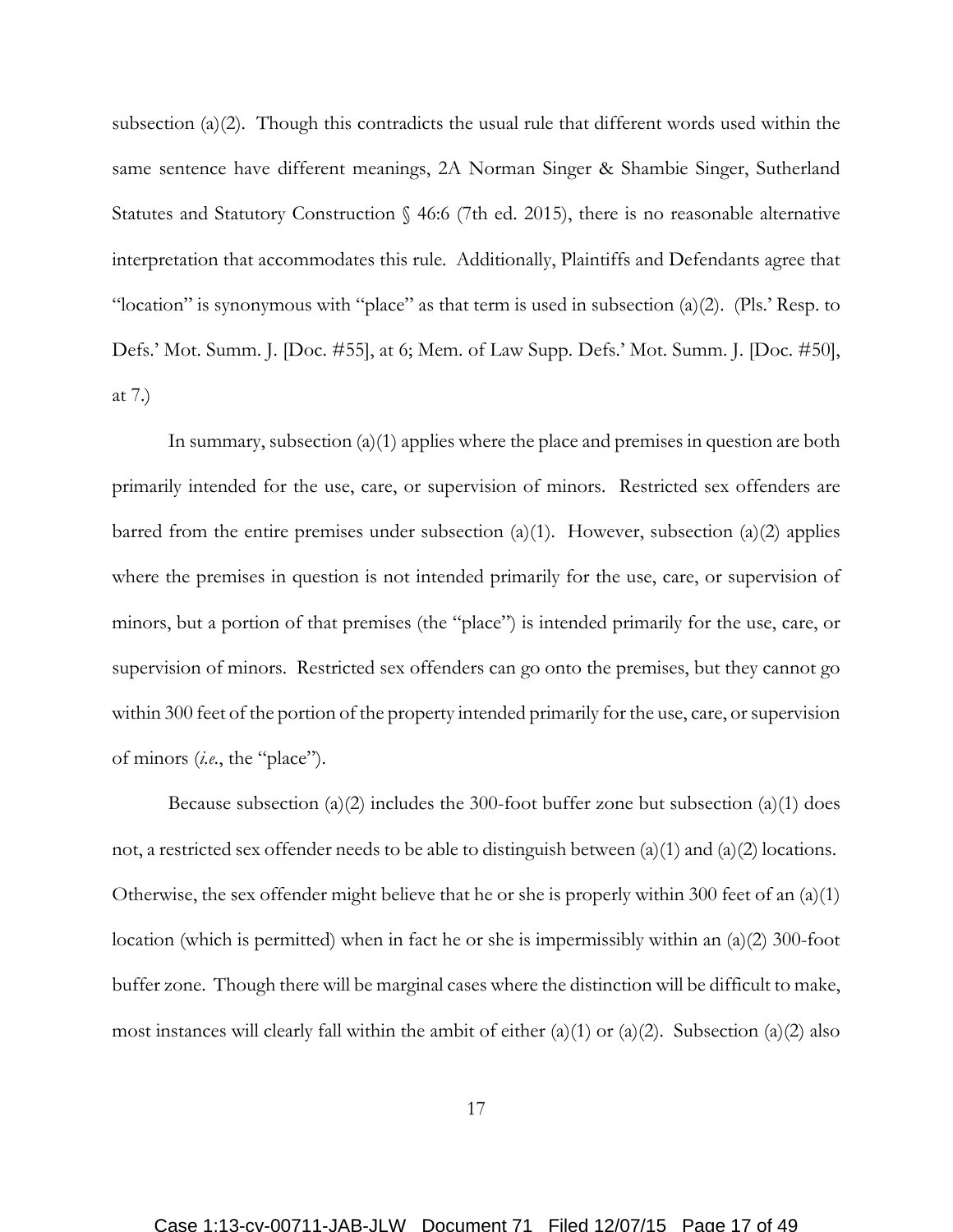clarifies that "places" which are on "premises" which constitute a "mall[], shopping center[], or other property open to the public" will be considered  $(a)(2)$  places with their corresponding 300foot buffer zone. Additionally, as explained above, the "knowingly" *mens rea* requirement makes accidental encroachment into a subsection (a)(2) restricted zone noncriminal. See *supra* pp. 13- 14.

Plaintiffs' argument that a "place" under  $(a)(1)$  or "location" under  $(a)(2)$  is vague because it might be construed to include something such as a bathroom baby-changing station is unavailing. Though a baby-changing station is certainly used for the care of minors, it is dissimilar to the examples provided by the General Assembly in the statute: "schools, children's museums, child care centers, nurseries, and playgrounds." The examples clarify that the legislature contemplated a space larger than the top of a wall-mounted baby-changing station. Cf. Alabama v. North Carolina, 560 U.S. 330, 341, 130 S. Ct. 2295, 2306, 176 L. Ed. 2d 1070 (2010) (illustrative applications of the general principle inform meaning of a broad term). Moreover, all of the statutory examples are places where minors are likely to be present, yet not necessarily closely monitored by adults or even monitored at all. Cf. Wilfong v. Commonwealth, 175 S.W.3d 84, 101 (Ky. Ct. App. 2004) (conditional discharge condition banning sex offender from "parks, schools, day care centers, swimming pools, beaches, theaters, or other places where children congregate" is not vague and these locations are "places where he would likely have access to often unsupervised groups of children"). A child at a baby-changing station will almost always be accompanied by a supervising adult, significantly reducing the General Assembly's concern with the danger of permitting restricted sex offenders in or near places associated with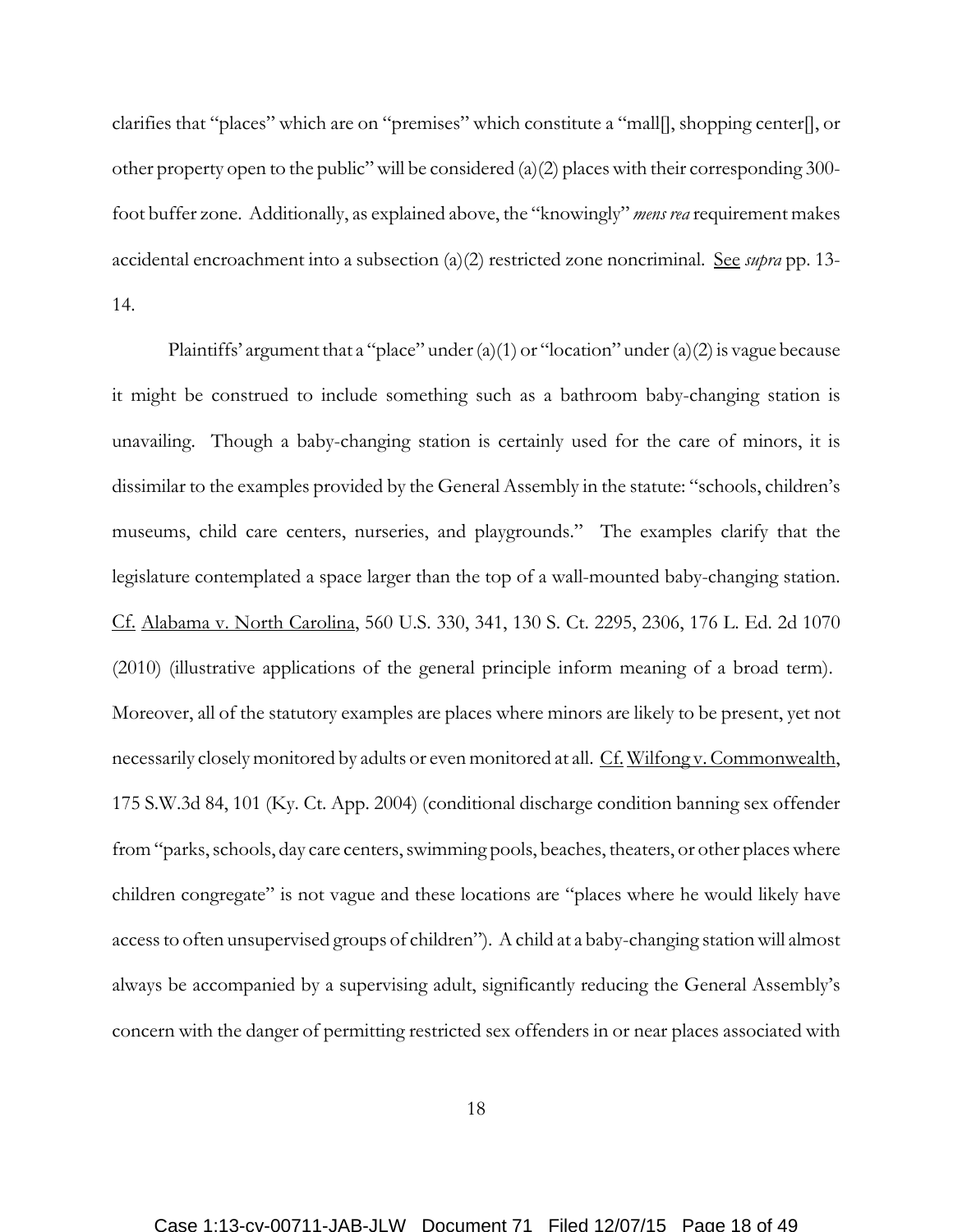the presence of minors. N.C. Gen. Stat. § 14-208.5 ("The General Assembly recognizes that sex offenders often pose a high risk of engaging in sex offenses even after being released from incarceration or commitment and that protection of the public from sex offenders is of paramount governmental interest.").

Plaintiffs also argue that it is unclear how to measure the 300 feet in the context of subsection (a)(2), but the plain language of the statute is clear in this regard. Once the initial "location" (meaning, the area "intended primarily for the use, care, or supervision of minors" as opposed to the larger "premises") is determined, simply measure 300 feet in all directions from the edges of that location. See N.C. Gen. Stat.  $\int$  14-208.18(a)(2) ("It shall be unlawful for any person required to register under this Article, if the offense requiring registration is described in subsection (c) of this section, to knowingly be . . . Within 300 feet of any location intended primarily for the use care or supervision of minors . . . ."); United States v. Nieves-Castaño, 480 F.3d 597, 602-04 (1st Cir. 2007) (discussing how to measure distance from a school and holding statute was not vague based upon lack of specific statutory methods for measuring distance). The initial location coupled with the 300-foot buffer zone comprise the restricted zone under subsection (a)(2). Certainly one can conjure hypothetical scenarios involving a children's museum at the top of a skyscraper, a church with a nursery that has extraordinarily thick walls, or a playground in a public park with no obvious delineation between where the playground ends and the park generally begins. But the prohibition of restricted sex offenders getting close to or entering a playground is not void for vagueness merely because some playgrounds aren't surrounded by fences. The Fourth Circuit "has declined to use such 'hypertechnical theories as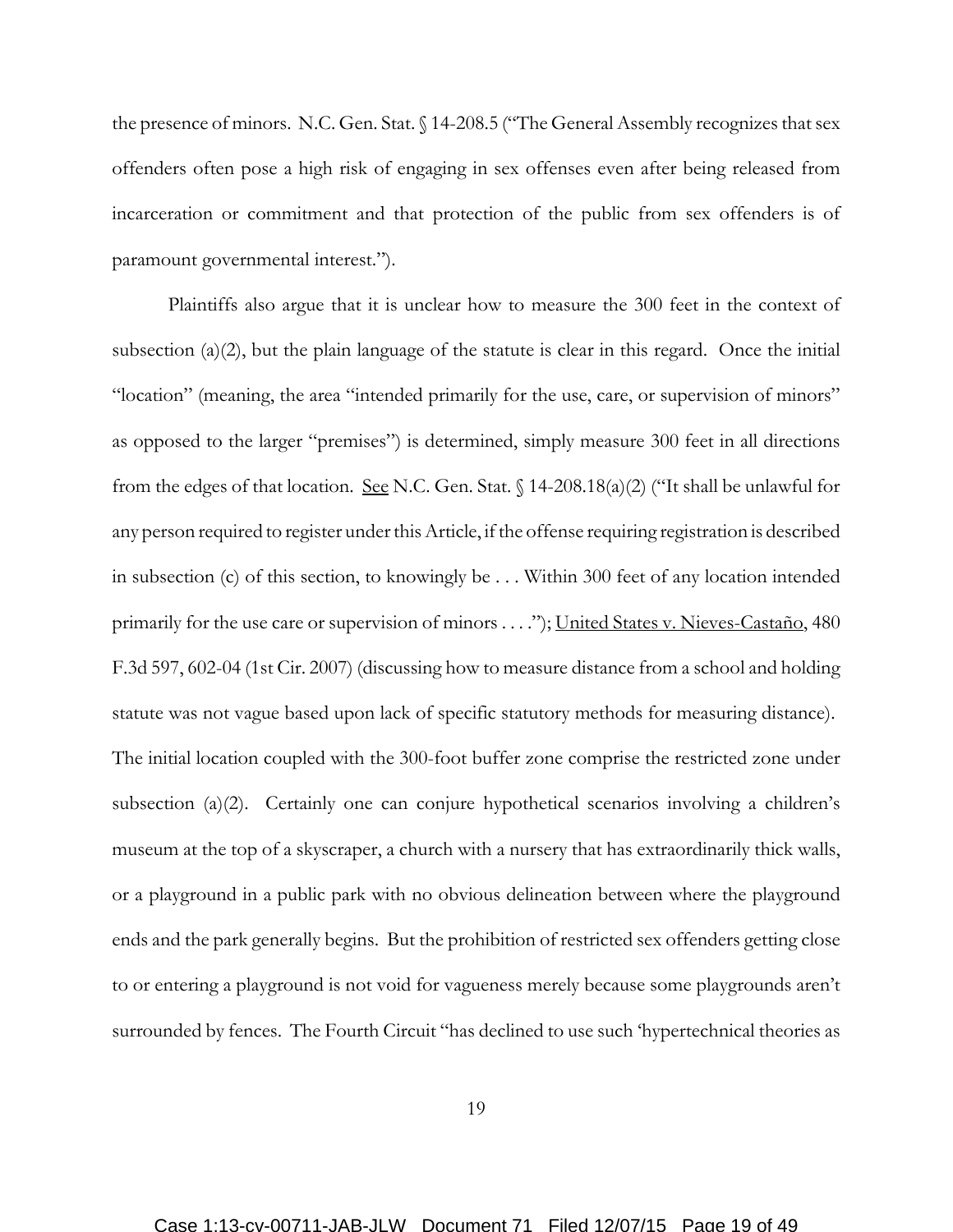to what the statute covers' as a basis for holding a regulation unconstitutionally vague." Green v. City of Raleigh, 523 F.3d 293, 306 (4th Cir. 2008) (quoting Hill v. Colorado, 530 U.S. 703, 733, 120 S. Ct. 2480, 2498, 147 L. Ed. 2d 597 (2000)).

Plaintiffs also suggest that the statute is vague because the statute is unclear regarding whether restricted sex offenders are prohibited from entering the restricted zones only when minors are present, as evidenced by some District Attorneys' interpretations of the statute. (Pls.' Br. Supp. Mot. Summ. J. [Doc. #53], at 13-14). Yet Plaintiffs concede that "the text of the statute seems to indicate that its restrictions apply at all times, regardless of [the] presence [of minors]." (Id. at 13.) Furthermore, though not dispositive of this issue, the Court notes that when one Senator was asked about this concern, he said that "if a sexual offender walks across a school yard late at night, with no children there, it would be a Class H felony." N.C. Gen. Assemb., Senate Judiciary I Comm. (Civil), Minutes for June 3, 2008, 10 a.m. Meeting, at 2 (citing Senator Tony Rand). Therefore, the statute applies regardless of the presence of minors and is not vague in this regard.

Finally, Plaintiffs argue that subsections  $(a)(1)$  and  $(a)(2)$  are both vague because they include the phrase "intended primarily for"9 and it is unclear whether an objective or subjective intent standard applies. In the ordinary case, determining primary intent is an objective inquiry. See Posters 'N' Things, Ltd. v. United States, 511 U.S. 513, 114 S. Ct. 1747, 128 L. Ed. 2d 539

<sup>9</sup> Subsection (a)(1) prohibits restricted sex offenders from being "[o]n the premises of any place intended primarily for the use, care, or supervision or minors . . . ." while subsection (a)(2) prohibits restricted sex offenders from being "[w]ithin 300 feet of any location intended primarily for the use, care, or supervision of minors when the place is located on premises that are not <u>intended primarily for</u> the use, care, or supervision of minors . . . ." (emphasis added).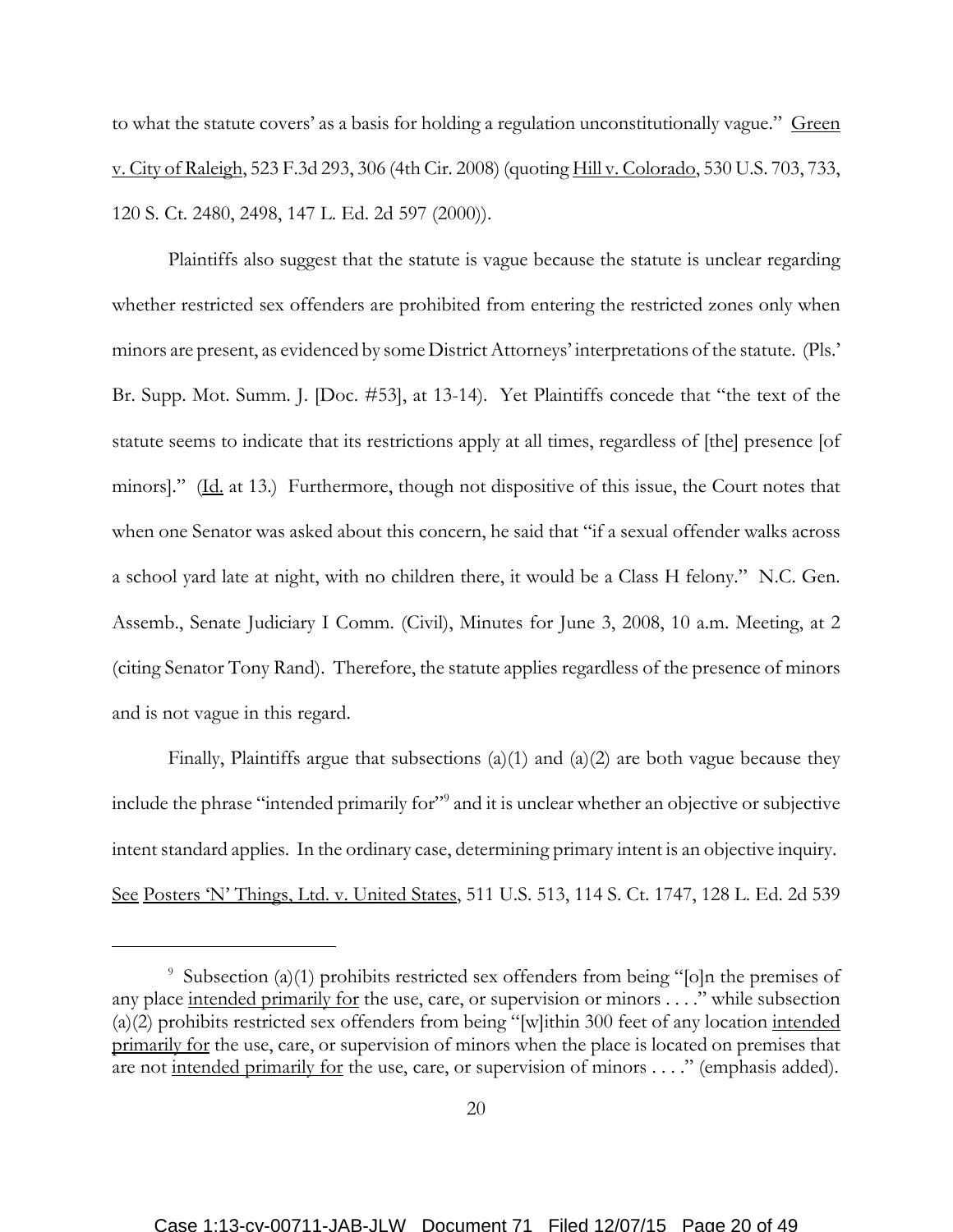(1994). "[T]he 'primarily intended' use of a multi-use facility depends on the likely 'use [of] customers generally.'" Armstrong, 2015 WL 4081812, at \*5 (quoting Posters 'N' Things, 511 U.S. at 521 n.11, 144 S. Ct. at 1752 n.11). Additionally, "primary" means "first in rank or importance." Id. (quoting Sultan v. State Bd. of Exam'rs of Practicing Psychologists, 121 N.C. App. 739, 745, 468 S.E.2d 443, 446 (N.C. Ct. App. 1996)).

Two cases decided by the North Carolina Court of Appeals demonstrate that the objective standard is not vague and can be constitutionally applied in the ordinary case. In State v. Simpson, 763 S.E.2d 1 (N.C. Ct. App. 2014), Simpson was convicted of violating § 14-  $208.18(a)(2)$  for sitting on a park bench in close proximity to a batting cage and ball field. Id. at 2. On appeal, Simpson argued "that the State failed to present substantial evidence that the batting cages and ball fields constituted locations that were primarily intended for use by minors." Id. at 5. The Court of Appeals agreed and reversed the trial court's order denying Simpson's motion to dismiss, explaining that the "testimony established that these places were sometimes used by minors" and "that the State's evidence rises only to a level of conjecture or suspicion that the batting cages and ball field were locations *primarily intended* for the use, case, or supervision of minors." Id. at 6.

In Armstrong, Armstrong appealed his conviction for violation of  $\int$  14-208.18(a)(1) for being on the premises of a skating rink. Armstrong, 2015 WL 4081812, at \*1. In part, Armstrong argued that the law was unconstitutionally vague as applied in that it provided "no reasonable guidance for him to determine whether the skating rink—which [Armstrong] characterizes as a mixed use non-enumerated private business that seeks and enjoys the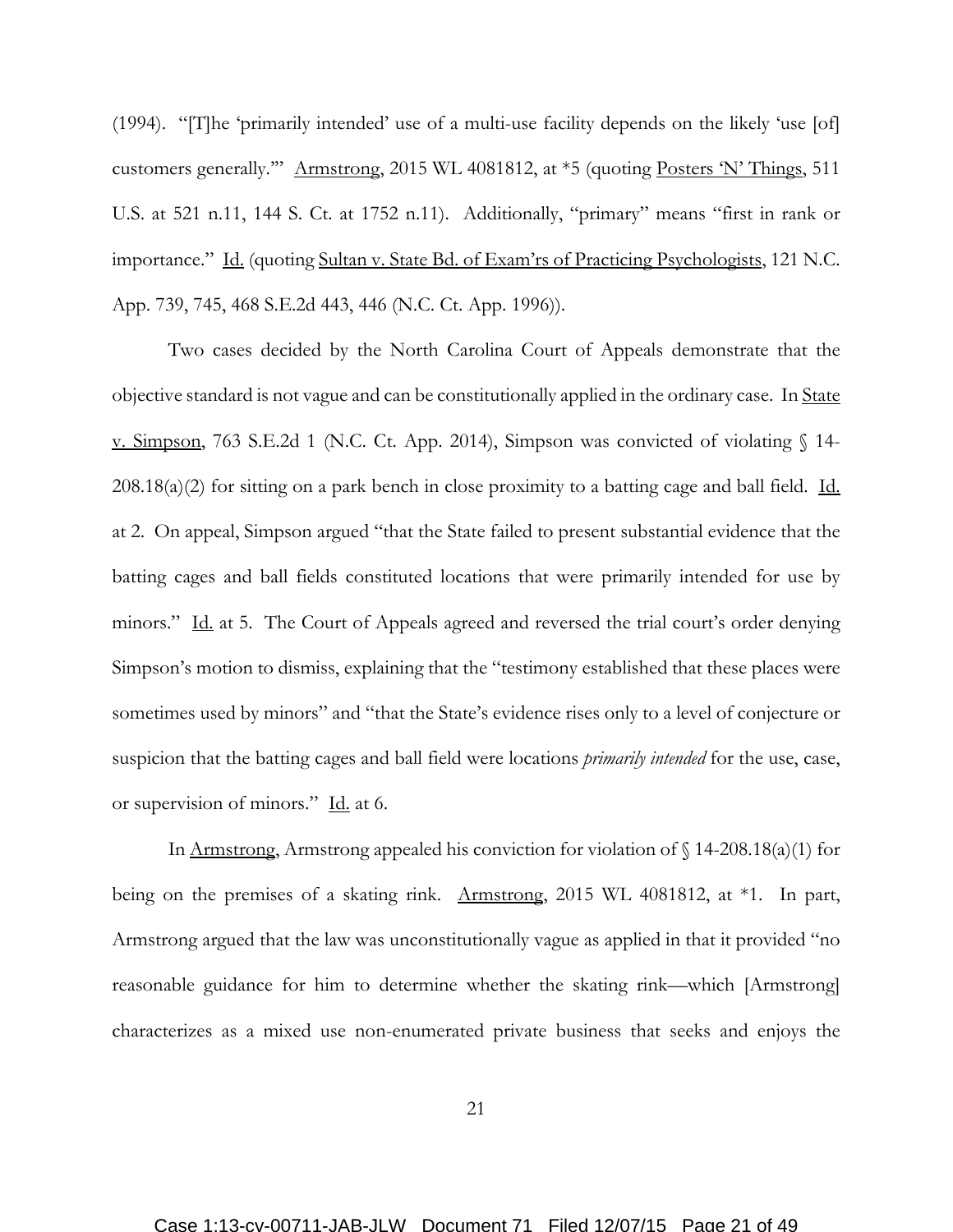patronage of both adults and children—was a place where he was not allowed." Id. at  $*5$ (internal quotation marks and brackets omitted). In his case, Armstrong "bore the burden of showing either that the statute provides inadequate warning as to the conduct it governs or is incapable of uniform judicial administration." Id. (citation and internal quotation marks omitted). The Court of Appeals held that Armstrong "failed to meet his burden in challenging the vagueness of the statute as applied to him" based upon the significant number of children who used the facility and the presence of child-oriented areas at the business, including a "party area," "a big jungle gym" with "slides, nets, ropes, just things for kids to play on," a "game room," and a prize shop that included "candy, small inflatables, toy cars, . . . a little dartboard, puddy [sic] . . . that you can make funny noises with [, and] slinkys." Id. The Court of Appeals "conclude[d] that this uncontradicted evidence establishe[d] the skating rink as a place overwhelmingly intended for the use of minors" and that "any 'multi-use' character attributable to the skating rink was marginal." Id. Therefore, the Court of Appeals held that  $\sqrt{14-208.18}$ was not vague as applied to Armstrong. Id.

Though Simpson and Armstrong are just two examples of the application of the "intended primarily for" standard, Plaintiffs have offered no reason for the Court to believe that this objective standard cannot be applied in the majority of other cases. While there may be marginal cases where application of this standard may be difficult, these isolated instances do not render the statute vague. See Nat'l Dairy Prods. Corp., 372 U.S. at 32, 83 S. Ct. at 597. Therefore, the inclusion of the phrase "intended primarily for" in subsections  $(a)(1)$  and  $(a)(2)$ does not cause either subsection to be vague.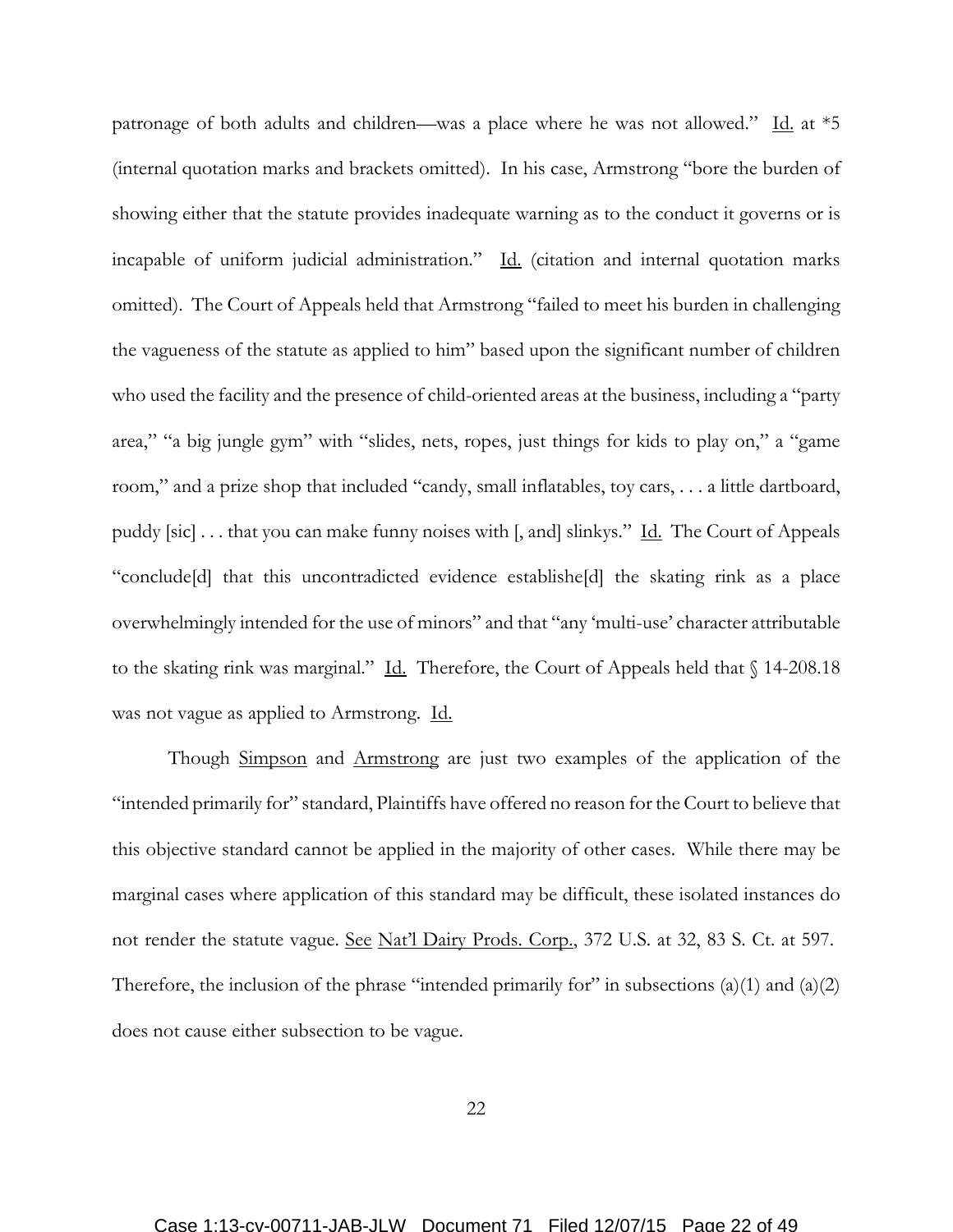In short, subsections (a)(1) and (a)(2) provide sufficient notice to those subject to the law regarding where they are prohibited to go. The existence of a few marginal cases where the precise reach of the law is unclear does not make subsections (a)(1) and (a)(2) vague. As the Fourth Circuit aptly summarized,

Striking down ordinances (or exceptions to the same) as facially void for vagueness is a disfavored judicial exercise. Nullification of a law in the abstract involves a far more aggressive use of judicial power than striking down a discrete and particularized application of it. Of course there will be hard cases under any law. And of course all the particular applications of any general standard will not be immediately apparent. That is no reason, however, for courts to scrap altogether the efforts of the legislative branch. It is preferable for courts to demonstrate restraint by entertaining challenges to applications of a law as those challenges arise.

Schleifer ex. rel. Schleifer v. City of Charlottesville, 159 F.3d 843, 853 (4th Cir. 1998).

Similarly, this is not a situation where the legislature has failed to provide such minimal guidelines that may "permit a standardless sweep that allows policemen, prosecutors, and juries to pursue their personal predilections." Kolender, 461 U.S. at 358, 103 S. Ct. at 1858 (citation, internal quotation marks, and brackets omitted). Plaintiffs have asserted that some district attorneys and law enforcement officials read their own additional exceptions into the statute. (See Pls.' Br. Supp. Mot. Summ. J. [Doc. #53], at 11-14.) Plaintiffs therefore argue that this shows that the statute is confusing and subject to arbitrary enforcement. (Id.) But this only demonstrates that these individuals misapplied the plain language of subsections (a)(1) and (a)(2), not that the subsections are themselves vague. Perhaps one could imagine that these exceptions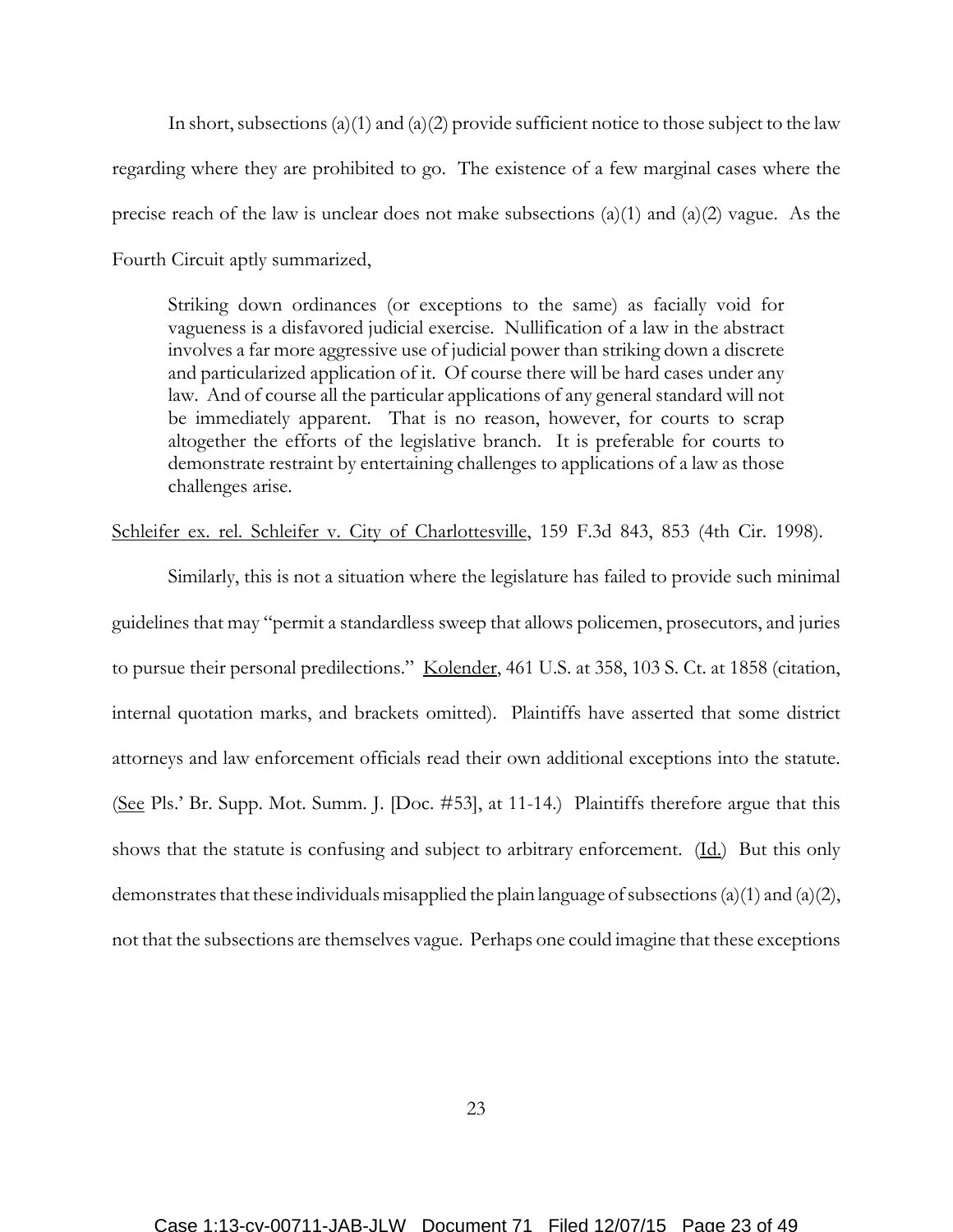were added because these individuals perceived the statute as excessively broad.<sup>10</sup> But as the Court has already noted, the fact that a law is stringent or harsh does not make it vague—it merely makes it stringent or harsh. Barsky, 347 U.S. at 448, 74 S. Ct. at 654.

Along these lines, however, the interpretation of a North Carolina statute must avoid absurd results. As the North Carolina Supreme Court has explained, "Where a literal interpretation of the language of a statute will lead to absurd results or contravene the manifest purpose of the Legislature, as otherwise expressed, the reason and purpose of the law shall control and the strict letter thereof shall be disregarded." State v. Beck, 359 N.C. 611, 614, 614 S.E.2d 274, 277 (2005) (quoting Mazda Motors of Am., Inc. v. Sw. Motors, Inc., 296 N.C. 357, 361, 250 S.E.2d 250, 253 (1979)).

With this in mind, certainly the General Assembly could not have intended to criminalize fleeting presence by a restricted sex offender within a subsection (a)(2) buffer zone on the way to a permissible location when the restricted sex offender's presence presents no risk to minors at all. For example, it is the Court's estimation that the General Assembly could not have intended to criminalize a restricted sex offender driving to an unrestricted location on a public roadway that happens to go through a subsection  $(a)(2)$  buffer zone. This absurdity is reinforced by the fact that if one were to read subsection  $(a)(2)$  as prohibiting such presence, a restricted sex offender could drive on a public road adjacent to an elementary school, but not on a public road adjacent to a church with a nursery; the school, as a subsection  $(a)(1)$  place, would have no

<sup>&</sup>lt;sup>10</sup> The Court is not reaching the question of overbreadth at this point in this Opinion and instead will address this concern in section III.C below.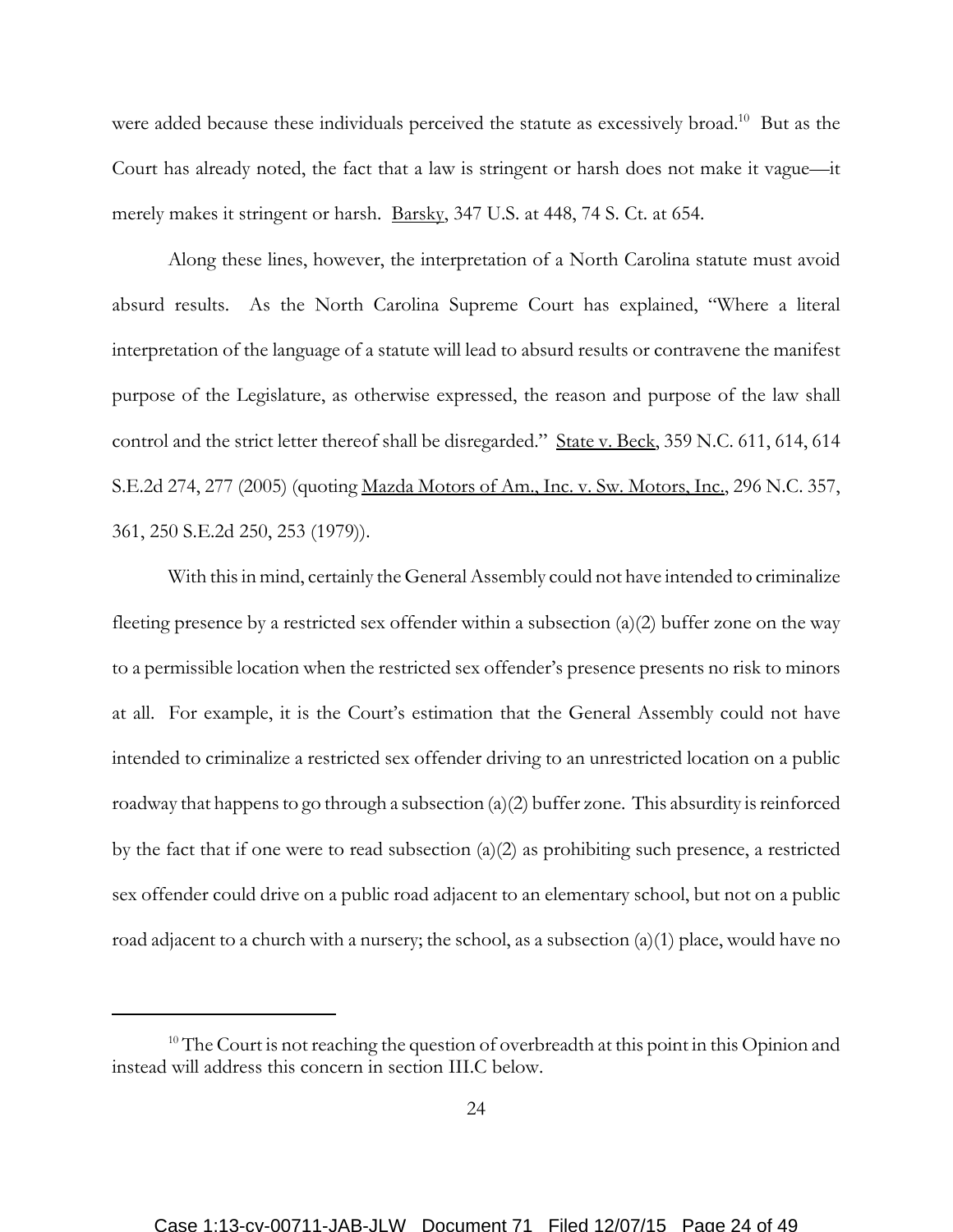buffer zone while the church nursery would be a subsection (a)(2) place with a 300-foot buffer zone.

At least one court has held that a similar supervised release restriction included even driving within a restricted zone. United States v. Stults, 575 F.3d 834, 852 (8th Cir. 2009). In that case, Stults was convicted of possessing "child pornography after having previously been convicted of attempted sexual assault of a child in the second degree." Id. at 837. As part of his sentence, the district court imposed "a lifetime of supervised release" which included the condition that Stults not "come within 500 feet of schools, school yards, parks, arcades, playgrounds, amusement parks, or other places used primarily by children under the age of 18 unless approved in advance and in writing by the probation officer." Id. at 837, 841. The district court made clear that this condition included driving within the restricted zones. Id. at 852. The Eighth Circuit affirmed the imposition of the condition because it was reasonably necessary to fulfill federal sentencing goals because it protected children, imposed no greater restraint on liberty than necessary, and Stults was able to seek permission from his probation officer to enter restricted zones. Id. at 852-53.

Unlike in Stults, in this case there is no permission mechanism; a restricted sex offender could scarcely drive through any inhabited area of the state without committing a felony if subsection  $(a)(2)$  was interpreted to be so absurdly extensive. Consequently, solely as a matter of statutory interpretation, the Court holds that the statute does not prohibit fleeting presence by a restricted sex offender within an  $(a)(2)$  buffer zone.

This exception, however, is narrow. Loitering within a subsection (a)(2) buffer zone or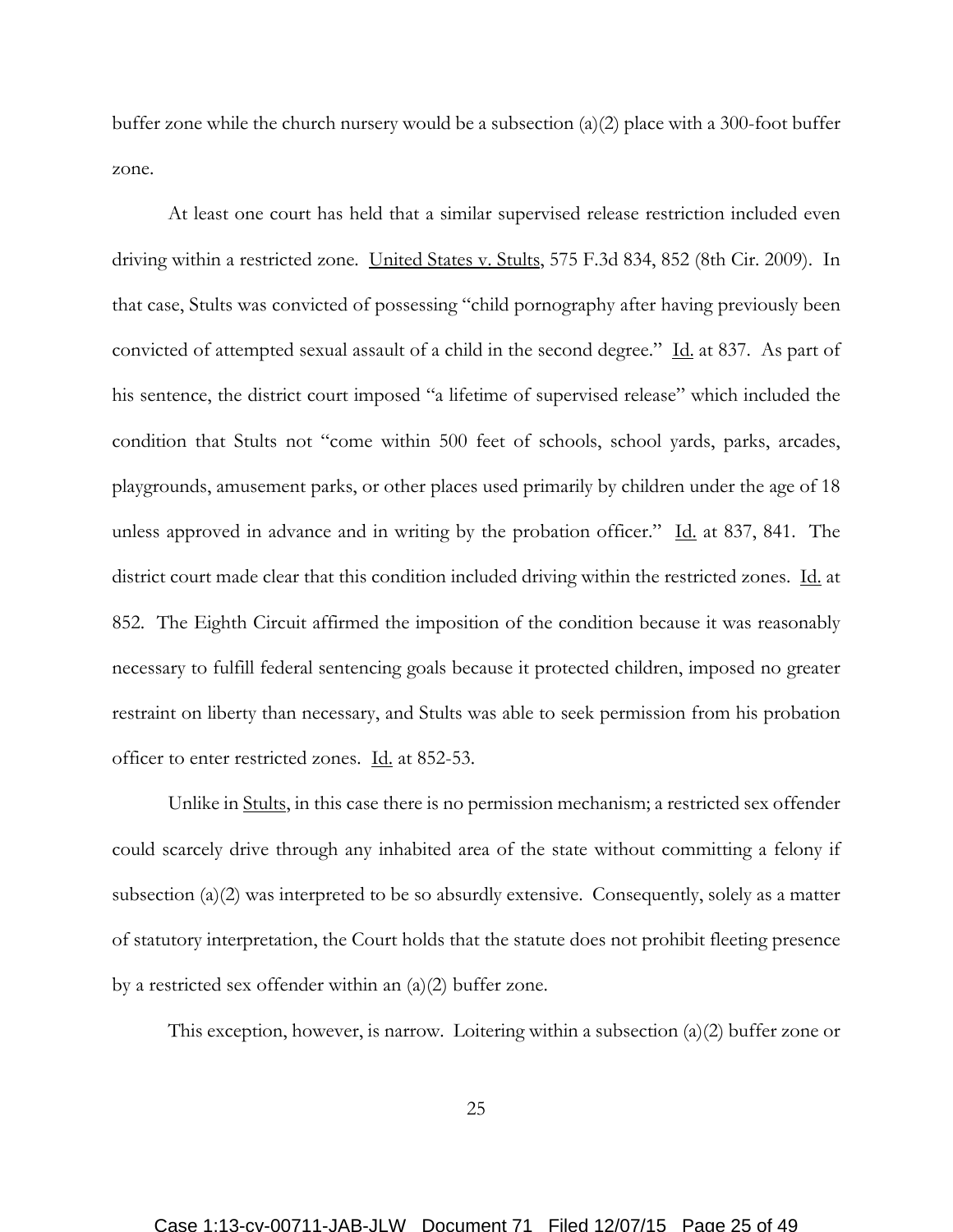repeatedly entering and exiting a subsection (a)(2) buffer zone (*e.g.*, by "circling the block" in a vehicle) is not permitted.<sup>11</sup> Additionally, this exception would not apply to subsection (a)(1) because restricted sex offenders will rarely have a valid reason for being in such places, as explained above. In summary, the Court holds that N.C. Gen. Stat.  $\int$  14-208.18(a)(1) and (a)(2) are not unconstitutionally vague.

3. Vagueness Analysis of Subsection (a)(3)

N.C. Gen. Stat. § 14-208.18(a)(3) prohibits presence by restricted sex offenders "[a]t any place where minors gather for regularly scheduled educational, recreational, or social programs." In contrast to subsections (a)(1) and (a)(2), subsection (a)(3) is indeed unconstitutionally vague because it does not "define the criminal offense with sufficient definiteness [such] that ordinary people can understand what conduct is prohibited and in a manner that does not encourage arbitrary and discriminatory enforcement." See Kolender, 461 U.S. at 357, 103 S. Ct. at 1858.

The first problem stems from the language "regularly scheduled." N.C. Gen. Stat. § 14-208.18(a)(3). The term "regular" means "[h]appening at fixed intervals : PERIODIC." *Regular*, Webster's II New College Dictionary 934; see also *Periodic*, id. 818 ("Taking place now and then : INTERMITTENT."). Even if a restricted sex offender or law enforcement officer knew precisely how often and where the "scheduled . . . programs" took place, the statute provides

<sup>&</sup>lt;sup>11</sup> In State v. Stark, 802 N.W.2d 165, 167, 172-73 (S.D. 2011), the South Dakota Supreme Court held that there was sufficient evidence to support a conviction where the defendant drove for approximately 20 minutes around a park where children were present. The statute prohibited sex offenders from remaining within 500 feet of any school, public park, public playground, or public pool "under circumstances that a reasonable person would determine is for the primary purpose of observing or contacting minors." Id. at 168-69 (quoting S.D. Codified Laws  $\binom{22-24B-22(2)}{2}$ .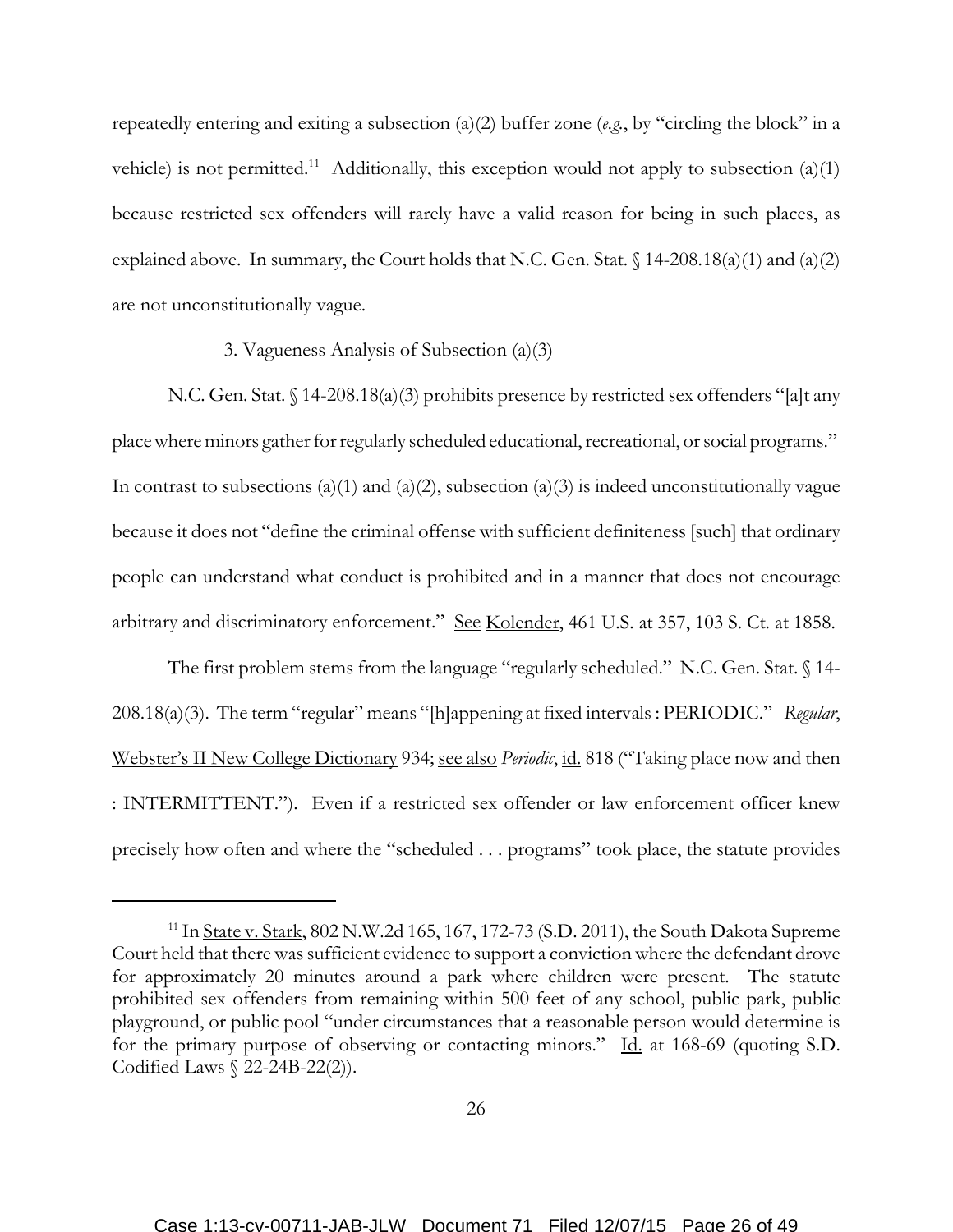no principled standard at all for determining whether such programs are "regularly scheduled." See <u>Doe v. Snyder</u>, F. Supp. 3d , No. 12-11194, 2015 WL 1497852, at \*10-14 (E.D. Mich.) Mar. 31, 2015) (holding unconstitutionally vague a statute requiring registered sex offenders to report when sex offender "begins to regularly operate any vehicle"), appeal docketed, No. 15-1536 (6th Cir. May 7, 2015).

Notably, subsection (a)(3) provides no examples to guide restricted sex offenders or law enforcement as to how frequently the programs would need to occur in order to be "regularly scheduled." In contrast, subsection (a)(1) provides examples of (a)(1) "places" and subsection  $(a)(2)$  provides examples of  $(a)(2)$  "premises" upon which a "location" or "place" might be. This case is distinguishable from other cases holding restrictions that included the word "regularly" or variants of "frequently" to be not vague because those restrictions included examples to clarify which locations were restricted. See, e.g., United States v. Taylor, 338 F.3d 1280, 1286 (11th Cir. 2003) (supervised release condition prohibiting "entering into any area where children frequently congregate, including schools, day care centers, theme parks, playgrounds, etc." is not vague); Britt v. State, 775 So. 2d 415, 416-17 (Fla. Dist. Ct. App. 2001) (conditions of community control prohibiting sex offender from living near or working at a "school, daycare center, park, playground, or other place where children regularly congregate" is not vague); State v. Simonetto, 606 N.W.2d 275, 276 (Wis. Ct. App. 1999) (probation condition prohibiting presence at "any area frequented by persons under age 18, including but not limited to, schools, day care centers, playgrounds, parks, beaches, pools, shopping malls, theaters, or festivals without prior approval from [sex offender's] agent" is not vague). But see United States v. Paul,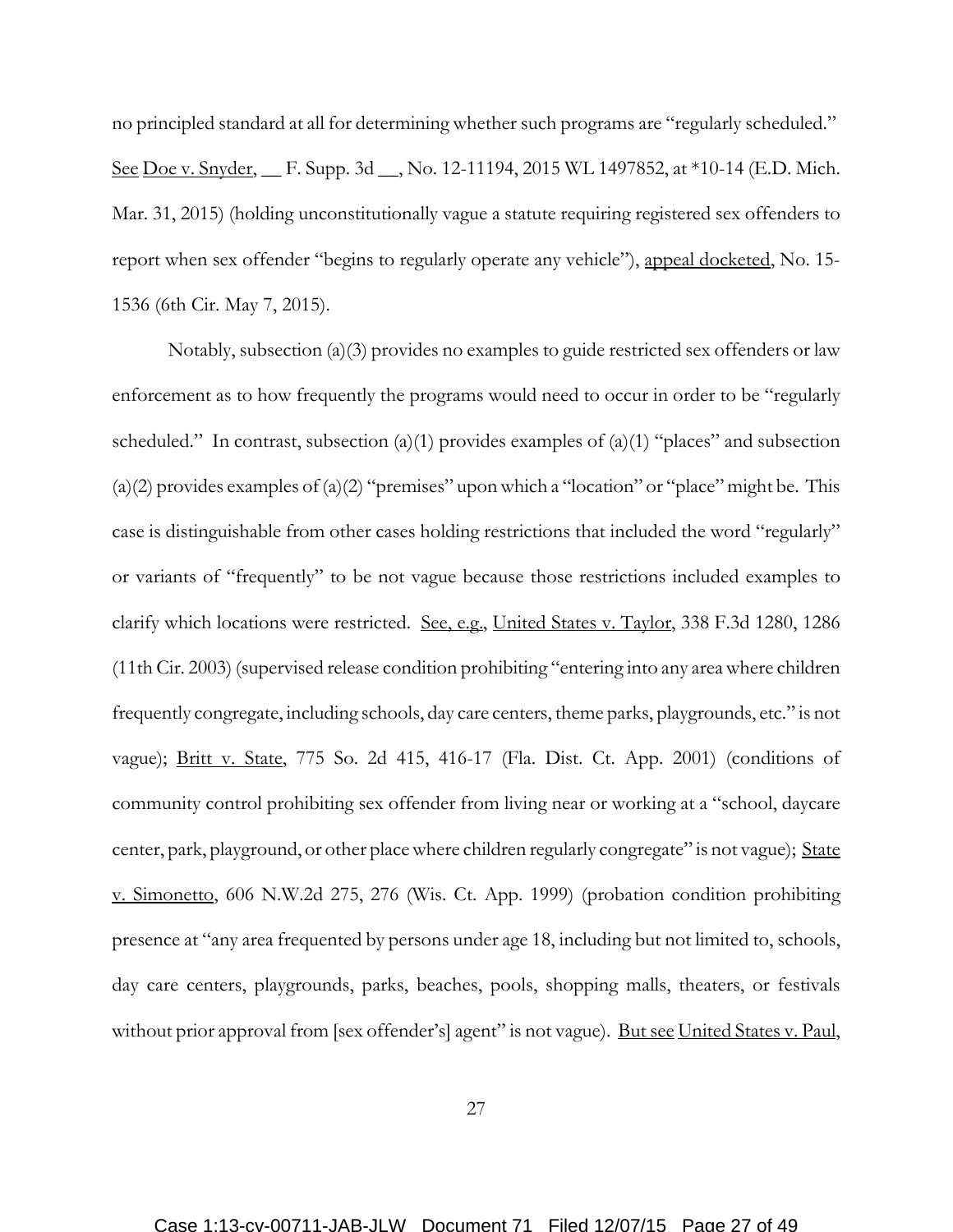274 F.3d 155, 160, 166-67 (5th Cir. 2001) (supervised release condition requiring sex offender to avoid "places, establishments, and areas frequented by minors" is not vague); United States. v. Feigenbaum, 99 F. App'x 782, 784 (9th Cir. 2004) (supervised release condition prohibiting presence at "places where minors are known to frequent" is not vague).<sup>12</sup> Indeed, the restrictions described in those cases are more appropriately viewed as being similar to subsections (a)(1) and (a)(2) rather than subsection (a)(3) because they include some examples that would likely be considered "places" under subsections (a)(1) and (a)(2). Additionally, Defendants have provided no clarification regarding how often such programs would need to occur in order to be considered "regularly scheduled." As Defendant District Attorney Todd Williams correctly explained, the "[s]tatute gives no clear guidance" regarding the frequency required. (Todd Williams Dep. (Cited Portions) [Doc. #53-14], at 39-40.)

As a second problem, the phrase "where minors gather" is also vague. Carswell v. State, 721 N.E.2d 1255, 1260 (Ind. Ct. App. 1999) (portion of probation condition prohibiting sex offender from residing "within two blocks of . . . any area where children congregate" is vague when considered by itself and full condition prohibited "residing within two blocks of a school, playground or any area where children congregate"). For example, subsection (a)(3) does not explain how many minors must gather at the place. Subsection (a)(3) also does not explain whether a place where mixed groups of minors and adults gather, such as a community college

<sup>&</sup>lt;sup>12</sup> Though the opinion in Feigenbaum is somewhat unclear regarding whether the condition at issue there included examples, a review of the judgment in that case clarifies that no examples were included. See Judgment at 4, term 9, United States v. Feigenbaum, No. CR-01-419 (W.D. Wash. Oct. 7, 2002).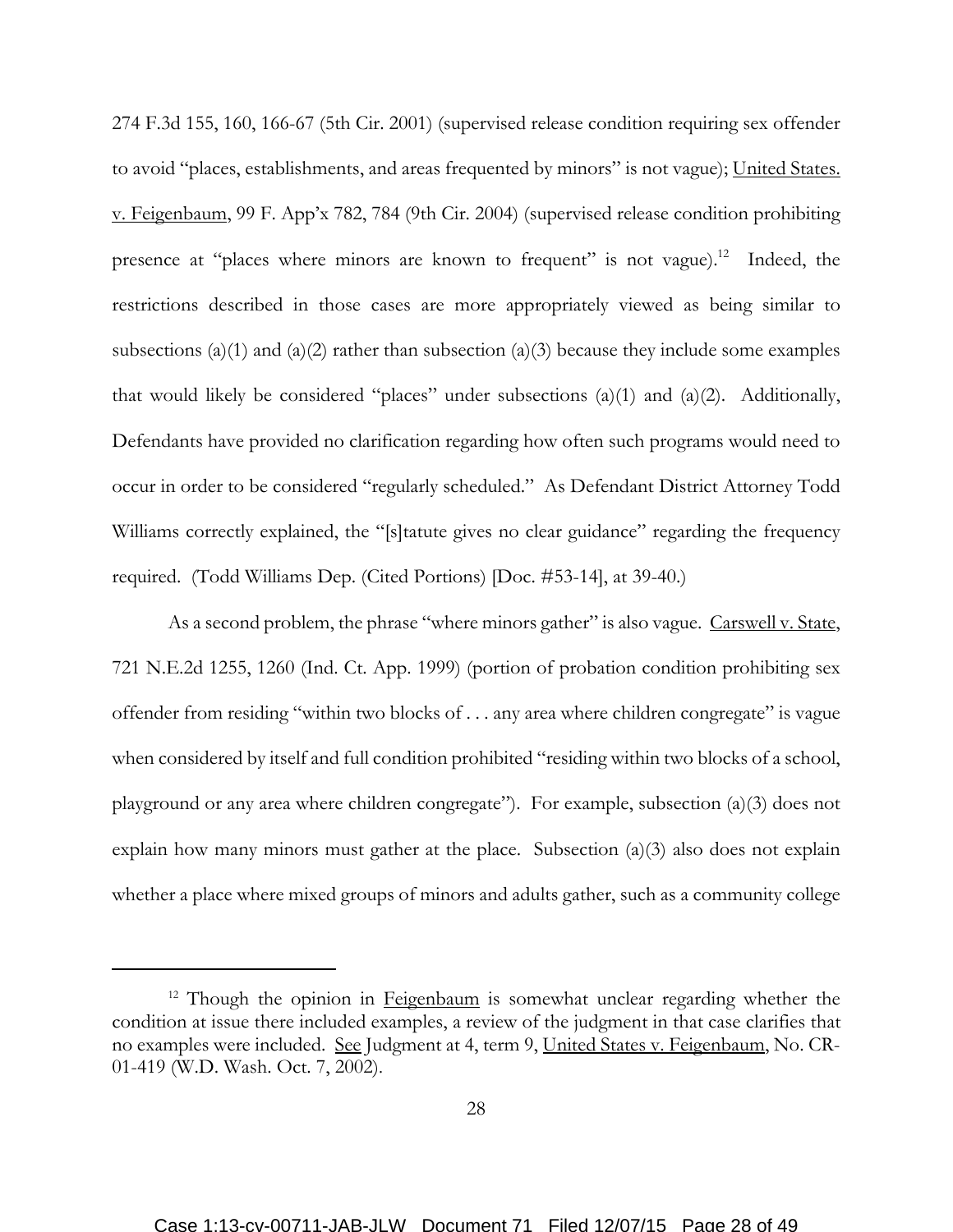that has some high school students or a church with a congregation of adults and minors, would be considered a restricted zone under subsection (a)(3). As was the case with the term "regularly scheduled" discussed above, subsection  $(a)(3)$  is distinguishable from other instances where similar formulations have been held to be not vague because those cases involved general language that was accompanied by examples rather than general language standing alone. See, e.g., United States v. Zobel, 696 F.3d 558, 575 (6th Cir. 2012) (supervised release condition prohibiting defendant "from loitering where minors congregate, such as playgrounds, arcades, amusement parks, recreation parks, sporting events, shopping malls, swimming pools, etc." is not vague); Taylor, 338 F.3d at 1286 (supervised release condition prohibiting "entering into any area where children frequently congregate, including schools, day care centers, theme parks, playgrounds, etc." is not vague); United States v. Ristine, 335 F.3d 692, 696-97 (8th Cir. 2003) (supervised release condition barring sex offender "from places where minor children under the age of 18 congregate, such as residences, parks, beaches, pools, daycare centers, playgrounds, and schools" is not vague because condition only applies to "those residences, parks, etc., where children under the age of eighteen actually congregate"); Wilfong, 175 S.W.3d at 101 (conditional discharge condition banning sex offender from "parks, schools, day care centers, swimming pools, beaches, theaters, or other places where children congregate" is not vague); Britt, 775 So. 2d at 416-17 (conditions of community control prohibiting living near or working at a "school, daycare center, park, playground, or other place where children regularly congregate" is not vague); Simonetto, 606 N.W.2d at 276 (standard sex offender probation condition prohibiting presence at "any area frequented by persons under age 18, including but not limited to, schools,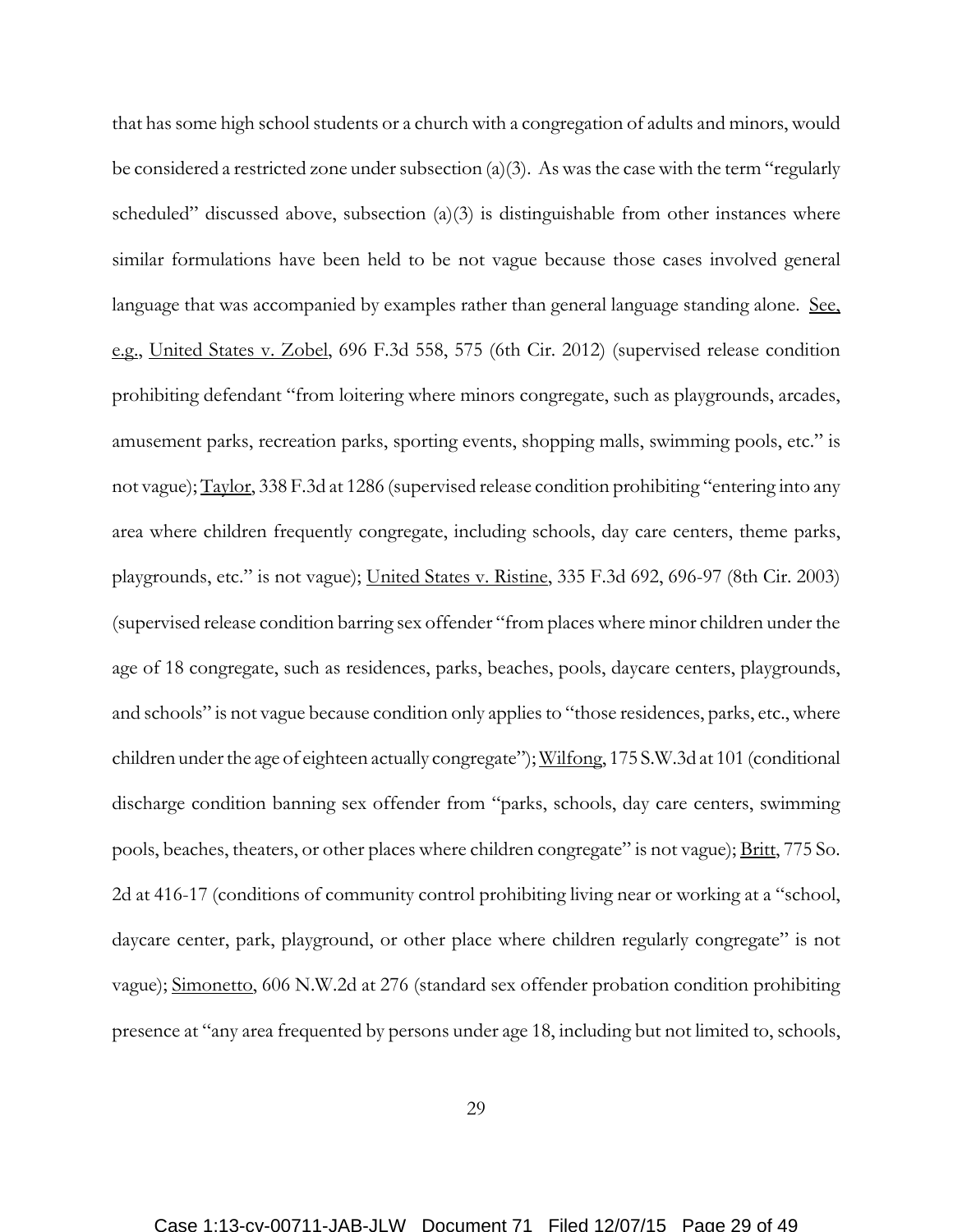day care centers, playgrounds, parks, beaches, pools, shopping malls, theaters, or festivals without prior approval from [sex offender's] agent" is not vague); People v. Delvalle, 31 Cal. Rptr. 2d 725, 730-32 (Cal. Ct. App. 1994) (probation condition prohibiting presence at "any places where minor children congregate" is not vague when trial court included examples of "elementary school, day care, [and] parks."). But see Paul,  $274$  F.3d at  $160$ ,  $166-67$  (supervised release condition requiring sex offender to avoid "places, establishments, and areas frequented by minors" is not vague); Feigenbaum, 99 F. App'x at 784 (supervised release condition prohibiting presence at "places where minors are known to frequent" is not vague). Here, with respect to subsection (a)(3), those subject to the prohibition and those charged with enforcing it are left without meaningful guidance and must "necessarily guess" as to the statute's meaning. Coates v. City of Cincinnati, 402 U.S. 611, 614, 91 S. Ct. 1686, 1688, 29 L. Ed. 2d 214 (1971) (citation and internal quotation marks omitted).

Though some places could clearly be identified as being restricted under subsection (a)(3), this fact is not enough to remove the vagueness as to the scope of the application of subsection  $(a)(3)$ . As the Supreme Court explained in <u>Johnson</u>:

[A]lthough statements in some of our opinions could be read to suggest otherwise, our *holdings* squarely contradict the theory that a vague provision is constitutional merely because there is some conduct that clearly falls within the provision's grasp. For instance, we have deemed a law prohibiting grocers from charging an 'unjust and unreasonable rate' void for vagueness—even though charging someone a thousand dollars for a pound of sugar would surely be unjust and unreasonable. We have similarly deemed void for vagueness a law prohibiting people on sidewalks from 'conduct[ing] themselves in a manner annoying to persons passing by'—even though spitting in someone's face would surely be annoying.

Johnson, 135 S. Ct. at 2560-61 (internal citations omitted). Similarly here, with respect to

30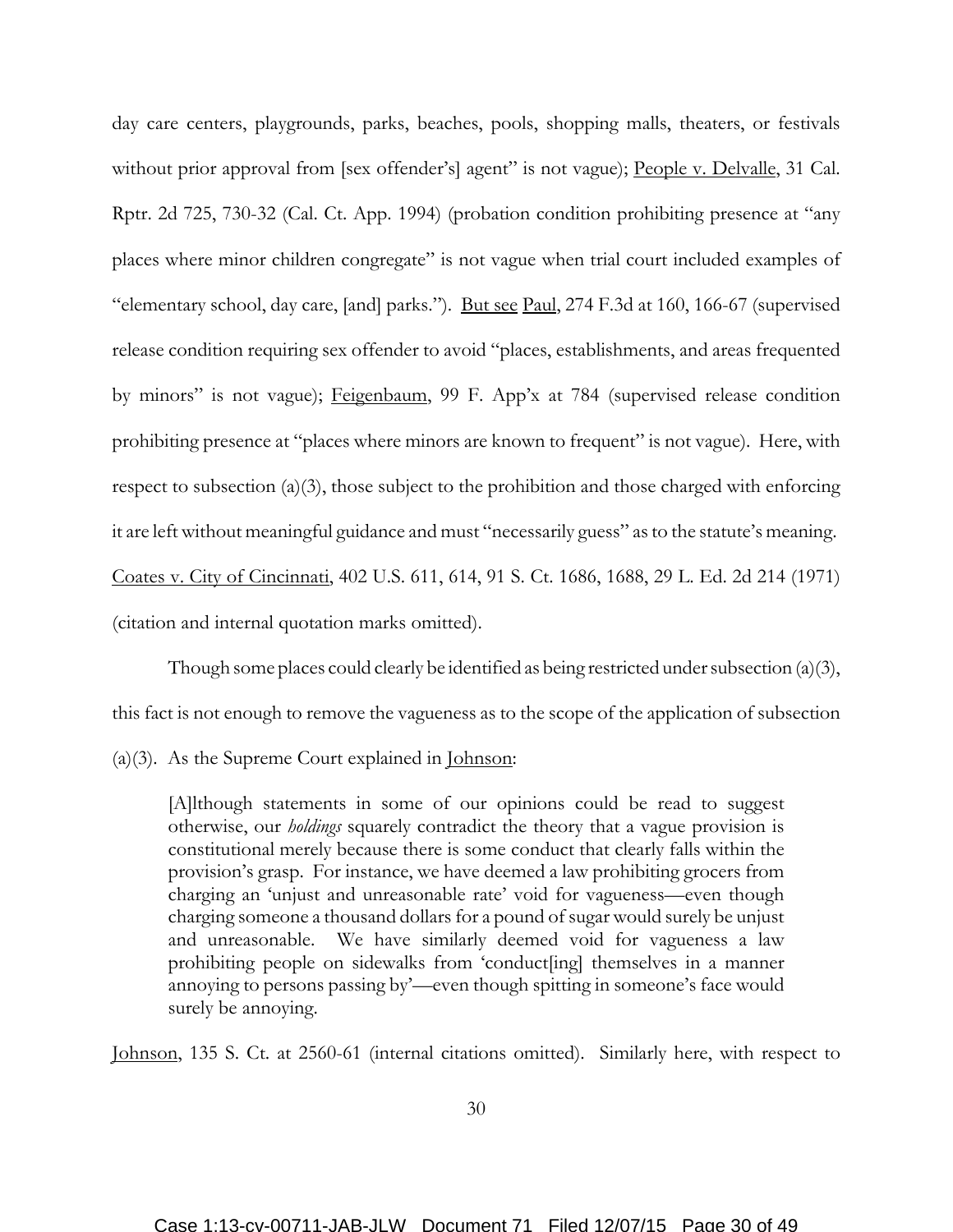subsection (a)(3), though places where minors gather for educational, recreational, or social programs that occur hourly or daily would fall within the ambit of the statute, there is too wide a range of situations which would cause "men of common intelligence . . . [to] necessarily guess at [the statute's] meaning," Coates, 402 U.S. at 614, 91 S. Ct. at 1688 (citation and internal quotation marks omitted), or allow an essentially "standardless sweep" by law enforcement, Kolender, 461 U.S. at 358, 103 S. Ct. at 1858 (citation and internal quotation marks omitted). Consequently, N.C. Gen. Stat.  $\int 14-208.18(a)(3)$  must be held void for vagueness.

Crucially, by holding subsection (a)(3) unconstitutionally vague, the Court is not stating that sex offenders have a right to go to places "where minors gather for regularly scheduled educational, recreational, or social programs." The Court merely holds that the prohibition contained in subsection  $(a)(3)$ , as it is presently worded, cannot stand due to its vagueness. The Court notes that nothing in this ruling prevents the General Assembly from amending the statute or enacting entirely new restrictions that comply with constitutional requirements.

In summary, subsections (a)(1) and (a)(2) of N.C. Gen. Stat.  $\oint$  14-208.18 are not unconstitutionally vague. However, for the reasons stated above, N.C. Gen. Stat.  $\S$  14-208.18(a)(3) is unconstitutionally vague in violation of the Due Process Clause. As a result, the Court will permanently enjoin Defendants from enforcing N.C. Gen. Stat. § 14-208.18(a)(3) against any of the named John Doe Plaintiffs or any other similarly situated person.

C. Overbreadth Analysis of Subsection (a)(2)

Because the Court has found N.C. Gen. Stat.  $\int$  14-208.18(a)(2) to not be unconstitutionally vague, the Court will now consider whether N.C. Gen. Stat.  $\{\frac{14-208.18(a)}{2}\}$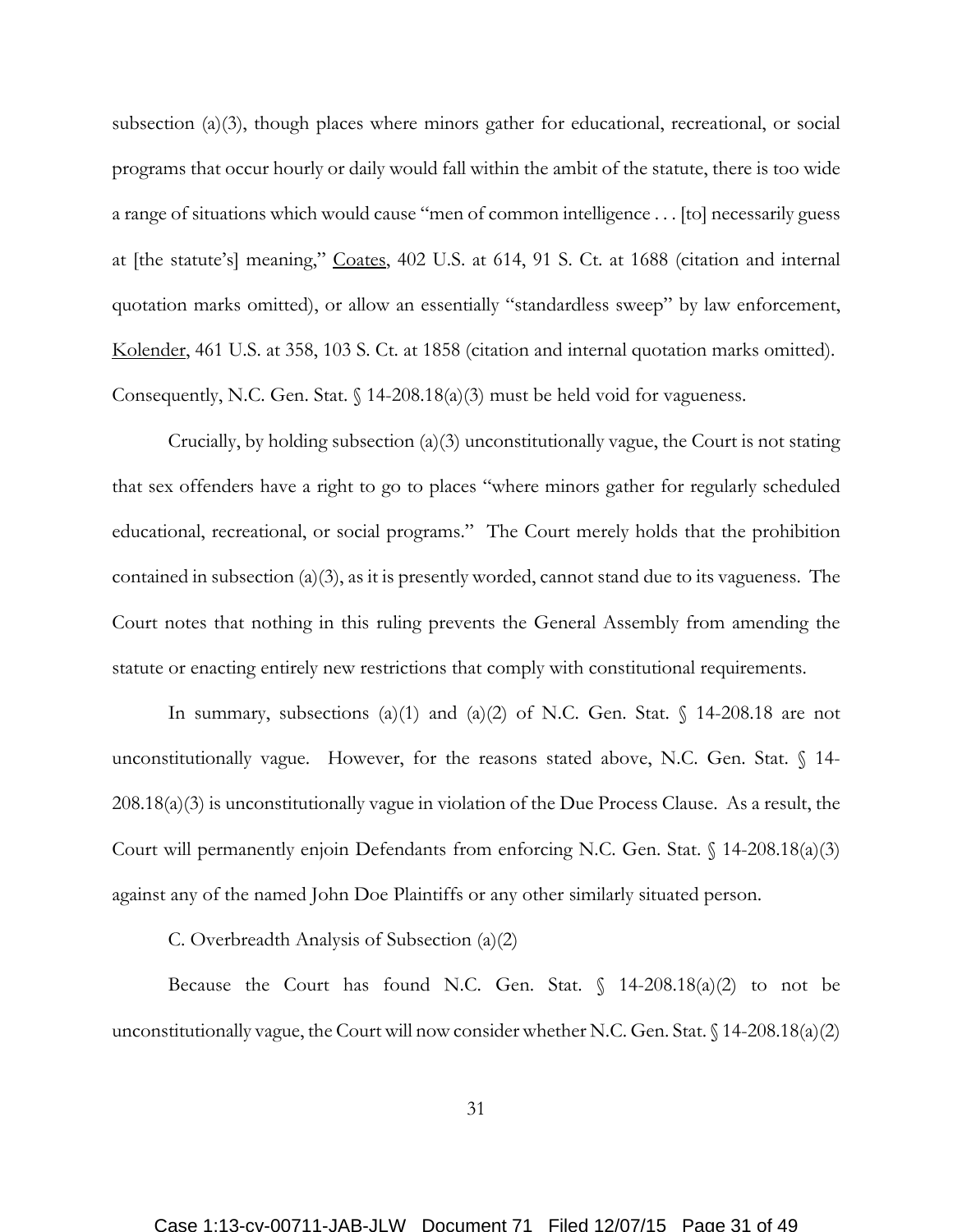is overbroad.13 In general, "[t]o succeed in a typical facial attack, [a party] would have to establish 'that no set of circumstances exists under which [the statute] would be valid,' or that the statute lacks any 'plainly legitimate sweep.'" United States v. Stevens, 559 U.S. 460, 472, 130 S. Ct. 1577, 1587, 176 L. Ed. 2d 435 (2010) (internal citations omitted). Although facial challenges are generally strongly disfavored, the doctrine of overbreadth operates as an exception to the standard approach to facial challenges, "because the 'statute's very existence may cause others not before the court to refrain from constitutionally protected speech or expression.'" Hardwick ex rel. Hardwick v. Heyward, 711 F.3d 426, 441 (4th Cir. 2013) (quoting Broadrick v. Oklahoma, 413 U.S. 601, 612, 93 S. Ct. 2908, 2916, 37 L. Ed. 2d 830 (1973)). If a party shows that the challenged law "punishes a substantial amount of protected free speech, judged in relation to the statute's plainly legitimate sweep," then the overbreadth doctrine invalidates "*all* enforcement of that law, until and unless a limiting construction or partial invalidation so narrows it as to remove the seeming threat or deterrence to constitutionally protected expression." Virginia v. Hicks, 539 U.S. 113, 118-19, 123 S. Ct. 2191, 2196, 156 L. Ed. 2d 148 (2003) (internal citation and quotation marks omitted).

With respect to overbreadth challenges, "'[t]he Government . . . bears the burden of showing that the remedy adopted does not 'burden substantially more speech than is necessary

<sup>&</sup>lt;sup>13</sup> The Court previously held that N.C. Gen. Stat.  $\sqrt{14-208.18(a)(1)}$  is not overbroad and dismissed Plaintiffs' claim in that respect. (Mem. Op. & Order [Doc. #36], at 31-32.) Because the Court has already determined that  $\int$  14-208.18(a)(3) is unconstitutionally vague, the Court need not consider whether  $\int$  14-208.18(a)(3) is overbroad. Consequently, the Court will deny as moot the parties' Motions for Summary Judgment with respect to subsection (a)(3) overbreadth.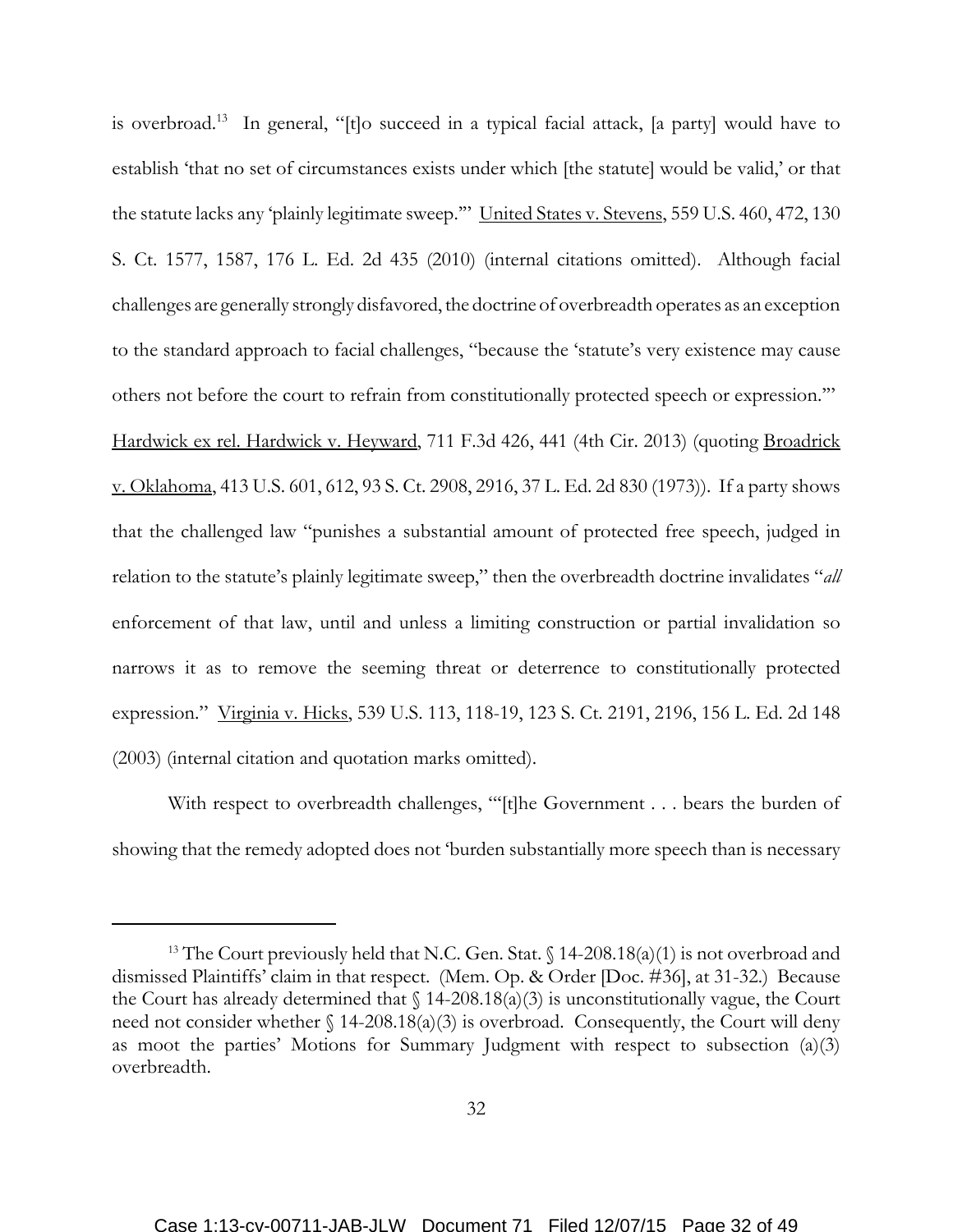to further the government's legitimate interests." Turner Broad. Sys., Inc. v. FCC, 512 U.S. 622, 665, 114 S. Ct. 2445, 2470, 129 L. Ed. 2d 497 (1994) (plurality opinion) ((quoting Ward v. Rock Against Racism, 491 U.S. 781, 799, 109 S. Ct. 2746, 2758, 105 L. Ed. 2d 661 (1989)). The parties agree that the subsection (a)(2) restriction is content-neutral. (Pls.' Br. Supp. Mot. Summ. J. [Doc. #53], at 16 n.2; Mem. Law Supp. Defs.' Mot. Summ. J. [Doc. #50], at 17.) See also McCullen v. Coakley, \_\_ U.S. \_\_, 134 S. Ct. 2518, 2530-32, 189 L. Ed. 2d 502 (2014). Therefore, in order for the statute to be upheld, the Government must merely show that the statute is "narrowly tailored to serve a significant governmental interest and . . . leave[s] open ample alternative channels for communication of the information." Ross v. Early, 746 F.3d 546, 552 (4th Cir. 2014) (quoting Ward, 491 U.S. at 791, 109 S. Ct. at 2753).

Narrow tailoring in this context consists of two prongs. A statute "is narrowly tailored . . . if it 'promotes a substantial government interest that would be achieved less effectively absent the regulation' and does not 'burden substantially more speech than is necessary to further the government's legitimate interests." Id. at 552-53 (quoting Ward, 491 U.S. at 799, 109 S. Ct. at 2758). However, the statute "need not be 'the least restrictive or least intrusive means' of serving the government's significant interests." Id. at 553 (quoting Ward, 481 U.S. at 798, 109 S. Ct. at 2757-58). See also McCullen, 134 S. Ct. at 2535. Instead, in order for an overbreadth challenge to succeed, the statute's overbreadth must be both "real" and "substantial," as assessed "in relation to the statute's plainly legitimate sweep." Hill, 530 U.S. at 732, 120 S. Ct. at 2498 (quoting Broadrick, 413 U.S. at 615, 93 S. Ct. at 2918). "The concept of 'substantial overbreadth' is not readily reduced to an exact definition." Members of City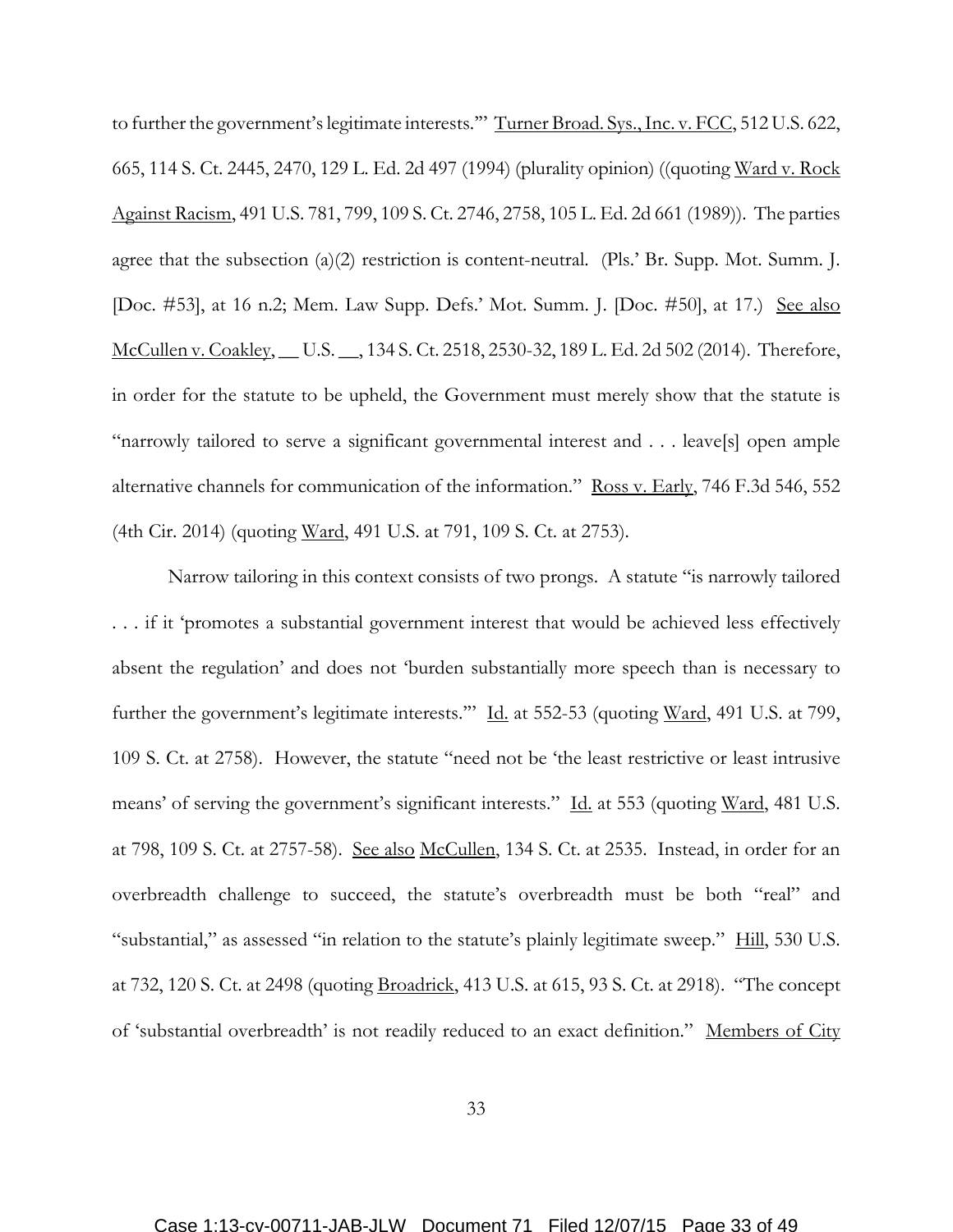Council v. Taxpayers for Vincent, 466 U.S. 789, 800, 104 S. Ct. 2118, 2126, 80 L. Ed. 2d 772 (1984). However, in determining whether a statute is overly broad, "there must be a realistic danger that the statute itself will significantly compromise recognized First Amendment protections of parties not before the Court for it to be facially challenged on overbreadth grounds." Id., 466 U.S. at 801, 104 S. Ct. at 2126. Indeed, "the mere fact that one can conceive of some impermissible applications of a statute is not sufficient to render it susceptible to an overbreadth challenge." Id., 466 U.S. at 800, 104 S. Ct. at 2126. Rather, "'a law should not be invalidated for overbreadth unless it reaches a substantial number of impermissible applications." Hardwick, 711 F.3d at 441 (quoting New York v. Ferber, 458 U.S. 747, 771, 102 S. Ct. 3348, 3362 (1982)).

"In order to satisfy [the ample alternative channels requirement], the available alternatives need not be the speaker's first or best choice or provide the same audience or impact for the speech." Ross, 746 F.3d at 559 (citation, internal quotation marks, and brackets omitted). "Rather, the relevant inquiry is simply whether the challenged regulation 'provides avenues for the more general dissemination of a message." Id. (quoting Green, 523 F.3d at 305).

The Court will first consider narrow tailoring. The first prong of narrow tailoring requires that subsection  $(a)(2)$  promote a substantial government interest that would be achieved less effectively if the regulation was not present. The purpose of subsection (a)(2) is to protect minors from sexual crimes. See N.C. Gen. Stat.  $\int$  14-208.5. This is a very significant state interest. See, e.g., Standley v. Town of Woodfin, 362 N.C. 328, 333, 661 S.E.2d 728, 731 (2008) ("Protecting children and other visitors to parks . . . from sexual attacks is certainly a legitimate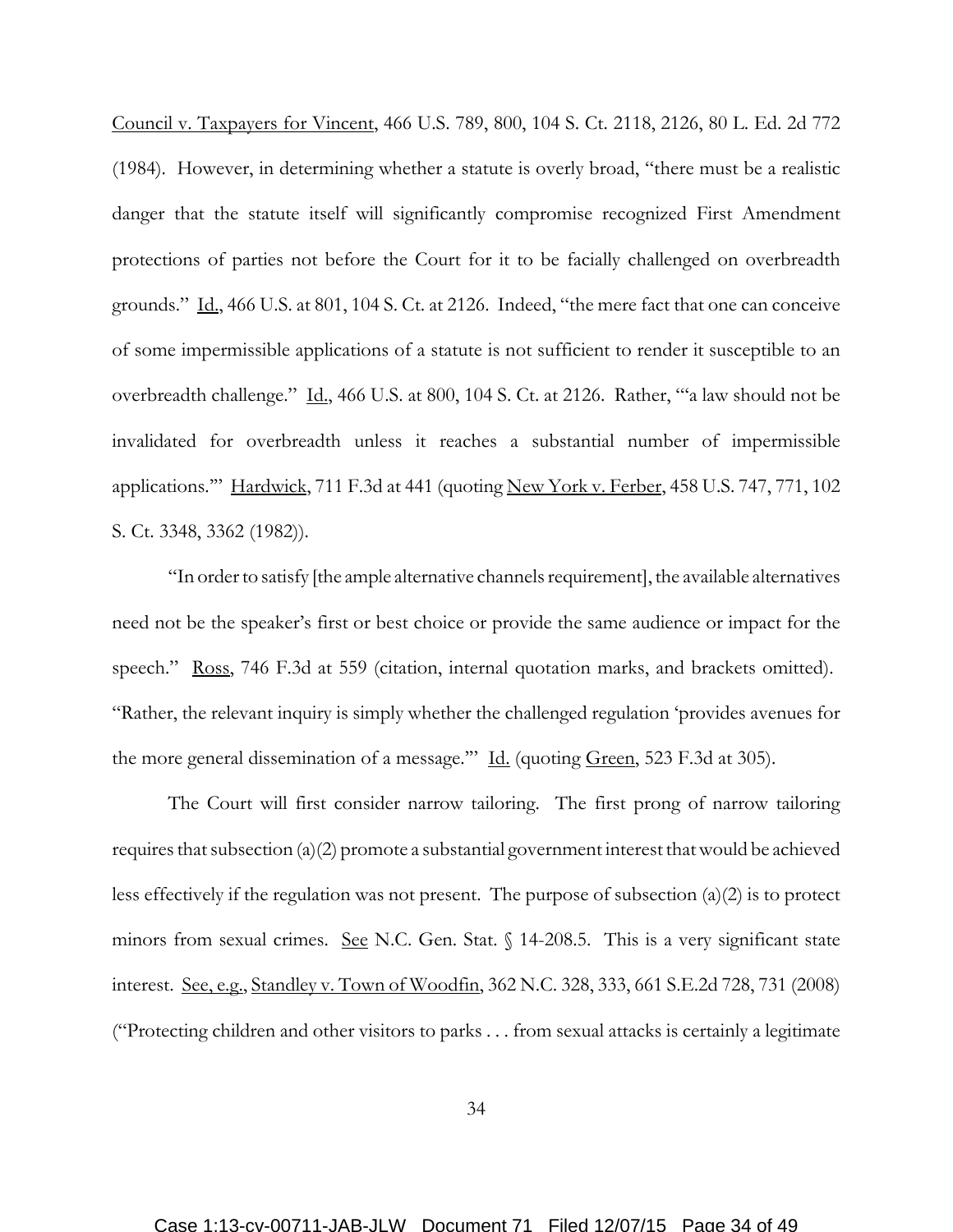government interest."); State v. Spidle, 853 N.W.2d 301 (Table), 2014 WL 2884871, at \*2 (Iowa Ct. App. June 25, 2014) ("[P]roviding a safe environment for young library patrons is a significant government interest"); <u>Doe v. City of Albuquerque</u>, 667 F.3d 1111, 1115 (10th Cir. 2012) ("[W]e recognize the City's significant interest in providing a safe environment for its library patrons, especially children."). Subsection (a)(2) furthers this interest by preventing restricted sex offenders from being in places associated with the presence of minors. In the absence of the regulation, restricted sex offenders would be permitted to go near places associated with the presence of minors, thereby increasing the risk that sexual crimes will be committed against minors. Standley, 362 N.C. at 333, 661 S.E.2d at 731; Spidle, 2014 WL 2884871, at \*2; cf. Conn. Dep't of Pub. Safety v. Doe, 538 U.S. 1, 4, 123 S. Ct. 1160, 1163, 155 L. Ed. 2d 98 (2003) (explaining that "[t]he victims of sex assault are most often juveniles" and that sex offenders are "are much more likely than any other type of offender to be re-arrested for a new rape or sexual assault") (citation and internal quotation marks omitted). But see *infra* pp. 42-46 (discussing whether subsection  $(a)(2)$  burdens more speech than necessary in that it applies to sex offenders who committed offenses not involving minors). Therefore, subsection (a)(2) satisfies the first prong of the narrow tailoring portion of the overbreadth analysis.

The second prong of the narrow tailoring analysis requires determining whether subsection (a)(2) burdens substantially more speech than is necessary to further the government's interest. As explained above, the General Assembly has a strong interest in keeping sex offenders who committed offenses involving minors away from places associated with the presence of minors. Though it is possible that a buffer zone of 300 feet may be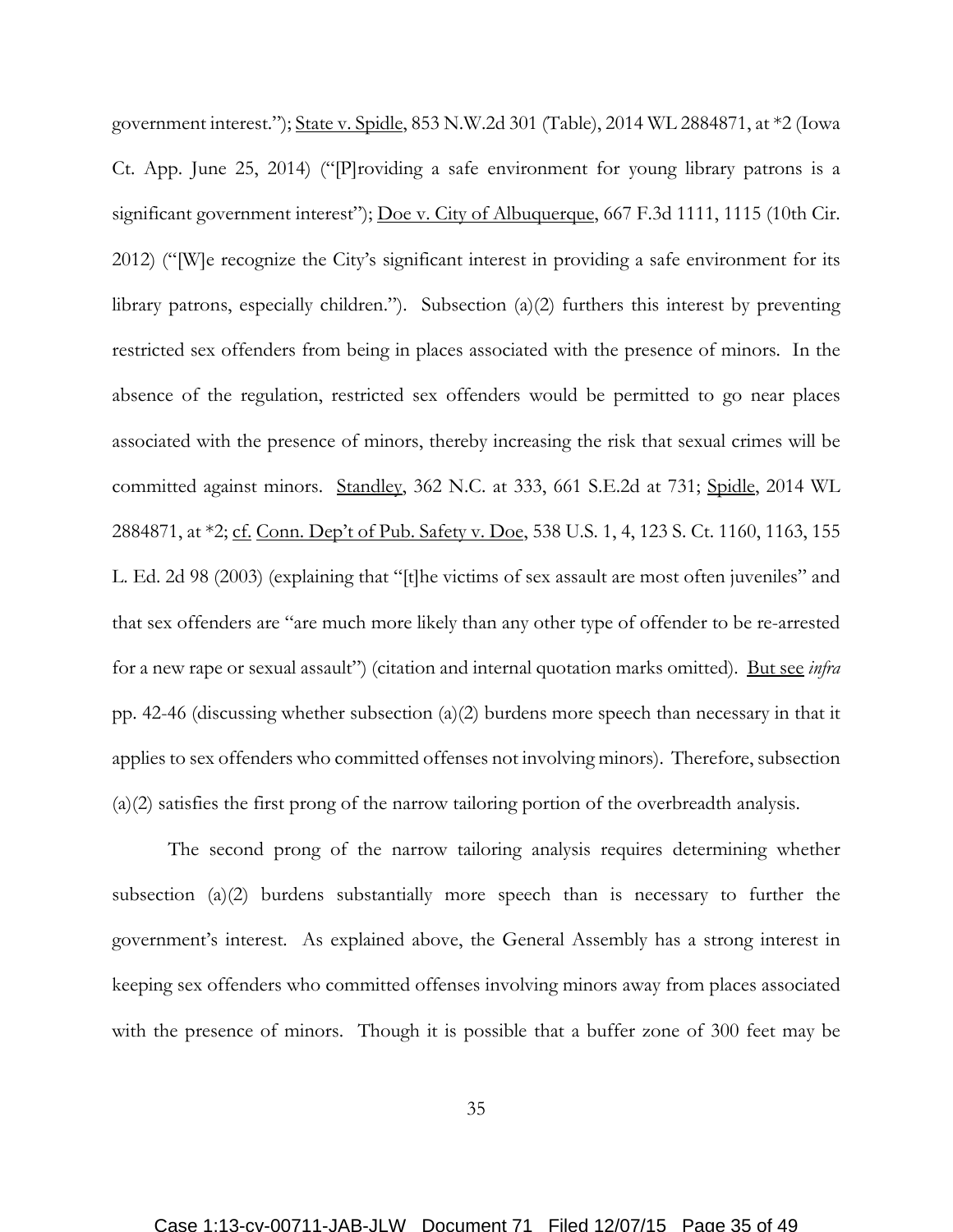somewhat larger than necessary in that a 250-foot or 200-foot restriction may be sufficient, it is precisely these types of judgments that are best left to the legislature rather than the judiciary. See Doe v. Miller, 405 F.3d 700, 715 (8th Cir. 2005) (how far residences of those who committed crimes against minors should be from schools and child care facilities best left to "elected policymaking officials of a State, and not the federal courts"). The Court has no scalpel to make such fine distinctions. Cf. Buckley v. Valeo, 424 U.S. 1, 30, 96 S. Ct. 612, 640, 46 L. Ed. 2d 659 (1976) (per curiam) (discussing Supreme Court's inability to distinguish between propriety of a \$2,000 limit on contributions to political candidates as opposed to a \$1,000 contribution limit). Though the 300-foot buffer zone may be somewhat too large, it does not "'burden substantially more speech than is necessary to further the government's legitimate interests."" See Ross, 746 F.3d at 552-53 (quoting Ward, 491 U.S. at 799, 109 S. Ct. at 2758).

Plaintiffs argue that the statute could be more narrowly tailored by providing exceptions for First Amendment activity or for when minors are absent from a restricted zone. However, these exceptions would greatly weaken the effectiveness of subsection (a)(2). An exception permitting sex offenders to enter restricted zones in order to exercise free speech would completely defeat the purpose of the statute—restricting access by restricted sex offenders to places associated with the presence of minors. Such an exception would threaten to swallow the prohibition entirely. Similarly, an exception allowing restricted sex offenders to be present when children are not present would greatly undermine the statute's purpose. The absence of minors at any particular time does not necessarily imply that minors (or perhaps even a single minor) will not arrive soon, resulting in the precise outcome the General Assembly sought to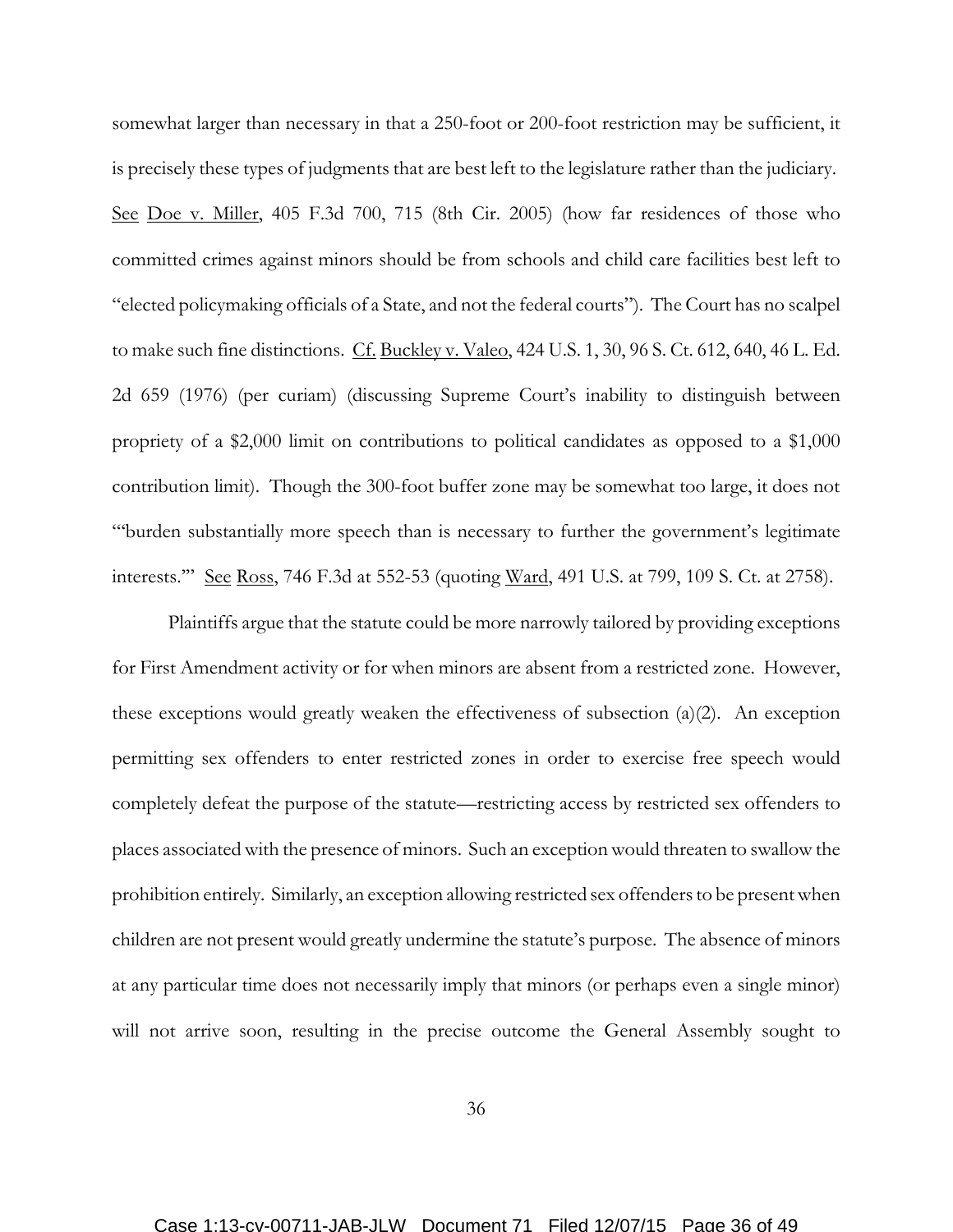avoid—unsupervised minors in the presence of a restricted sex offender. Neither exception, as proposed by Plaintiffs, is a valid means by which the restriction might be more narrowly tailored.

Indeed, the existing statutory exceptions show the legislature's uneasiness with permitting restricted sex offenders to enter restricted zones. See N.C. Gen. Stat. § 14-208.18(b), (d)-(g). Parents or guardians subject to the restrictions can only enter school grounds with permission and only if they are "[a]t all times  $\dots$  under the direct supervision of school personnel." Id.  $\oint$ 14-208.18(d). Such parents or guardians also cannot "be on school property even if the parent or guardian has ongoing permission for regular visits of a routine nature if no school personnel are reasonably available to supervise the parent or guardian on that occasion." Id. Another statutory exception specifies that restricted sex offenders who are public school students are only permitted on school grounds with the approval of the local board of education. Id.  $\sqrt{14}$ 208.18(f). An additional exception allows restricted sex offenders to enter restricted zones in order to vote; however, if the voting location is a school, the sex offender must notify the school's principal of his or her presence.  $\underline{\text{Id.}}$  § 14-208.18(e). Likewise, there is a statutory exception which permits a juvenile restricted sex offender to enter a restricted zone in order to receive medical or mental health treatment, but he or she must be supervised by "an employee of the treating institution at all times." Id.  $\int$  14-208.18(g). Other than the exception for voting at a place that is not a school, the only other statutory exception not requiring notification, permission, or supervision is a parent or guardian seeking emergency medical attention for his or her minor child—a situation where time is of the essence and requiring supervision or permission is impractical. <u>Id.</u> § 14-208.18(b). Therefore, the statute could not be more narrowly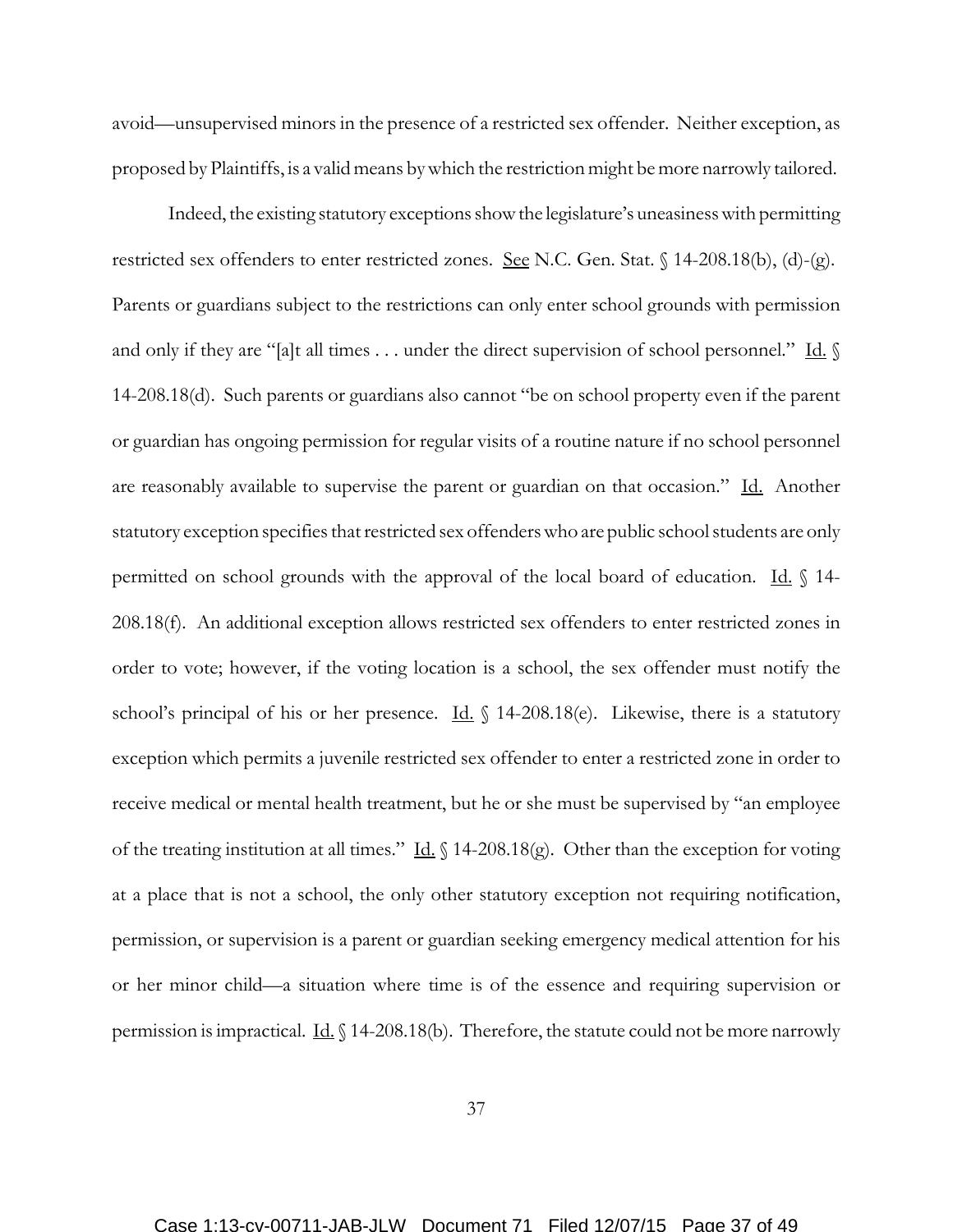tailored by providing exceptions for First Amendment activity or for when minors are absent from a restricted zone.

Plaintiffs also argue that N.C. Gen. Stat. § 14-208.18 is overbroad on the basis that it prohibits them from going to a variety of places, including "libraries, museums, parks, recreation centers, theaters, state or county fairs, . . . the General Assembly . . . . religious services, movies, [and] certain private homes." (Pls.' Br. Supp. Mot. Summ. J. [Doc. #53], at 18-19.) The Court will consider each of these areas in turn as part of its overbreadth analysis of subsection (a)(2).

Public streets and parks "have immemorially been held in trust for the use of the public" for purposes of free speech. Hague v. CIO, 307 U.S. 496, 515, 59 S. Ct. 954, 964, 83 L. Ed. 1423 (1939) (opinion of Roberts, J.). Subsection (a)(2) does not prohibit sex offenders from entering public parks *per se*. Instead, it prohibits sex offenders from going onto those portions of parks which are within 300 feet of an (a)(2) place (which, in the usual case, will probably be a playground). As a practical matter, however, subsection (a)(2) will likely prohibit sex offenders from entering at least some parks because the entirety of the park grounds will be within 300 feet of an (a)(2) place. To the extent sex offenders are unable to engage in First Amendment activities in some parks due to subsection  $(a)(2)$ , ample alternative avenues exist for them to exercise their free speech rights. For example, restricted sex offenders may engage in First Amendment activities on sidewalks, near public streets, at heavily trafficked intersections, outside public buildings, and in the portions of parks from which they are not banned under subsection (a)(2), among other places.  $Cf$ . Green, 523 F.3d at 305-06. Though these options may not always be the best method in every instance, the best method is not required. <u>See Ross</u>,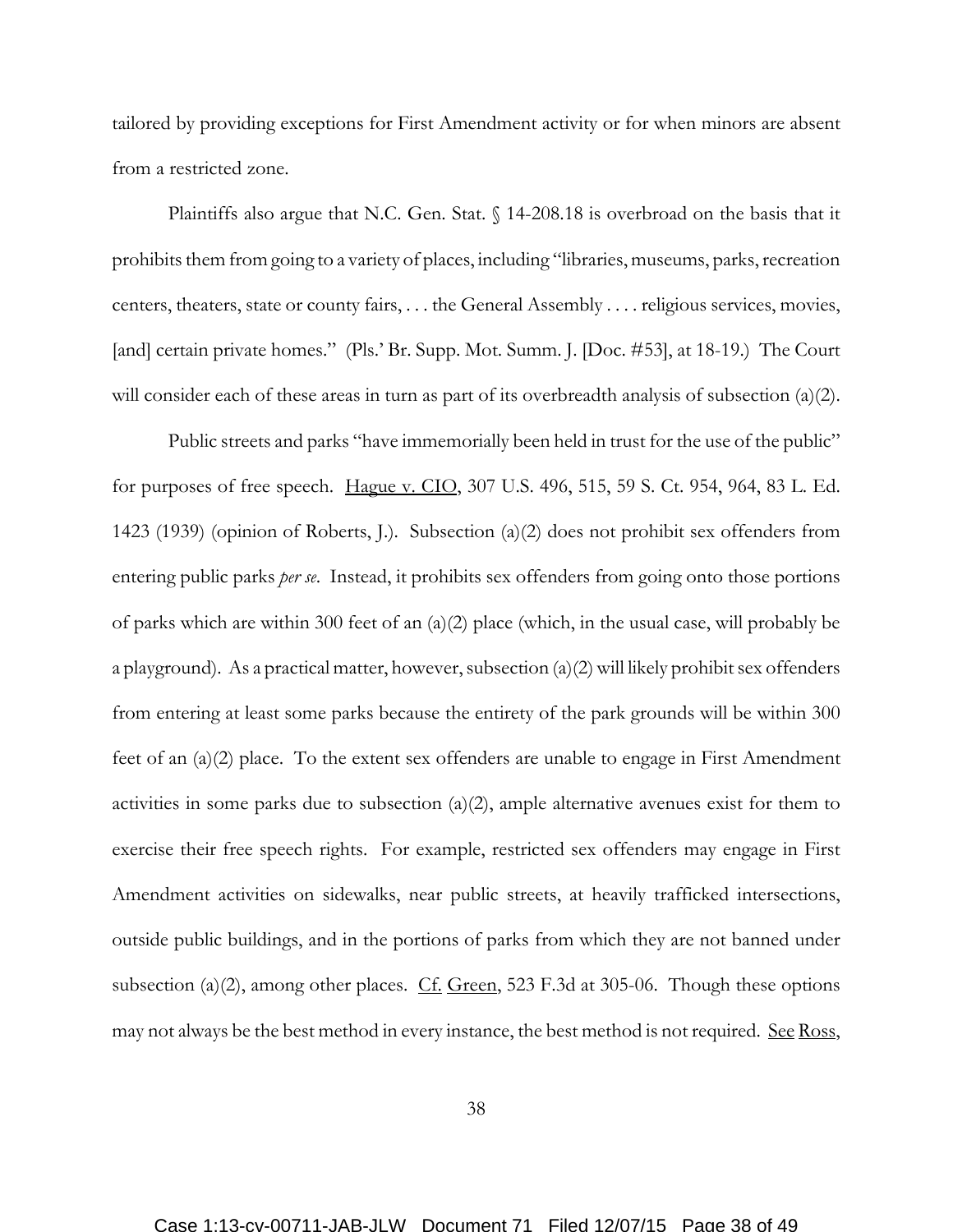746 F.3d at 559. See also Standley, 362 N.C. at 333, 661 S.E.2d at 731-32 (ordinance prohibiting all sex offenders from knowingly entering municipal parks did not violate right to intrastate travel).

The overbreadth analysis is similar for libraries. Public libraries are limited public forums and the right of access to a public library is constitutionally protected by the right to receive information. E.g., Kreimer v. Bureau of Police, 958 F.2d 1242, 1259-62 (3d Cir. 1992). The fact that restricted sex offenders may be prohibited from entering some libraries does not burden substantially more First Amendment activity than necessary. Spidle, 2014 WL 2884871, at \*1- 2.14 As with parks, the subsection (a)(2) does not ban restricted sex offenders from libraries *per se*. However, many libraries are likely to be off limits due to the presence of children's sections in those libraries. State v. Elder, Orange County No. 14CRS53509, at 9 (N.C. Super. Ct. Apr. 14, 2015) [Doc. #53-38]. As with public parks, to the extent restricted sex offenders desire to engage in expressive free speech activity, they can do so in public spaces other than libraries. With respect to the right to receive information which may be available in libraries, restricted sex offenders can access much of a library's materials through means other than physically going to the library. For example, restricted sex offenders can access many of the libraries' resources online, can view the libraries' catalogues online, can have a designated person pick up materials

<sup>&</sup>lt;sup>14</sup> The Tenth Circuit struck down an ordinance prohibiting sex offenders from entering libraries. Doe v. City of Albuquerque, 667 F.3d 1111 (10th Cir. 2012). As the Iowa Court of Appeals noted, however, the Tenth Circuit's decision was based upon the "the City's failure to properly litigate the matter." Spidle, 2014 WL 2884871, at \*1. Indeed, the Tenth Circuit itself explained that had the City properly defended the ordinance, "it is not difficult to imagine that the ban might have survived Doe's challenge." City of Albuquerque, 667 F.3d at 1115.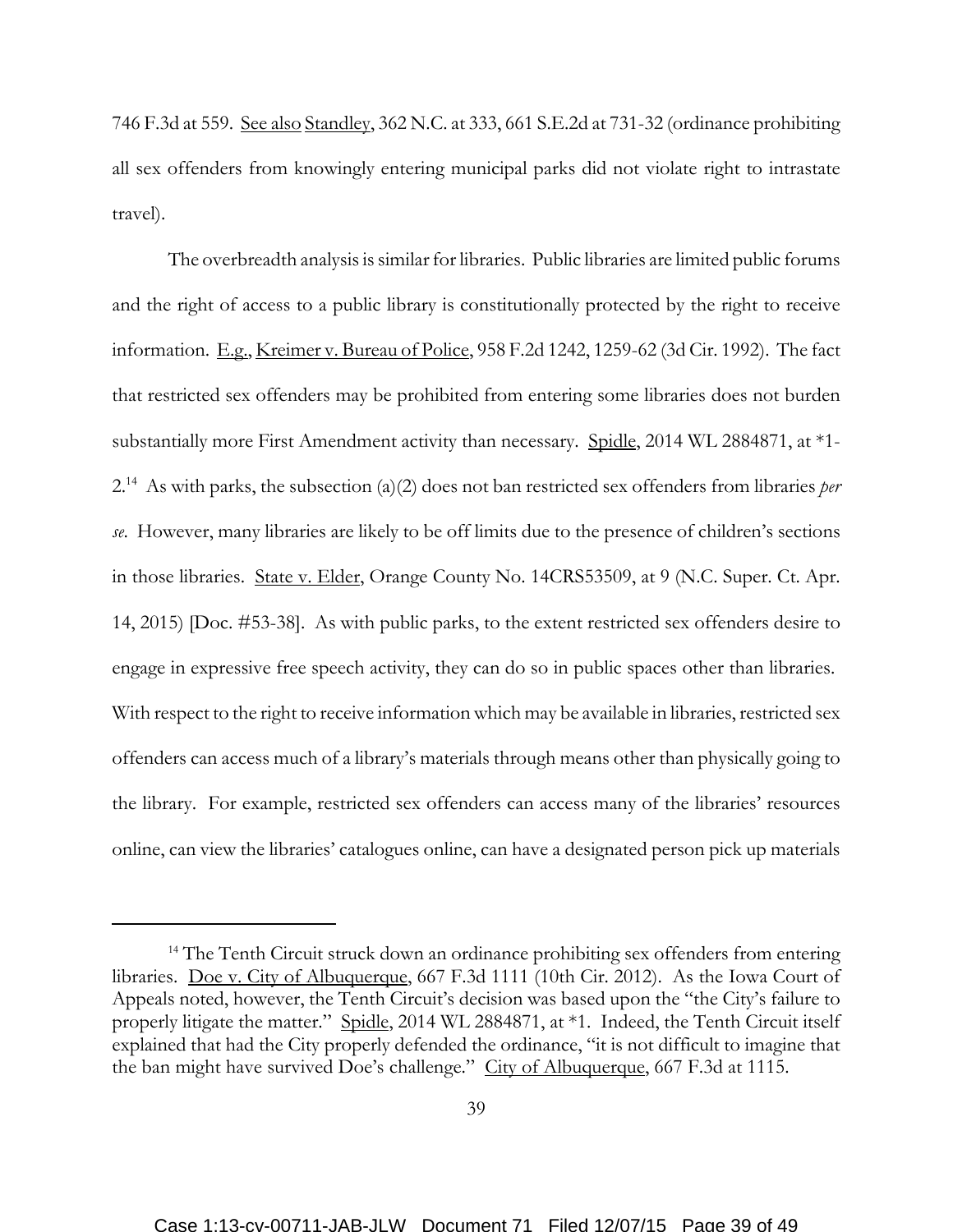for them, or can even have books delivered to their homes. (See Affidavit of Georgianna Francis [Doc. #50-14]; Affidavit of Stefanie Kellum [Doc. #50-15].) Given these alternatives, subsection (a)(2) does not unduly burden First Amendment rights related to libraries.

The reasoning related to the statute's restrictions as applied to theatrical performances is similar as well. To the extent restricted sex offenders may be prohibited from going to certain theaters and therefore are unable to view particular performances or films, alternative means exist which allow for them to see most of these productions. Restricted sex offenders can go to theaters that are not within a subsection  $(a)(2)$  restricted zone. The majority of commercial films are available for purchase online or on DVD just months after their theatrical release; restricted sex offenders can also simply wait a brief period to see these films. Failing these alternatives, the number of performances or films which restricted sex offenders will be unable to see is likely to be small and will fall far short of the threshold necessary to reach "substantial" and "real" overbreadth.<sup>15</sup>

An additional area where Plaintiffs have raised their overbreadth claim is religious worship and discussion, which are otherwise protected by the First Amendment. Widmar v. Vincent, 454 U.S. 263, 269, 102 S. Ct. 269, 274, 70 L. Ed. 2d 440 (1981). Attending religious services at a church is one method of exercising that right. But alternative channels do exist as well. As Defendants correctly explained, "Plaintiffs may have to select an alternate church that

<sup>&</sup>lt;sup>15</sup> Though Plaintiffs have presented facts suggesting that they cannot enter particular liveperformance theaters, these allegations are based upon subsection (a)(3), which the Court has already said is unconstitutionally vague. (See Pls.' Br. Supp. Mot. Summ. J. [Doc. #53], at 17; Printouts from Websites of Public Theaters in N.C. [Doc. #53-51].)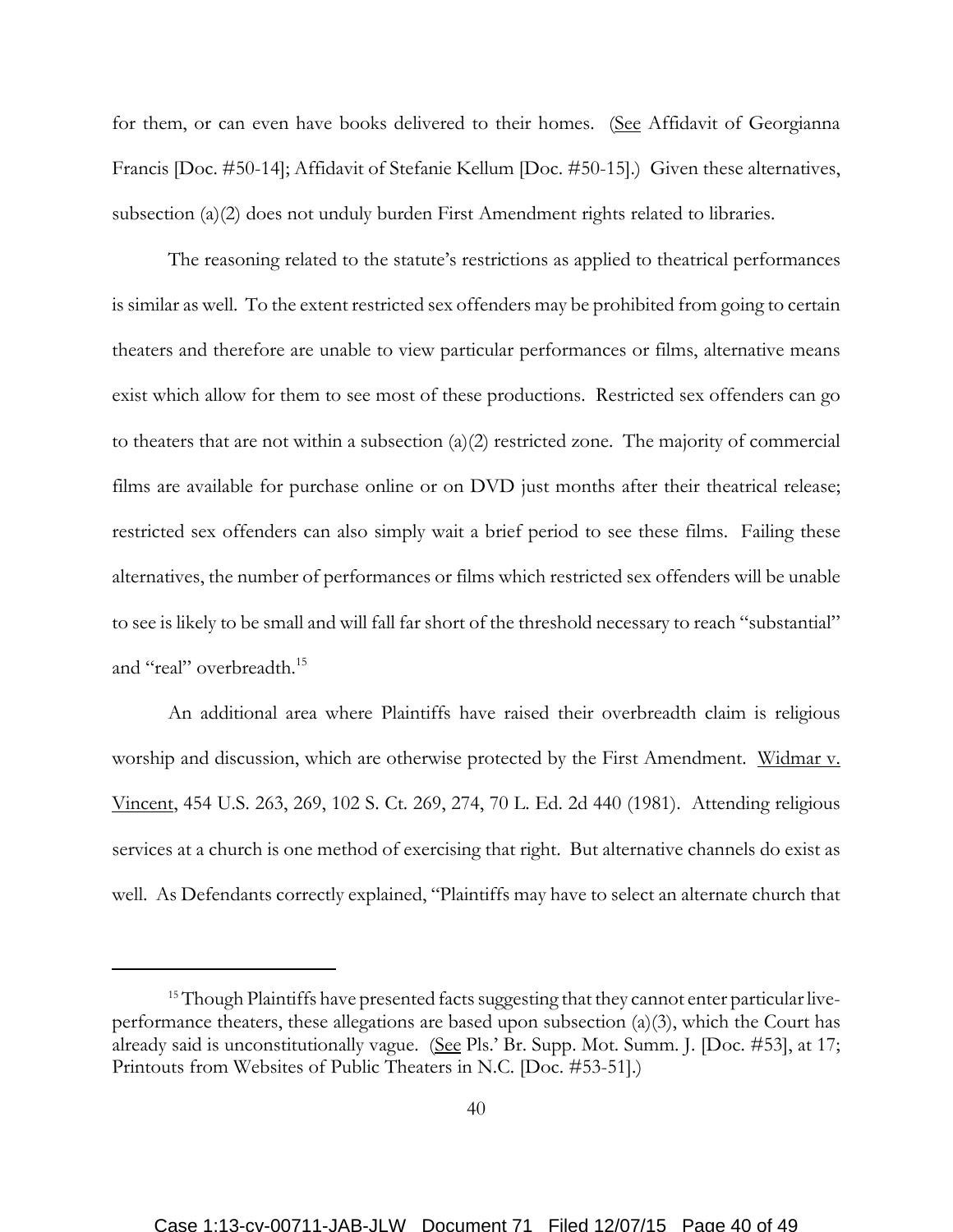does not have daycare or Sunday school facilities, or perhaps exercise their religion at home, at the home of the local pastor, or at a neutral location that does not have child care facilities." (Mem. Law Supp. Defs.' Mot. to Dismiss and to Intervene as a Matter of Right [Doc. #9], at 13.) One sheriff even offered to let restricted sex offenders attend religious services at the county jail. (Letter from Graham County Sheriff Millsaps [Doc. #53-39].)<sup>16</sup> Even though these alternatives are likely not the best method for engaging in religious First Amendment speech activities, again, the best method is not required. See Ross, 746 F.3d at 559.

Plaintiffs claim that subsection (a)(2) of the statute is overbroad in that it restricts access to the state capital complex. Plaintiffs, however, have not shown that the complex is inaccessible as a result of subsection (a)(2).<sup>17</sup> Though Plaintiffs have shown that restricted sex offenders may be unable to enter some governmental buildings elsewhere because they lie inside (a)(2) buffer zones, such as the Newton, NC city hall (Map Showing Proximity of Newton, NC City Hall and Beth Eden Lutheran Church Sunday School [Doc. #53-44]) and the Waynesville, NC courthouse and post office (Maps Showing Proximity of Waynesville, NC Post Office and Courthouse to Church-based (a)(2) Locations [Doc. #53-45]), this potential prohibition is not enough to establish that subsection (a)(2) is overbroad. As explained earlier, "the mere fact that

<sup>&</sup>lt;sup>16</sup> In citing Sheriff Millsaps's letter, the Court does not endorse Sheriff Millsaps's statement in the letter that restricted sex offenders are prohibited from attending all church services. As just explained, restricted sex offenders may enter any church that is not within a restricted zone.

<sup>&</sup>lt;sup>17</sup> Though Plaintiffs have suggested it may be difficult to approach the North Carolina State Capitol building, where the Governor's offices are located, a restricted sex offender could approach the building from the southeast on foot without entering a subsection (a)(2) buffer zone. (See Maps Showing Effect of Reach of (a)(2) Zones in Downtown Raleigh, NC [Doc. #53-46].)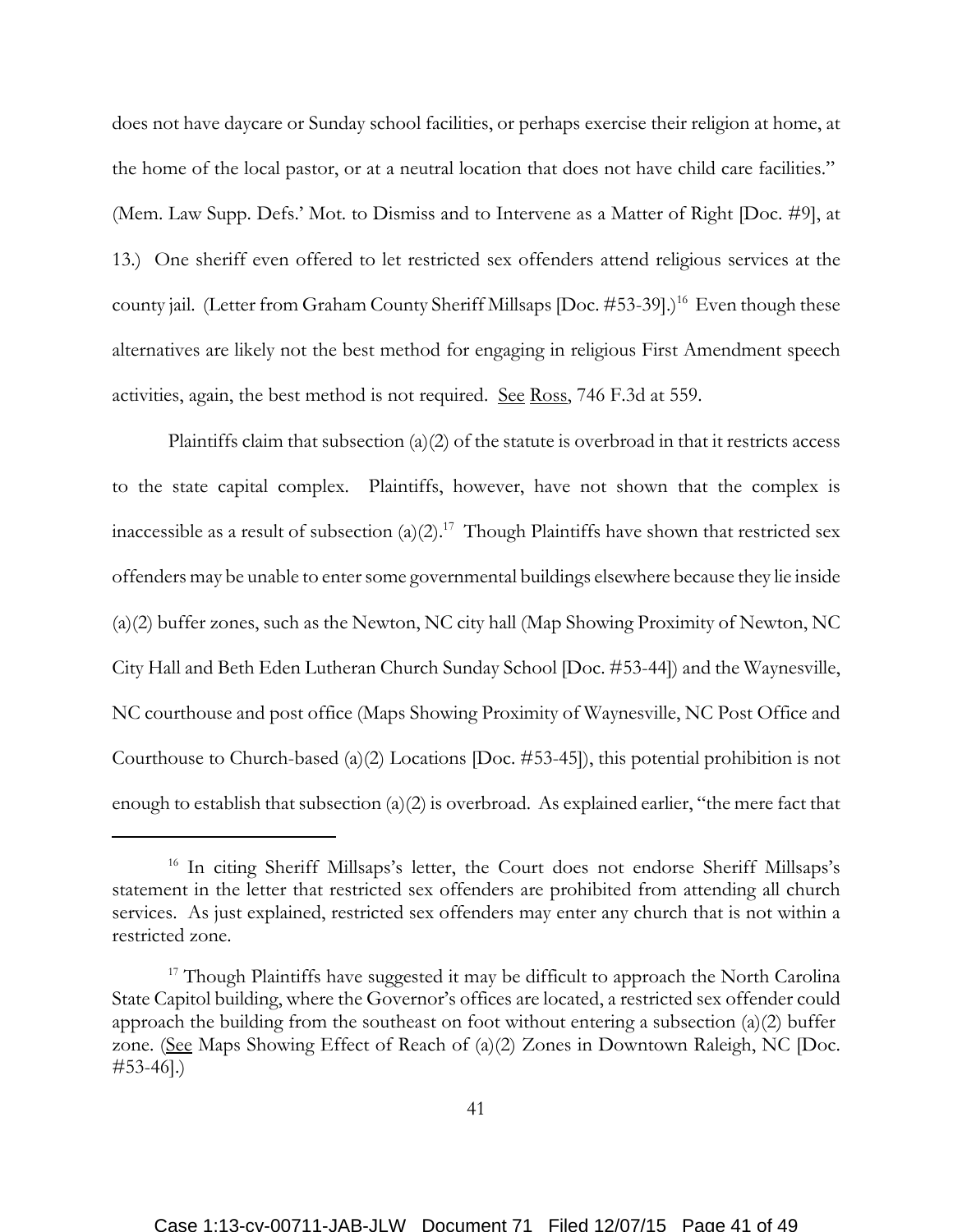one can conceive of some impermissible applications of a statute is not sufficient to render it susceptible to an overbreadth challenge." Taxpayers for Vincent, 466 U.S. at 800, 104 S. Ct. at 2126. These isolated instances of possible invalidity are small compared to the much broader legitimate sweep of the restrictions. Consequently, subsection (a)(2) is not overbroad even though Plaintiffs may not be able to enter restricted zones that encompass some government buildings.

Finally, Plaintiffs have made no showing as to how museums, recreation centers, fairs, and certain private homes would be considered First Amendment forums in a way distinguishable from the locations already discussed above. Subsection (a)(2) is therefore not overbroad to the extent it prevents Plaintiffs from going to the specific locations described above.

Plaintiffs also argue that subsection  $(a)(2)$  is overbroad in that it could burden less First Amendment activity by taking into account the individual dangerousness of certain restricted sex offenders. As an initial matter, the U.S. Supreme Court has made clear that sex offenders have no procedural due process right to a post-conviction individualized determination of dangerousness. (Mem. Op. & Order [Doc. #36], at 43-45 (citing Conn. Dep't of Pub. Safety, 538 U.S. 1, 123 S. Ct. 1160).) This does not mean, however, that all restrictions and conditions placed upon all sex offenders are automatically valid. Where a sex offender "can show that [the] substantive rule of law is defective by conflicting with a provision of the Constitution," such a claim can go forward. See Conn. Dep't of Pub. Safety, 538 U.S. at 7-8, 123 S. Ct. at 1164. Here, Plaintiffs assert that the statute infringes upon their First Amendment free speech rights (in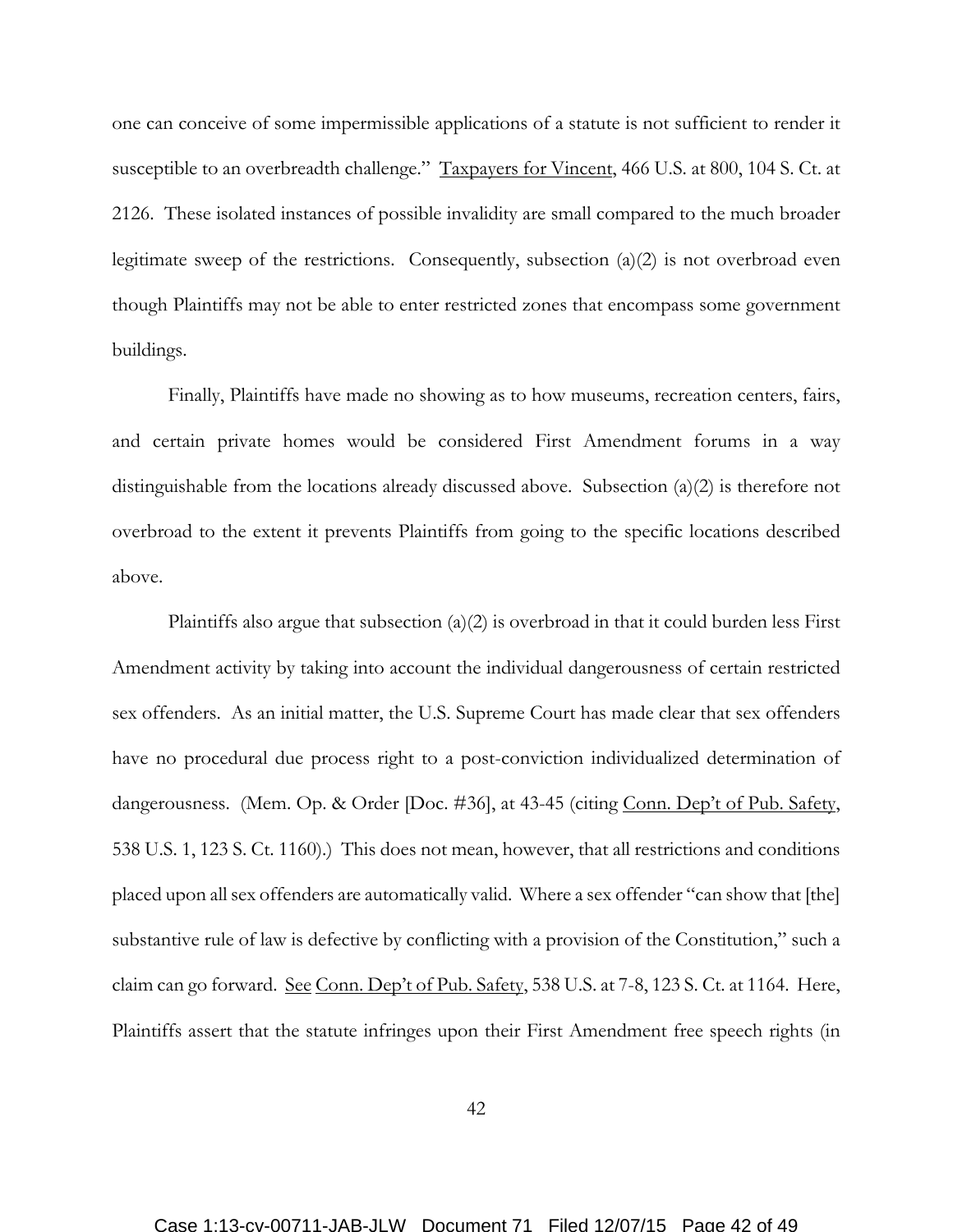addition to the free speech rights of those similarly situated). There is no question that sex offenders' free speech rights are protected by the First Amendment. Cf., e.g., Doe v. Nebraska, 734 F. Supp. 2d 882, 911 (D. Neb. 2010) ("People who are convicted of crimes, even felony crimes related to children, do not forfeit their First Amendment right to speak by accessing the Internet."). Consequently, an inquiry into dangerousness may be proper in that if subsection (a)(2) burdens the First Amendment rights of sex offenders who pose little or no risk to minors, then the statute could potentially be found to be overbroad.

In considering whether N.C. Gen. Stat. § 14-208.18 applies to sex offenders who pose little or no risk to minors, the Court first notes that the statute does not apply to all registered sex offenders.<sup>18</sup> Only sex offenders convicted of specific types of offenses are subject to the restrictions. See N.C. Gen. Stat. § 14-208.18(c). Those offenses can be divided into two groups: offenses necessarily involving a minor and offenses not necessarily involving a minor.19 As a

<sup>&</sup>lt;sup>18</sup> North Carolina's Internet restrictions and the Town of Woodfin's ordinance banning sex offenders from municipally owned or operated parks applied to all registered sex offenders. State v. Packingham, \_\_ N.C. \_\_, 777 S.E.2d 738, 742 (2015) (citing N.C. Gen. Stat. § 14-202.5); Standley, 362 N.C. at 330, 661 S.E.2d at 729 (citing Woodfin, N.C., Ordinance § 130.03(2)(A) (Apr. 19, 2005)).

<sup>&</sup>lt;sup>19</sup> The offenses causing one to be subject to N.C. Gen. Stat.  $\int$  14-208.18(a) are listed above in footnote 2. The offenses not necessarily involving a minor include first-degree forcible rape, second-degree forcible rape, first-degree forcible sexual offense, second-degree forcible sexual offense, and sexual battery. Additionally, sexual activity by a substitute parent or custodian, which can involve "a victim of any age" when a custodial relationship is involved, N.C. Gen. Stat. § 14-27.31(b), and sexual activity with a student, which could involve an adult student, N.C. Gen. Stat. § 14-27.32, do not necessarily involve minor victims. See also N.C. Gen. Stat. § 48A-2 ("A minor is any person who has not reached the age of 18 years."). Individuals who commit any offense against a minor under the age of 16 requiring registration are subject to the restrictions regardless of the underlying offense. N.C. Gen. Stat. § 14-  $208.18(c)(2)$ .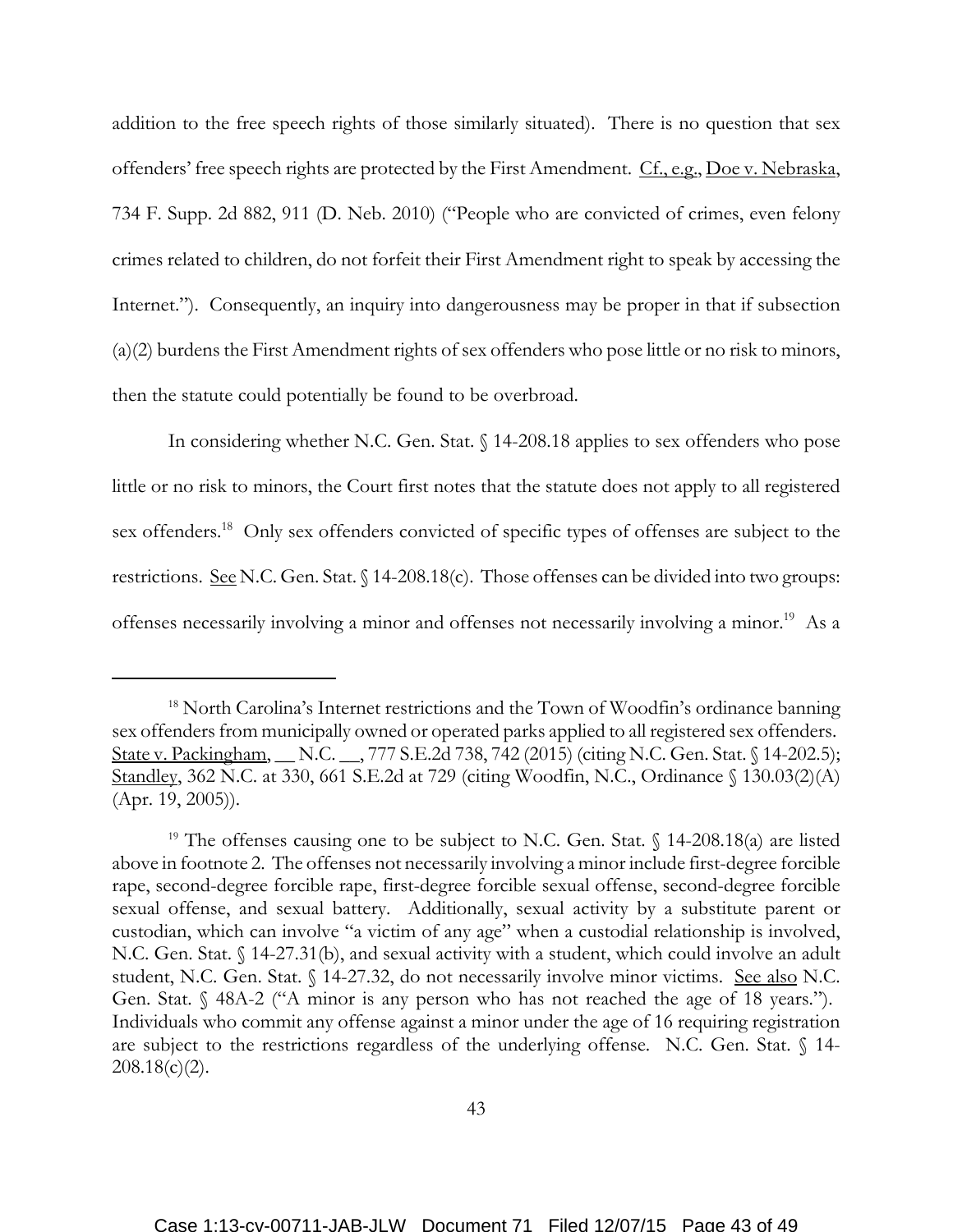general matter, location restrictions may properly be applied to offenders who committed an offense involving a minor. See *supra* pp. 34-35; Zobel, 696 F.3d at 575 ("Even defendants whose crimes [involved a minor but] involved no physical contact with minors have been bound by anti-loitering provisions . . . ."); cf. Doe v. Jindal, 853 F. Supp. 2d 596, 604 n.9 (M.D. La. 2012) (The state has "an overriding interest . . . in keeping registered child predators off of social networking websites altogether."). Given the record before the Court, however, it is unclear whether the restrictions can appropriately be applied to sex offenders who did not commit offenses involving minors.

In examining the narrow tailoring of sex offender Internet use restrictions, other Courts have emphasized the importance of the restrictions applying to the appropriate individuals. Packingham, 777 S.E.2d at 753 (Hudson, J., dissenting) (Internet use restrictions that apply to all registered sex offenders "sweep[] too broadly regarding who is subject to [the] prohibitions"); State v. Packingham, 748 S.E.2d 146, 152 (N.C. Ct. App. 2013) ("[T]he statute is not narrowly tailored because it fails to target those offenders who pose a factually based risk to children through the use or threatened use of the banned sites or services") (citation and internal quotation marks omitted), $^{20}$  rev'd, 777 S.E.2d 738 (N.C. 2015); Doe v. Prosecutor, Marion Cty. Ind., 705 F.3d 694, 701 n.6 (7th Cir. 2013) (Internet use restrictions "inexplicably appl[y] to sex offenders whose crimes did not involve the Internet or children"); Doe v. Nebraska, 898 F.

<sup>&</sup>lt;sup>20</sup> Though the North Carolina Court of Appeals distinguished the breadth of North Carolina's Internet use restrictions from the restrictions at issue in this case, the Court of Appeals did not analyze whether the restrictions at issue in this case were narrowly tailored. See id.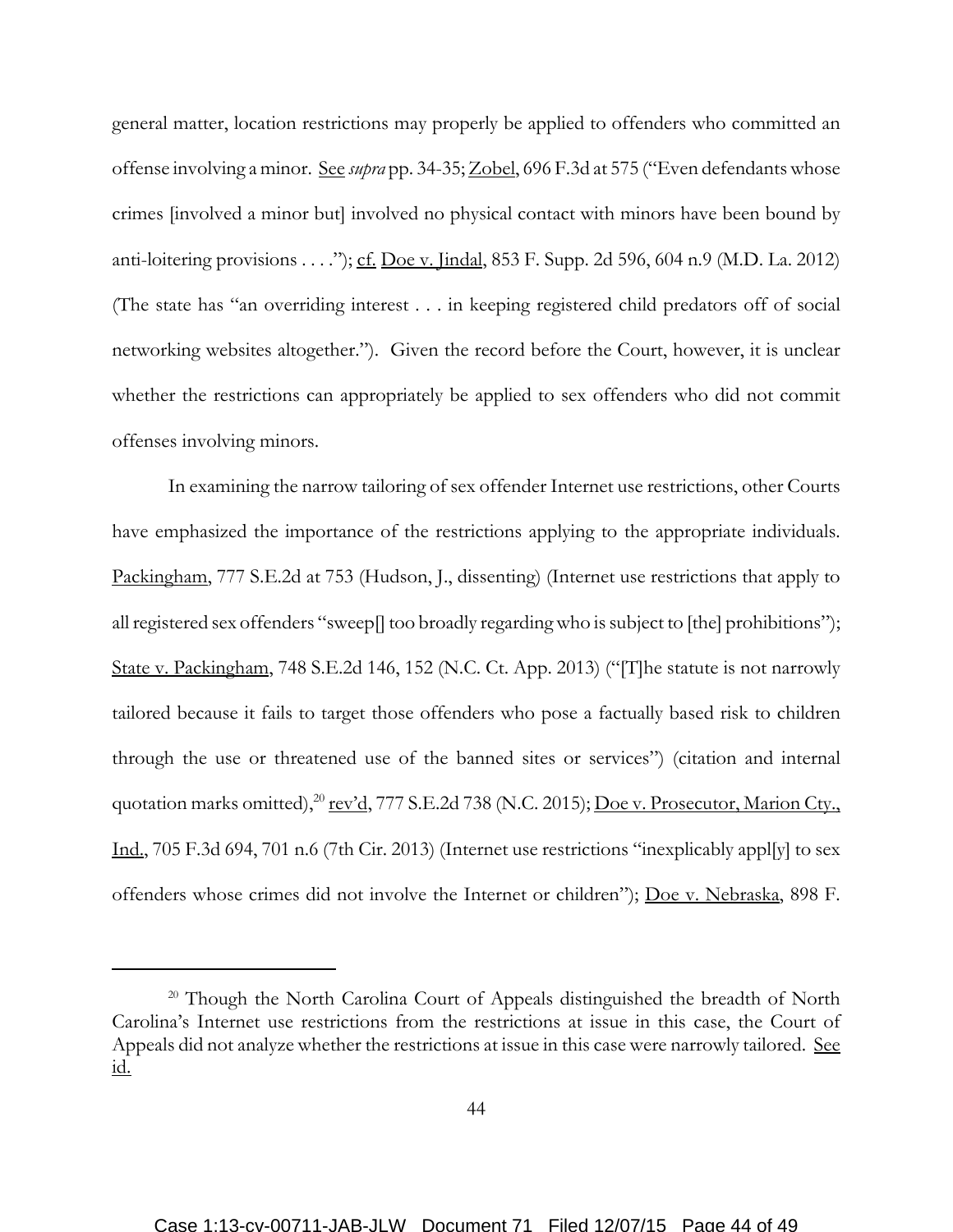Supp. 2d 1086, 1111 (D. Neb. 2012) (Internet use restrictions were not narrowly tailored in part because restrictions were unrelated to whether sex offender used computer for prior offense). But see Packingham, 777 S.E.2d at 750-51 (holding that North Carolina's sex offender Internet use restrictions are not unconstitutionally overbroad); Standley, 362 N.C. at 333; 661 S.E.2d at 731 (holding that ban of all registered sex offenders from parks owned or operated by town was a "rational method of furthering" the goal of "protecting children and other visitors to parks . . . from sexual attacks" and did not violate plaintiff sex offender's right to intrastate travel).

Here, the parties have not thoroughly addressed this crucial issue of whether the restrictions are narrowly tailored to only apply to the appropriate individuals. Plaintiffs argue that the connection between the statute and the state's interest in protecting children "is, at best, tenuous." (Mem. in Supp. Compl. [Doc. #3], at 8.) Defendants argue that "[i]t is well settled that sex offenders . . . pose a risk to the youth of society" and that the Plaintiffs "are all among a recognized class of criminal offenders who pose a direct threat to the youth of this Nation and who are more likely to re-offend." (Mem. Supp. Defs.' Am. Mot. to Dismiss [Doc. #31], at 8-9 (citing Conn. Dep't of Pub. Safety, 538 U.S. at 4, 123 S. Ct. at 1163).) "[T]he Supreme Court has acknowledged that there is conflicting evidence about how much of a risk of future dangerousness is posed by sex offenders generally." (Mem. Op. & Order [Doc. #36], at 47. See also id. at 47 n.17 (discussing conflicting evidence regarding sex offender recidivism).) Though the North Carolina Supreme Court indirectly addressed a similar issue in Packingham by upholding the state's Internet use restrictions, even though they apply to all sex offenders rather than a particular group of sex offenders, this Court is not bound by that decision in that regard.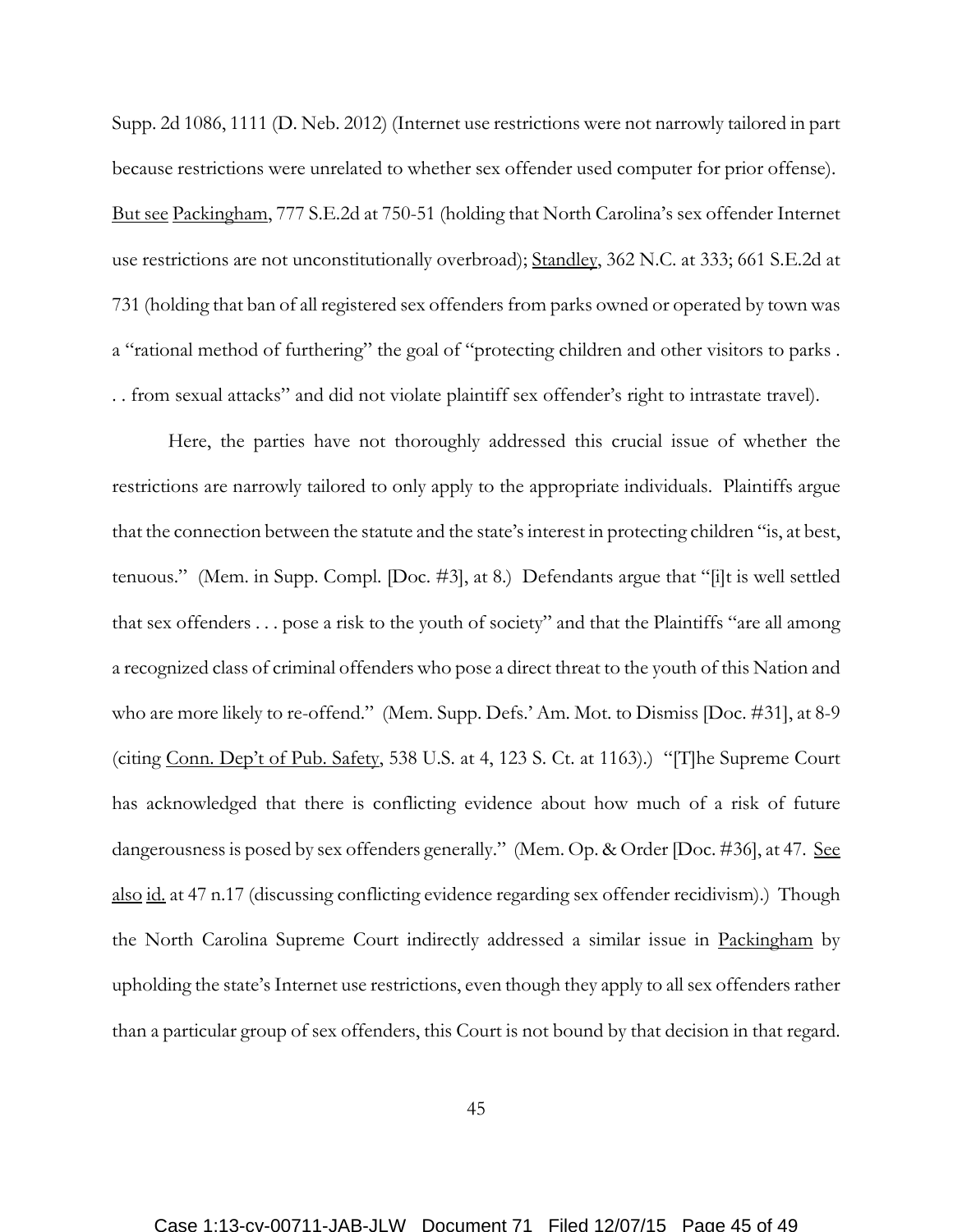E.g., Sikes v. Boone, 562 F. Supp. 74, 77 (N.D. Fla. 1983) ("[E]ven if a state supreme court has ruled that a statute contains no constitutional deficiencies, this court would not be bound by those state determinations on federal constitutional issues.").

Given the disputed record before the Court on the factual issue of whether subsection (a)(2)'s restrictions apply to the appropriate individuals and this issue's potential importance in determining whether subsection (a)(2) is overbroad, the Court will deny the parties' Motions for Summary Judgment on the question of subsection (a)(2) overbreadth. The Court finds that there is a genuine dispute of material fact regarding whether applying the restrictions to restricted sex offenders who committed offenses not involving minors furthers the state's interest in protecting minors. For this reason, the Court finds that this issue alone should proceed to trial. The Court will therefore deny the Motions for Summary Judgment of all parties regarding the possible overbreadth of subsection (a)(2). The parties are directed to address at trial whether subsection (a)(2) is narrowly tailored, given that it may be interpreted to apply to some sex offenders who did not commit an offense involving a minor.

### D. Severability

The North Carolina Court of Appeals has held that the three subsections of § 14- 208.18(a) are severable from each other and the Court is in agreement with the Court of Appeals in this regard. State v. Daniels, 224 N.C. App. 608, 611-12, 741 S.E.2d 354, 358 (N.C. Ct. App. 2012). As the court explained in Daniels, the North Carolina Supreme Court has held that where a criminal statute contains constitutional and unconstitutional portions, the unconstitutional portions can be severed if doing so would conform with the intent of the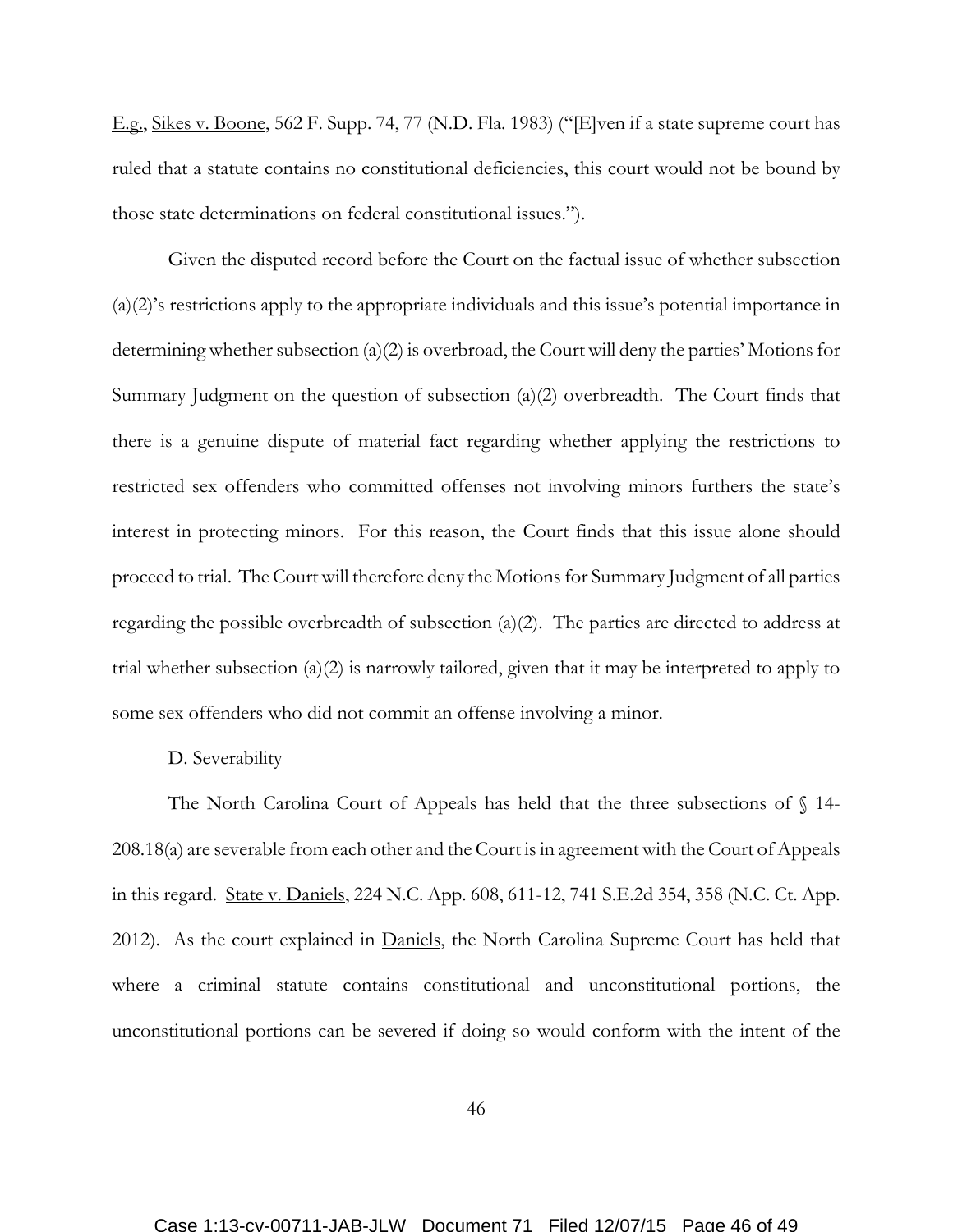legislature and the remaining portions would still be operative and fulfill their purpose in the absence of the severed portions. State v. Fredell, 283 N.C. 242, 245, 195 S.E.2d 300, 302 (1973). The law enacting N.C. Gen. Stat. § 14-208.18 included a severability clause which stated the following: "If any provision of this act or its application is held invalid, the invalidity does not affect other provisions or applications of this act that can be given effect without the invalid provisions or application, and to this end the provisions of this act are severable." N.C. Session Law 2008-117 § 21.1. Furthermore, each subsection of § 14-208.18(a) independently, even in the absence of the other subsections, would further the purpose of the General Assembly of protecting minors from recidivism by restricted sex offenders. See N.C. Gen. Stat. § 14-208.5.

Therefore, the Court can and will sever the unconstitutional portion of  $\S 14$ -208.18 from the statute while leaving the remainder of the statute intact. Specifically, the Court will sever N.C. Gen. Stat.  $\int$  14-208.18(a)(3) while leaving the remainder of  $\int$  14-208.18, including subsections (a)(1) and (a)(2), intact for the time being. The Court reiterates, however, that it is leaving for the trial court the issue of whether subsection (a)(2) is unconstitutionally overbroad. In the event that the trial court determines that subsection  $(a)(2)$  is unconstitutionally overbroad, then subsection  $(a)(2)$  could be severed from the statute as well.

#### IV. CONCLUSION

As explained above, the protection of children from sexual crimes is a significant state interest. The General Assembly can enact laws restricting where some sex offenders may go in order to further that interest. However, those laws must comply with the requirements of the United States Constitution. A law that is so vague that it fails to provide adequate notice of the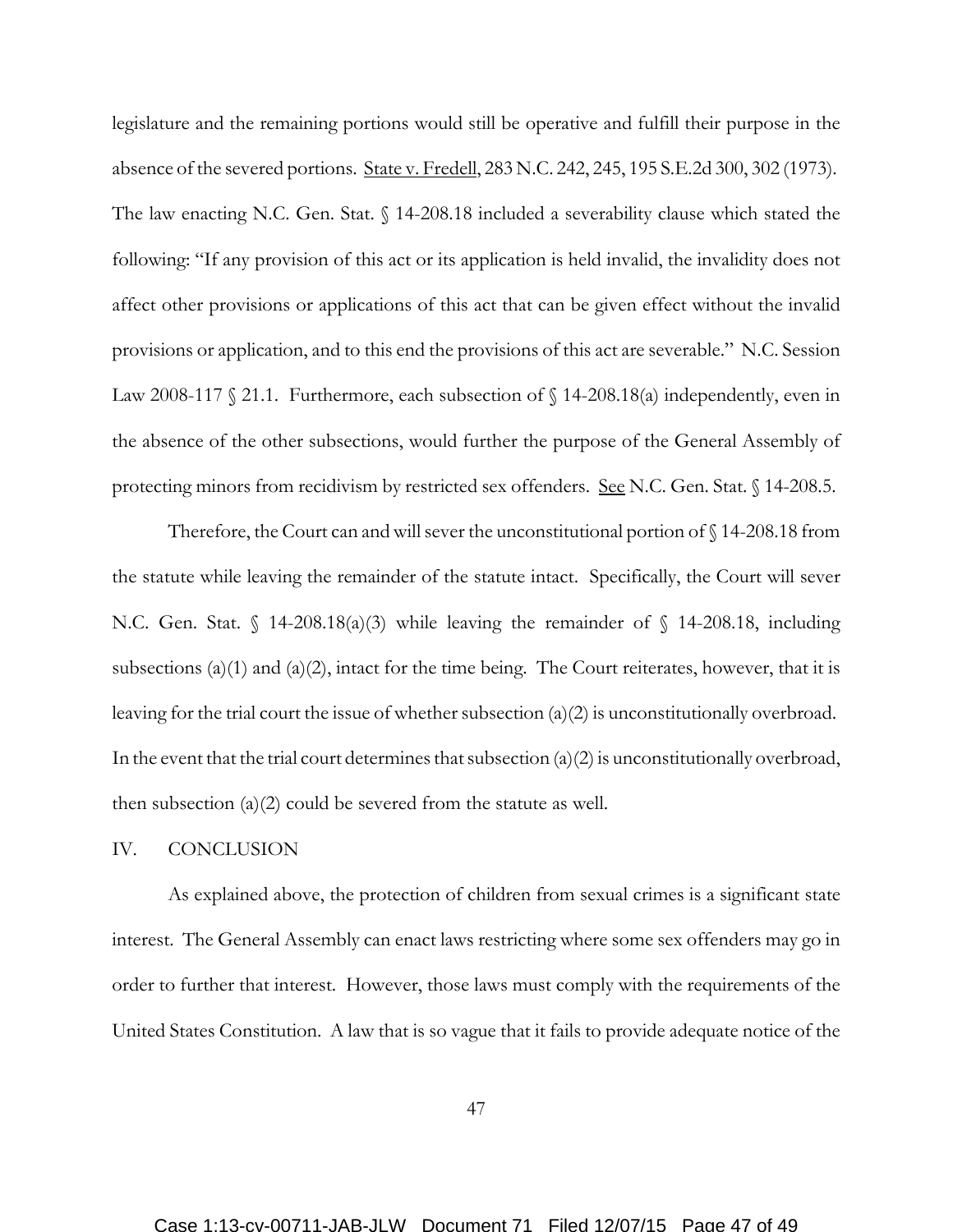prohibited conduct to sex offenders and law enforcement must be struck down as unconstitutional.

For the foregoing reasons, the Court holds that N.C. Gen. Stat. § 14-208.18(a)(1) and N.C. Gen. Stat. § 14-208.18(a)(2) are not unconstitutionally vague. The Court further holds that N.C. Gen. Stat. § 14-208.18(a)(3) is unconstitutionally vague. The Court leaves for trial the question of whether N.C. Gen. Stat.  $\frac{14-208.18(a)(2)}{2}$  is unconstitutionally overbroad. In this regard, the parties are directed to address at trial whether subsection (a)(2) is narrowly tailored, given that it may be interpreted to apply to some sex offenders who did not commit an offense involving a minor.

IT IS THEREFORE ORDERED that Plaintiffs' Motion for Summary Judgment [Doc. #52] is GRANTED IN PART and DENIED IN PART. Specifically, Plaintiffs' Motion is GRANTED insofar as N.C. Gen. Stat. § 14-208.18(a)(3) is declared unconstitutionally vague on its face under the Due Process Clause of the Fourteenth Amendment. Plaintiffs' Motion for Summary Judgment is DENIED with respect to their claim that N.C. Gen. Stat. § 14- $208.18(a)(1)$  and  $(a)(2)$  are unconstitutionally vague and their claim that N.C. Gen. Stat. § 14-208.18(a)(2) is unconstitutionally overbroad. Plaintiffs' Motion is DENIED AS MOOT with respect to their claim that N.C. Gen. Stat.  $\int$  14-208.18(a)(3) is unconstitutionally overbroad because the Court has otherwise determined N.C. Gen. Stat.  $\int$  14-208.18(a)(3) to be unconstitutional on vagueness grounds.

IT IS FURTHER ORDERED that Defendants' Motion for Summary Judgment [Doc. #49] is GRANTED IN PART and DENIED IN PART. Specifically, Defendants' Motion for